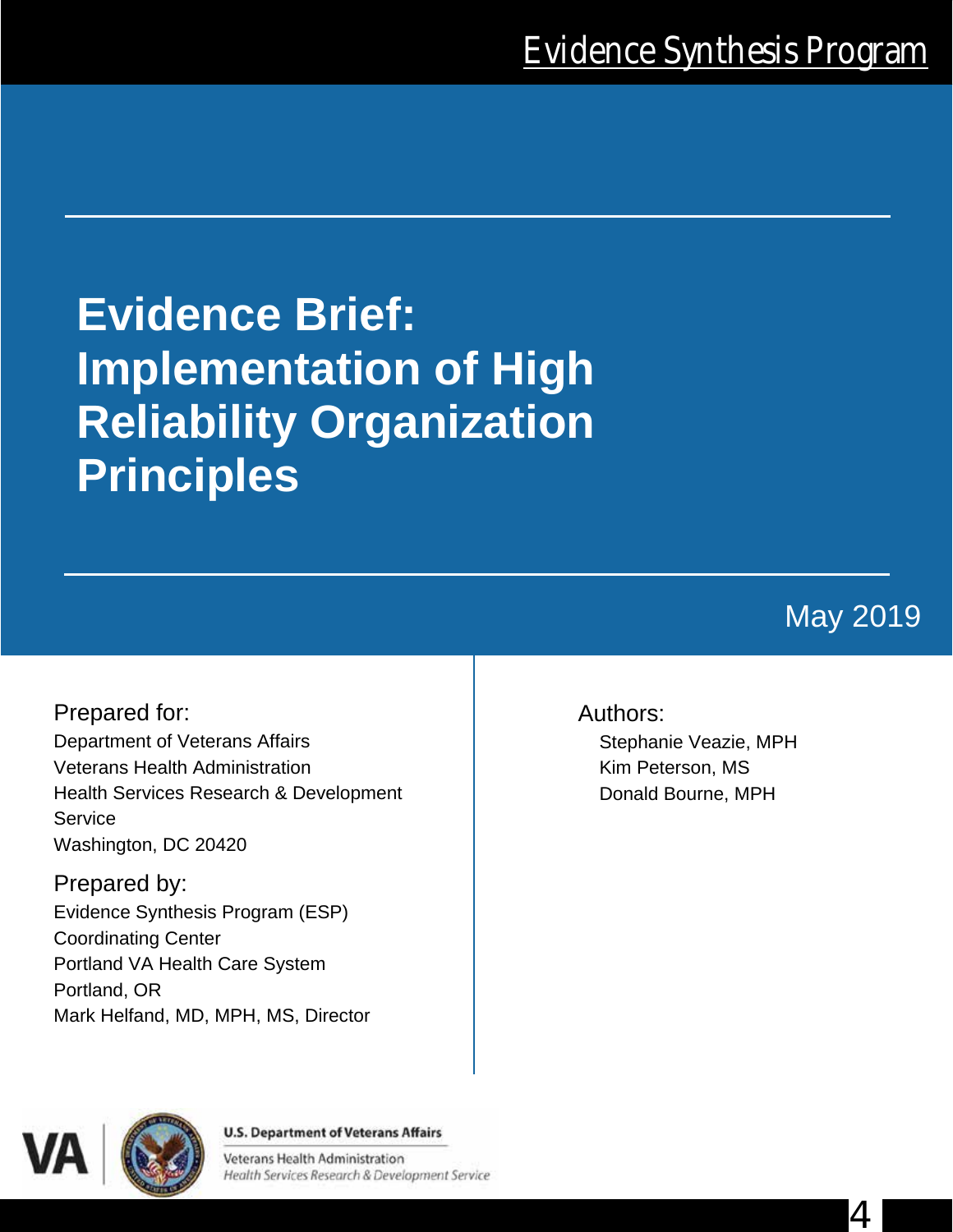# **PREFACE**

The VA Evidence Synthesis Program (ESP) was established in 2007 to provide timely and accurate syntheses of targeted health care topics of importance to clinicians, managers, and policymakers as they work to improve the health and health care of Veterans. These reports help:

- Develop clinical policies informed by evidence;
- Implement effective services to improve patient outcomes and to support VA clinical practice guidelines and performance measures; and
- ä, Set the direction for future research to address gaps in clinical knowledge.

The program is comprised of four ESP Centers across the US and a Coordinating Center located in Portland, Oregon. Center Directors are VA clinicians and recognized leaders in the field of evidence synthesis with close ties to the AHRQ Evidence-based Practice Center Program and Cochrane Collaboration. The Coordinating Center was created to manage program operations, ensure methodological consistency and quality of products, and interface with stakeholders. To ensure responsiveness to the needs of decision-makers, the program is governed by a Steering Committee comprised of health system leadership and researchers. The program solicits nominations for review topics several times a year via the [program website.](https://www.hsrd.research.va.gov/publications/esp/TopicNomination.cfm)

Comments on this evidence report are welcome and can be sent to Nicole Floyd, Deputy Director, ESP Coordinating Center at [Nicole.Floyd@va.gov.](mailto:Nicole.Floyd@va.gov)

**Recommended citation:** Veazie S, Peterson K, Bourne D. Evidence Brief: Implementation of High Reliability Organization Principles. Washington, DC: Evidence Synthesis Program, Health Services Research and Development Service, Office of Research and Development, Department of Veterans Affairs. VA ESP Project #09-199; 2019. Available at: [https://www.hsrd.research.va.gov/publications/esp/reports.cfm.](https://www.hsrd.research.va.gov/publications/esp/reports.cfm)

This report is based on research conducted by the Evidence Synthesis Program (ESP) Center located at the **Portland VA Health Care System, Portland, OR**, funded by the Department of Veterans Affairs, Veterans Health Administration, Health Services Research and Development. The findings and conclusions in this document are those of the author(s) who are responsible for its contents; the findings and conclusions do not necessarily represent the views of the Department of Veterans Affairs or the United States government. Therefore, no statement in this article should be construed as an official position of the Department of Veterans Affairs. No investigators have any affiliations or financial involvement (*eg*, employment, consultancies, honoraria, stock ownership or options, expert testimony, grants or patents received or pending, or royalties) that conflict with material presented in the report.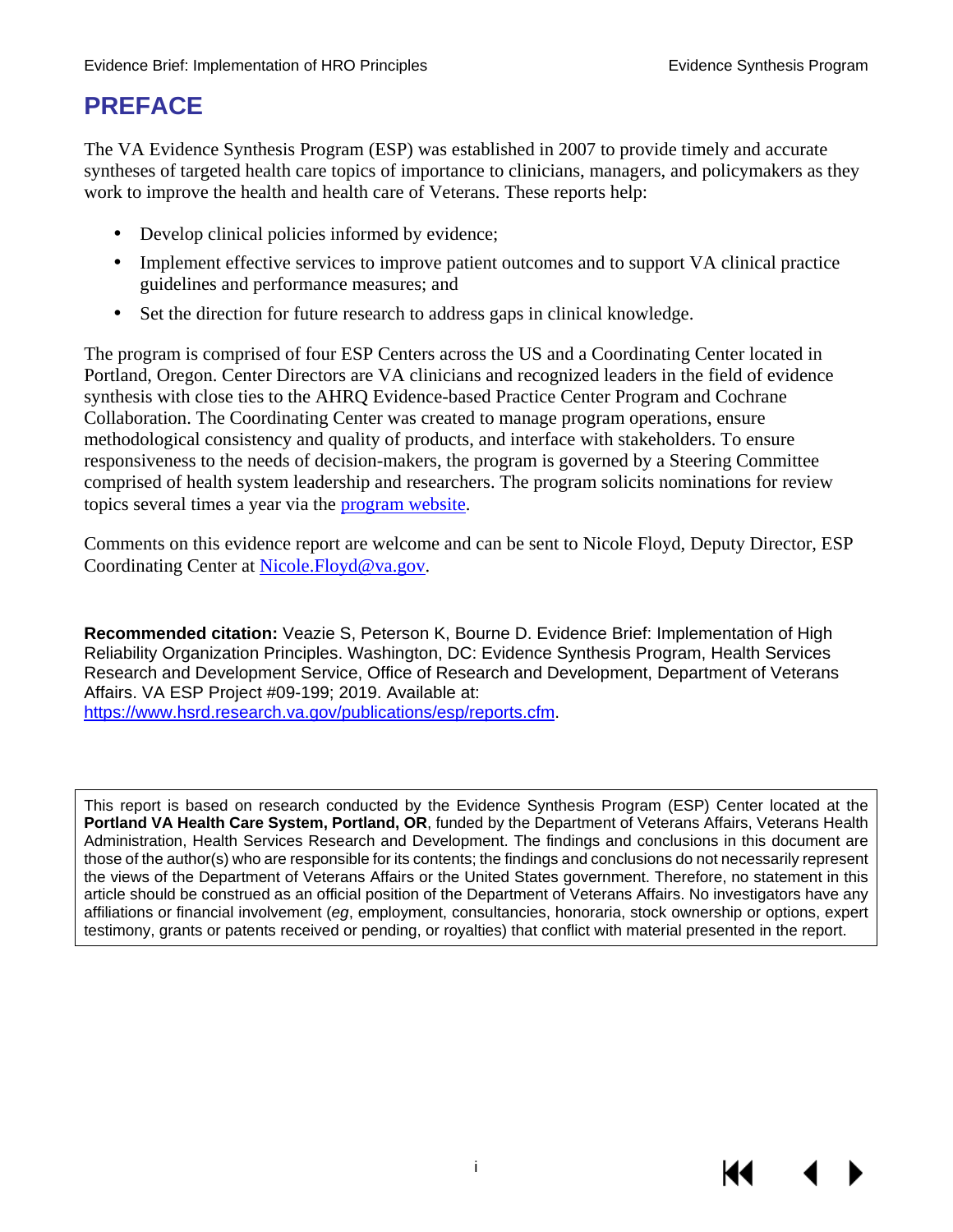**KK** 

# **TABLE OF CONTENTS**

| Key Question 1: What are the frameworks for guiding HRO implementation?  12                |
|--------------------------------------------------------------------------------------------|
| KQ1A: What are the main implementation strategies of these frameworks?  12                 |
| KQ1B: What were the processes for developing these frameworks $(eg,$ consensus, literature |
|                                                                                            |
|                                                                                            |
| KQ1E: What are the processes for implementing these frameworks? 16                         |
| Key Question 2: What are the metrics for measuring a health system's progress towards      |
|                                                                                            |
|                                                                                            |
|                                                                                            |
|                                                                                            |
| 26                                                                                         |
|                                                                                            |
|                                                                                            |
|                                                                                            |
|                                                                                            |
|                                                                                            |
|                                                                                            |
|                                                                                            |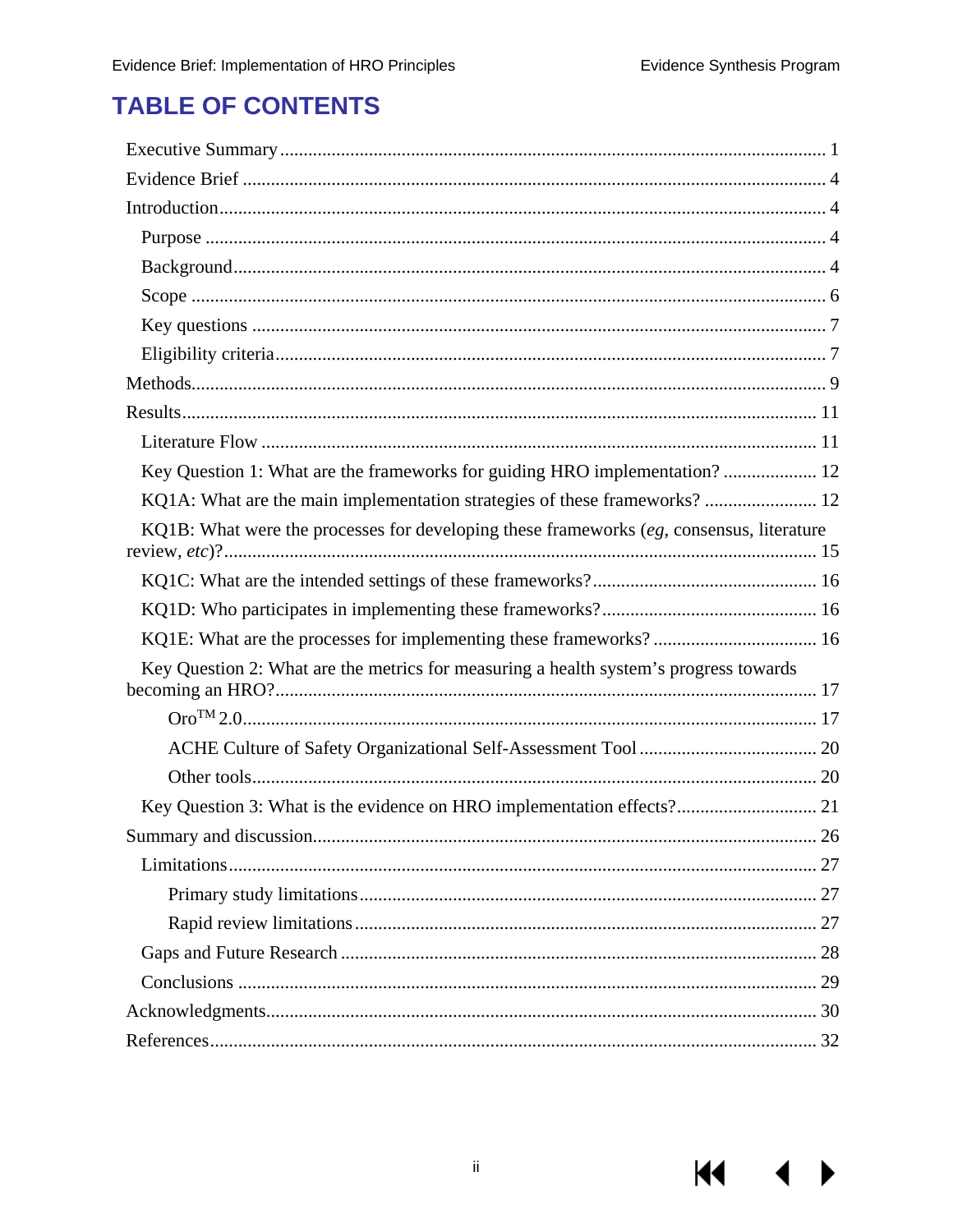$M \cdot 1$ 

 $\blacktriangleright$ 

## **FIGURES AND TABLES**

| Table 2. Common HRO implementation strategies across 8 identified frameworks  13 |  |
|----------------------------------------------------------------------------------|--|
|                                                                                  |  |
| Table 4. Key findings from studies assessing effects of HRO implementation  24   |  |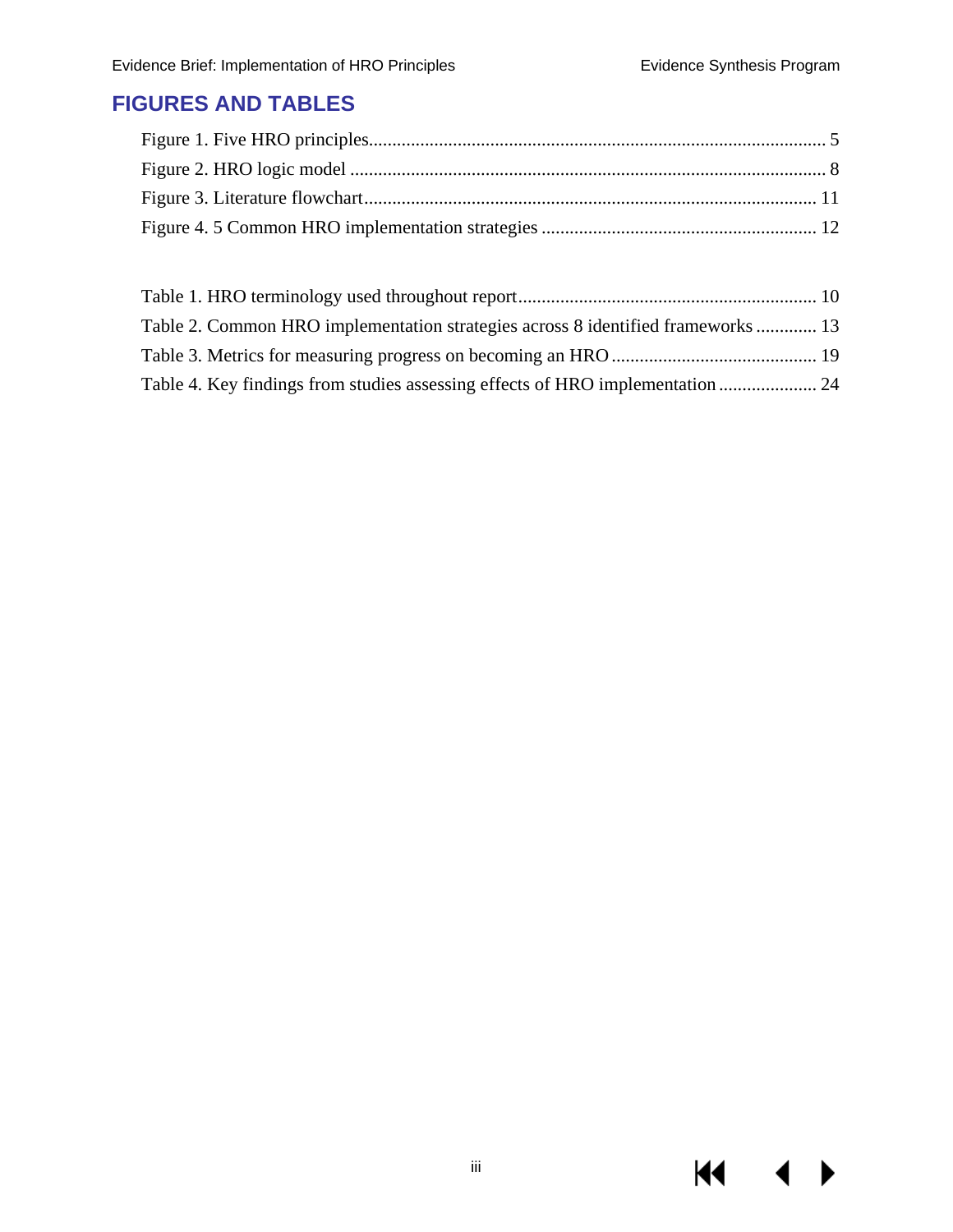# <span id="page-4-0"></span>**EXECUTIVE SUMMARY**

**Objective:** To systematically evaluate literature on frameworks for high reliability organization (HRO) implementation, metrics for evaluating a health system's progress towards becoming an HRO, and effects of HRO implementation on process and patient safety outcomes.

## **Key Findings**

- We identified 5 common HRO implementation strategies across 8 frameworks. Based on those, the Joint Commission's High Reliability Health Care Maturity Model (HRHCM) and the Institute for Healthcare Improvement's Framework for Safe, Reliable, and Effective Care emerged as the most comprehensive, as they included all 5 strategies, contained sufficient detail to guide implementation, and were the most rigorously developed and widely applicable.
- The Joint Commission's HRHCM/Oro<sup>TM</sup> 2.0 is the most rigorously developed and validated tool available for evaluating health care organizations' progress on becoming an HRO; however, it has some conceptual gaps that may be addressed by incorporating metrics from other evaluation tools.
- Multicomponent HRO interventions delivered for at least 2 years are associated with improved process outcomes (*eg*, staff reporting of safety culture) and patient safety outcomes (*eg*, serious safety events). However, the overall strength of evidence is low, as each HRO intervention was only supported by a single fair-quality study.

#### *Background*

The ESP Coordinating Center (ESP CC) is responding to a request from the VA National Center for Patient Safety for a rapid evidence review on implementing High Reliability Organization (HRO) principles into practice. Findings from this review will be used to inform the implementation of the VA's High Reliability Organization Initiative.

#### *Methods*

To identify studies, we searched MEDLINE®, PsycInfo, CINAHL, Cochrane Central Register of Controlled Trials, and other sources from Jan. 2010- Jan. 2019. We used prespecified criteria for study selection, data abstraction, and rating internal validity and strength of the evidence. Full methods are available on PROSPERO register of systematic reviews (CRD42019125602)

High Reliability Organizations (HROs) are organizations that achieve safety, quality, and efficiency goals by employing 5 central principles: (1) sensitivity to operations (*ie*, heightened awareness of the state of relevant systems and processes); (2) reluctance to simplify (*ie*, the acceptance that work is complex, with the potential to fail in new and unexpected ways); (3) preoccupation with failure (*ie*, to view near misses as opportunities to improve, rather than proof of success); (4) deference to expertise (*ie*, to value insights from staff with the most pertinent safety knowledge over those with greater seniority); (5) and practicing resilience (*ie*, to prioritize emergency training for many unlikely, but possible, system failures). Nuclear power and aviation are classic examples of industries that have applied HRO principles to achieve minimal errors, despite highly hazardous and unpredictable conditions. As death due to medical errors are estimated to be the third leading cause of death in the country, a growing number of health care systems are taking interest in adopting HRO principles. In 2008, the Agency for Healthcare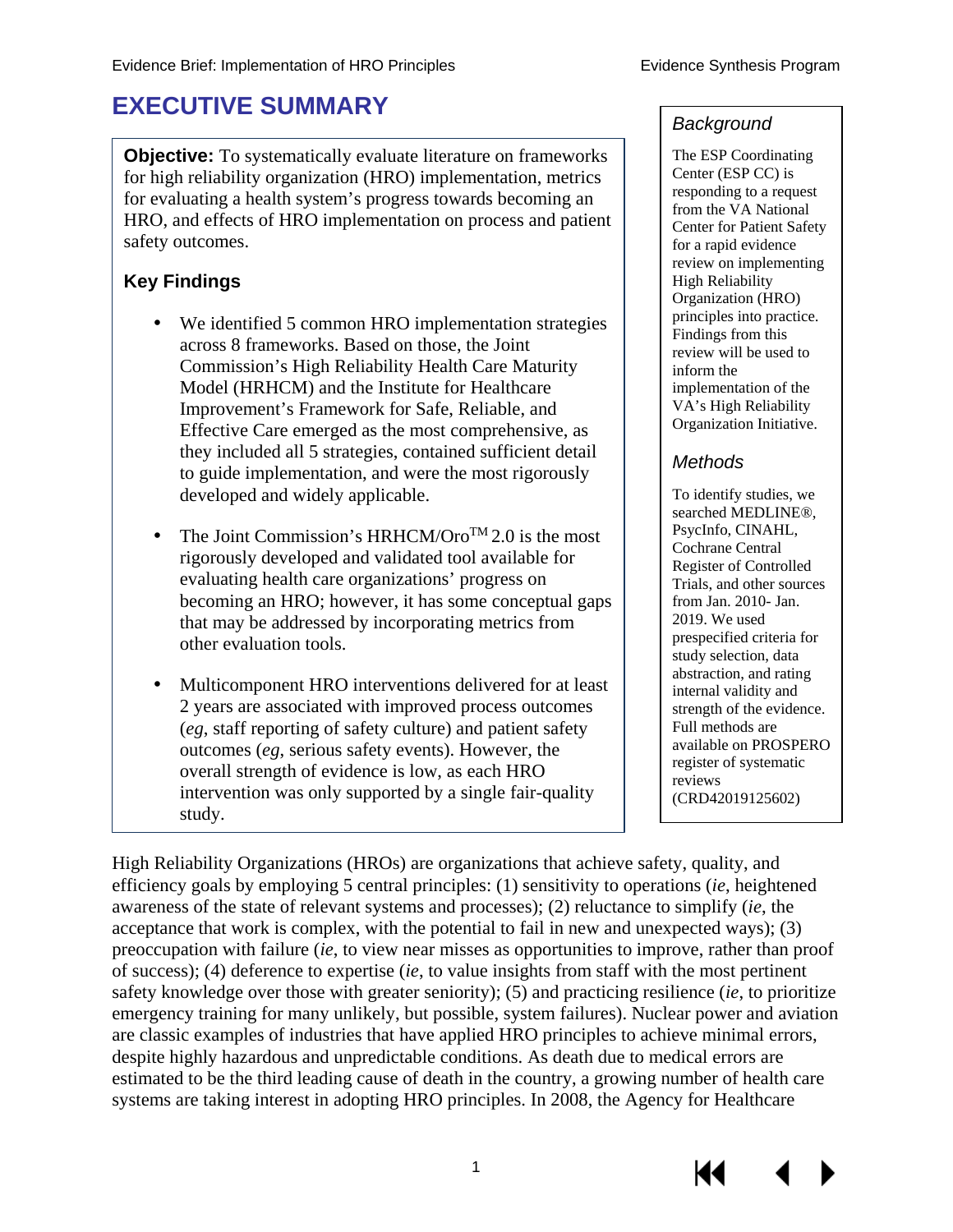Research and Quality (AHRQ) published a seminal white paper that described the application of the 5 key HRO principles in health care settings, including the specific challenges that threaten reliability in health care, such as higher workforce mobility and care of patients rather than machines. Adoption of these HRO principles in health care offers promise of increased excellence; however, major barriers to widespread implementation include difficulty in adopting organization-level safety culture principles into practice; competing priorities between HRO and other large-scale organizational transformation initiatives such as electronic health records; and difficulty in creating and implementing process improvement tools and methods to address complex, system-level problems.

In February 2019, the Department of Veterans Affairs (VA) rolled out a new initiative outlining the definitive steps toward becoming an HRO. As literature has emerged to guide health systems in implementing and evaluating their HRO journey, an understanding of the quality and applicability of existing HRO resources is important to developing best practices, identifying barriers and facilitators to implementation, measuring progress, identifying knowledge gaps, and spreading implementation initiatives to other systems. In this review, we evaluate literature on the frameworks for HRO implementation, metrics for evaluating a health system's progress towards becoming an HRO, and effects of HRO implementation on process and patient safety outcomes.

We identified 20 articles published on HRO frameworks, metrics, and evidence of effects. Eight articles addressed frameworks, and of these, the Joint Commission's High Reliability Health Care Maturity Model (HRHCM) and the Institute for Healthcare Improvement's (IHI) Framework for Safe, Reliable, and Effective Care emerged as the most comprehensive, rigorously developed, applicable, and sufficiently detailed to guide implementation. The most commonly reported implementation strategies across the 8 frameworks were: (1) developing leadership, (2) supporting a culture of safety, (3) building and using data systems to track progress, (4) providing training and learning opportunities for providers and staff, and (5) implementing interventions to address specific patient safety issues. Most of these frameworks were developed via a consensus process – typically with a group of health system leaders and experts in patient safety – and were intended to be implemented by a variety of health care providers and staff. Articles varied in the depth of information provided on how to implement these frameworks, with some providing specific guidance on implementation activities such as workshops and time frames for implementation and others providing overarching, conceptual guidance.

Eight articles and 1 online tool described metrics for measuring a health system's progress towards becoming an HRO. The  $O\text{ro}^{TM}$  2.0 tool emerged as the most rigorously designed and validated, as it was developed by a leading group in health care improvement, informed by industries leaders across HROs, and tested in a total of 52 US hospitals both within and outside of the VA. Otherwise, metrics varied in terms of the concept measured, ranging from surveys on culture of safety to extent of integration of HRO principles into practice. The process for developing these metrics also varied by tool. Many groups relied on a literature review or expert consensus, whereas others underwent rounds of revisions and piloted their tool in multiple hospital settings.

Seven articles evaluated the effects of HRO implementation, primarily in children's hospitals. The most notable finding is that organizations experienced significant reductions in serious

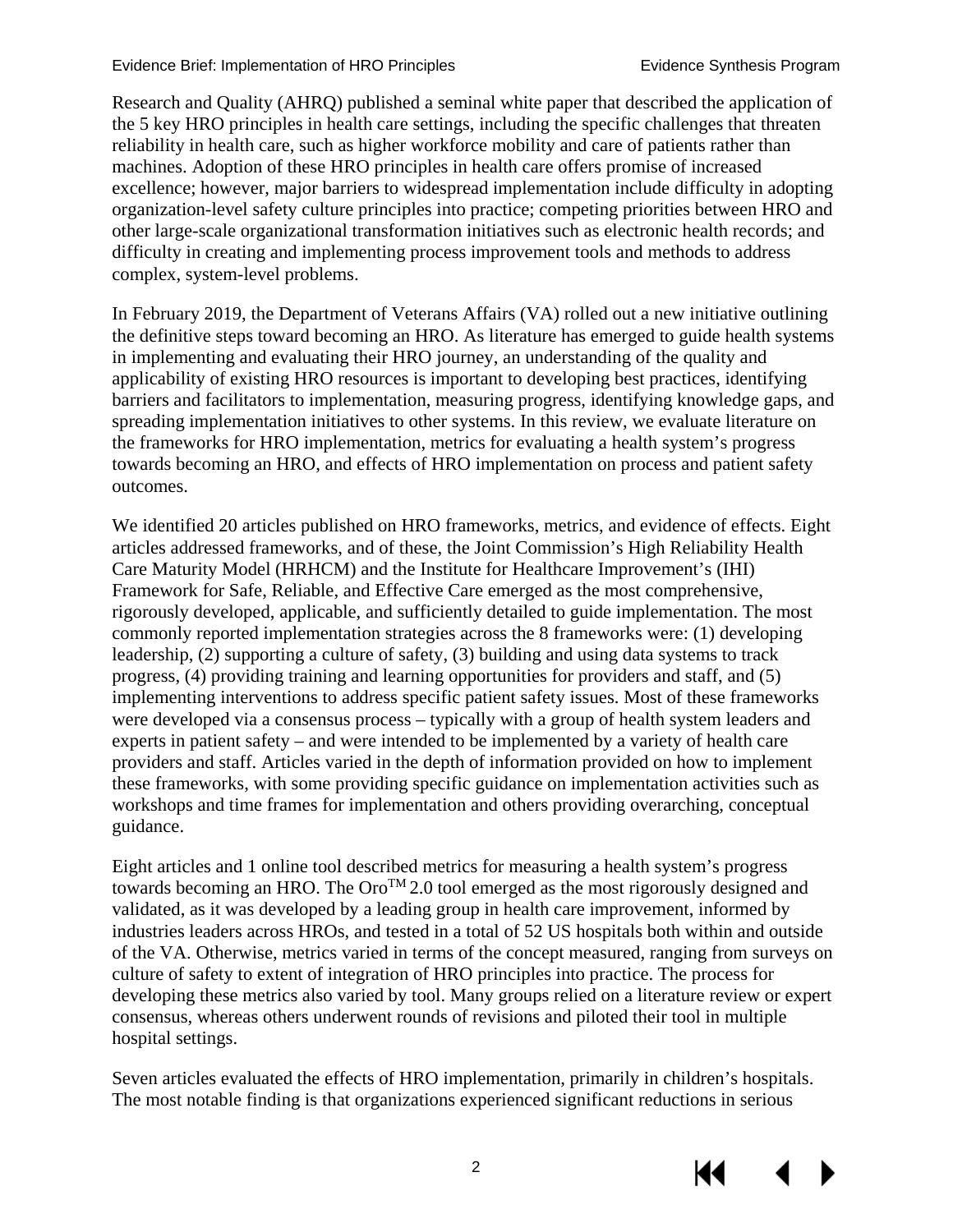#### Evidence Brief: Implementation of HRO Principles **Existence Synthesis Program**

safety events (range, 55% to 100%) following the implementation of the 4 most comprehensive, multicomponent HRO initiatives. Moreover, time since initiation and safety improvements appear to have a dose-response relationship. Only one of these studies explicitly discussed using a framework identified in Key Question 1 (*ie*, the IHI framework). Common implementation activities included some form of basic error prevention training for staff and leadership training for leaders, enhanced root cause analysis processes using an electronic tracking system, provider peer safety coaches to coach their peers in the use of error prevention techniques, routine sharing of good catches and lessons learned, and increased communication through safety huddles. Successful facilitators to implementation include hiring an outside consultant (*eg*, Healthcare Performance Improvement), leadership commitment to implement HRO principles, and enacting policies to facilitate data-sharing. Barriers to implementation include competing priorities (*eg*, widescale implementation of an Electronic Medical Record systems) and high costs.

A major limitation of the literature is that none of these studies compared an HRO intervention to a concurrent control group. Therefore, it is difficult to determine whether these effects are due to HRO implementation or a concurrent intervention or secular trend. Studies also lacked information on whether intervention components were delivered with fidelity over time and whether the interventions were associated with unintended effects on provider workload or efficiency. Future HRO implementation research should utilize quasi-experimental designs, such as natural experiments that deliver HRO interventions at a group of sites with other sites serving as a wait list control, to evaluate the effects of specific intervention components and assess the mechanism of change driving outcomes.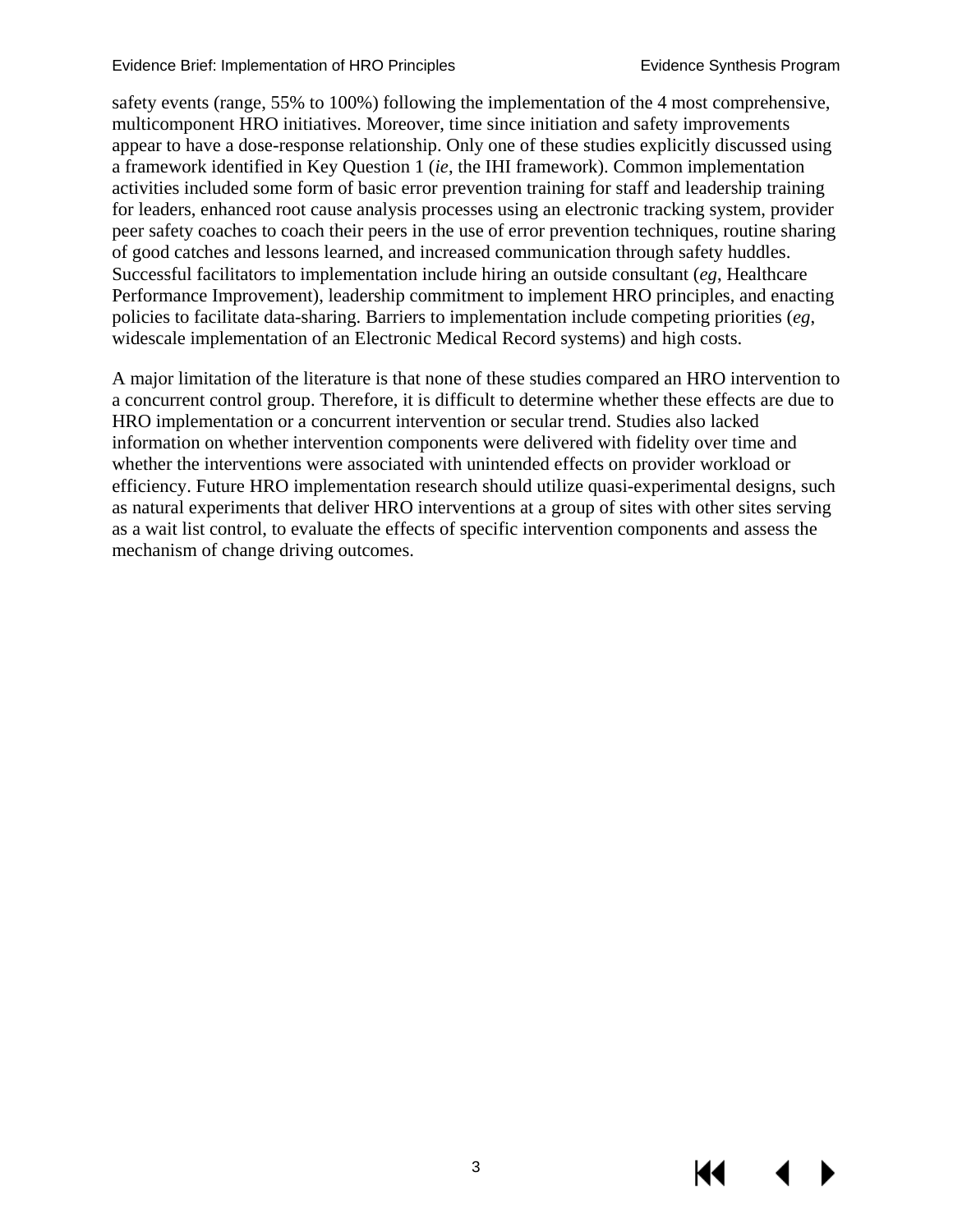# <span id="page-7-0"></span>**EVIDENCE BRIEF**

## <span id="page-7-1"></span>**INTRODUCTION**

## <span id="page-7-2"></span>**PURPOSE**

The ESP Coordinating Center (ESP CC) is responding to a request from the Department of Veterans Affairs (VA) National Center for Patient Safety for a rapid evidence review on implementing High Reliability Organization (HRO) principles into practice. The purpose of this review is to evaluate the literature on frameworks, metrics, and evidence of effects of HRO implementation. Findings from this review will be used to inform the implementation of the VA's HRO Initiative.

## <span id="page-7-3"></span>**BACKGROUND**

In their 2000 report "To Err is Human," the Institute of Medicine's (IOM) Committee on Quality of Health Care in America cited deaths due to medical errors as more common than those due to motor vehicle accidents, breast cancer, or AIDS.<sup>[1](#page-35-1)</sup> Despite continued widespread, discrete process improvement initiatives such as handwashing protocols, patient identification to reduce 'wrong person' procedures, protocols for clear communications between care teams and visual indicators for high risks such as fall injury or allergies, a 2016 *British Medical Journal* report estimated that medical errors continue to be the third leading cause of death in the US.<sup>[2](#page-35-2)</sup> Additionally, the IOM Committee identified care fragmentation as a root cause of medical errors.<sup>[1](#page-35-1)</sup> In response, they called for a comprehensive, system-level approach to improve patient safety, that shifts the focus away from a culture of blame to one of error analysis and process improvement. Therefore, health care organizations have begun to explore system-level approaches to cultivating a culture of safety, with a focus on collaboration, communication, and coordination.



HRO is one such organizational approach to achieving safety, quality, and efficiency goals.<sup>3,[4](#page-35-4)</sup> At the core of HRO is a culture of "'collective mindfulness', in which all workers look for, and report, small problems or unsafe conditions before they pose a substantial risk to the organization



К€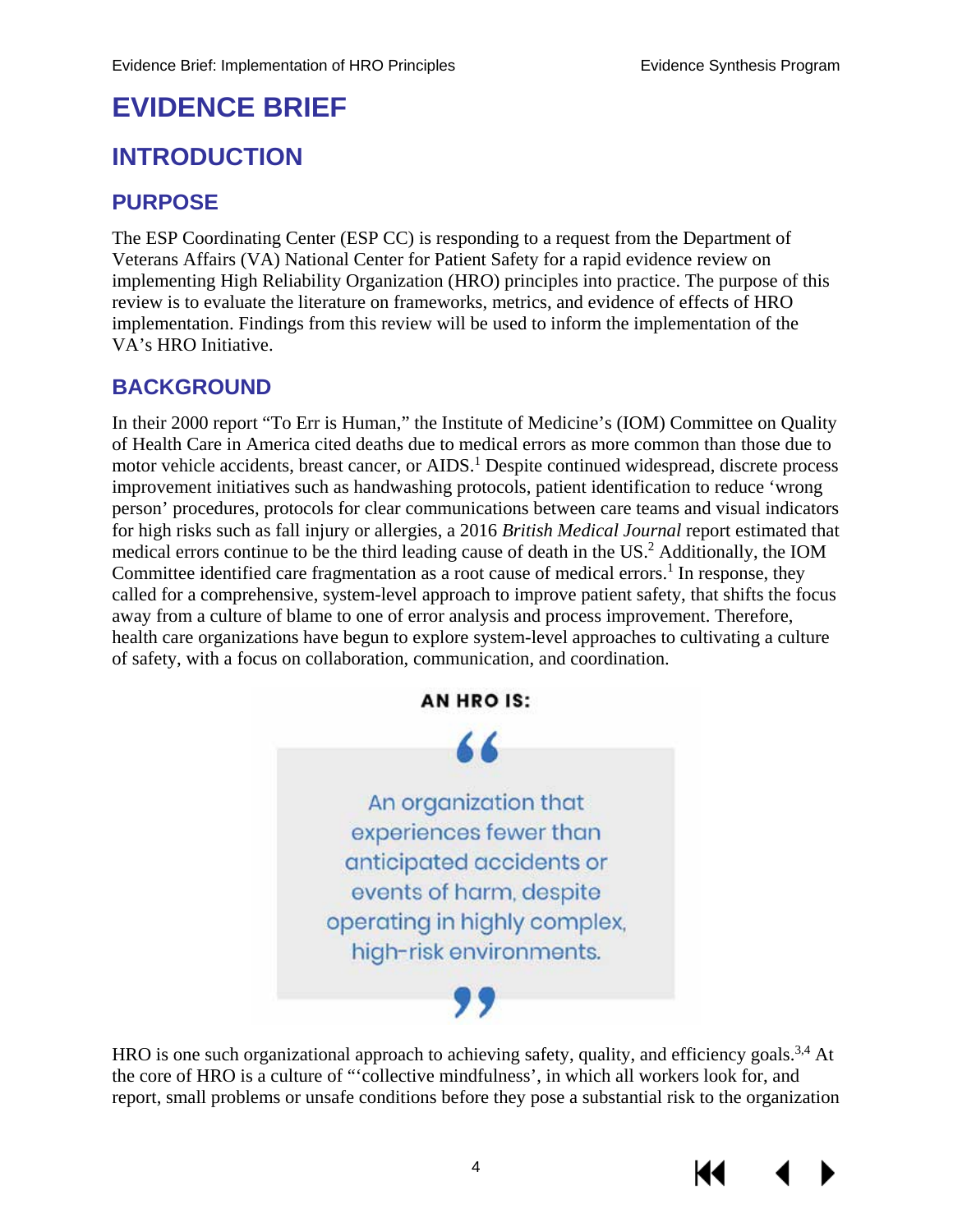and when they are easy to fix."[3,](#page-35-3)[5](#page-35-5) Use of HRO is designed to change the *thinking* about patient safety through the following 5 principles: (1) sensitivity to operations (*ie*, heightened awareness of the state of relevant systems and processes); (2) reluctance to simplify (*ie*, the acceptance that work is complex, with the potential to fail in new and unexpected ways); (3) preoccupation with failure *(ie, to view near misses as opportunities to improve rather than proof of success)*; (4) deference to expertise (*ie*, to value insights from staff with the most pertinent safety knowledge over those with greater seniority); (5) resilience (*ie*, to prioritize emergency training for many unlikely but possible system failures).<sup>4</sup> See Figure 1 below.

#### **Figure 1. Five HRO principles**



HRO was originally pioneered in extremely hazardous industries, such as nuclear power and commercial aviation, where even the smallest of errors can lead to tragic results. These industries have achieved and sustained extraordinary safety levels, thereby generating much interest in how to adapt HRO principles to health care and replicate this success. In their 2007 book "Managing the Unexpected," Weick and Sutcliffe define the 5 principles of HROs and describe how these principles can be applied to improve reliability across diverse industries.<sup>5</sup> In their 2008 seminal Agency for Healthcare Research and Quality (AHRQ) white paper, Hines et al apply these 5 principles to health care settings and describe the specific challenges threatening health care reliability, such as higher workforce mobility and care of patients rather than machines. [4](#page-35-4) Implementation of HRO initiatives into health care settings is an inherently complex and costly process that involves organizing people, processes, and resource activities across often large organizations. For example, the

Nationwide Children's Hospital's HRO journey involved increasing their quality improvement (QI) personnel from 8 in 2007 to 33 in 2012, with a budget increase from \$690K to \$3.3M[.6](#page-35-6) External consultants, such as Healthcare Performance Improvement, LLC, can provide support to organizations undertaking an HRO journey. HRO interventions commonly include activities like basic error prevention education; leadership training in reinforcement approaches; enhanced root cause analysis processes using an electronic tracking system; promotion of a 'just culture' – a culture in which providers and staff are fairly penalized for mistakes – that supports routine reporting errors; sharing good catches and lessons learned; and training in error prevention technique by provider peer safety coaches.

Examples of health systems' successful adoption of HRO principles are already emerging. Providence St. Joseph Health – a national, not-for-profit Catholic health system comprised of more than 50 hospitals, 800 clinics and 5 million patients across 7 states – has had success implementing their HRO program, Caring Reliably. Two years after implementation of the program, which included partnering with an outside consulting firm to coach them through a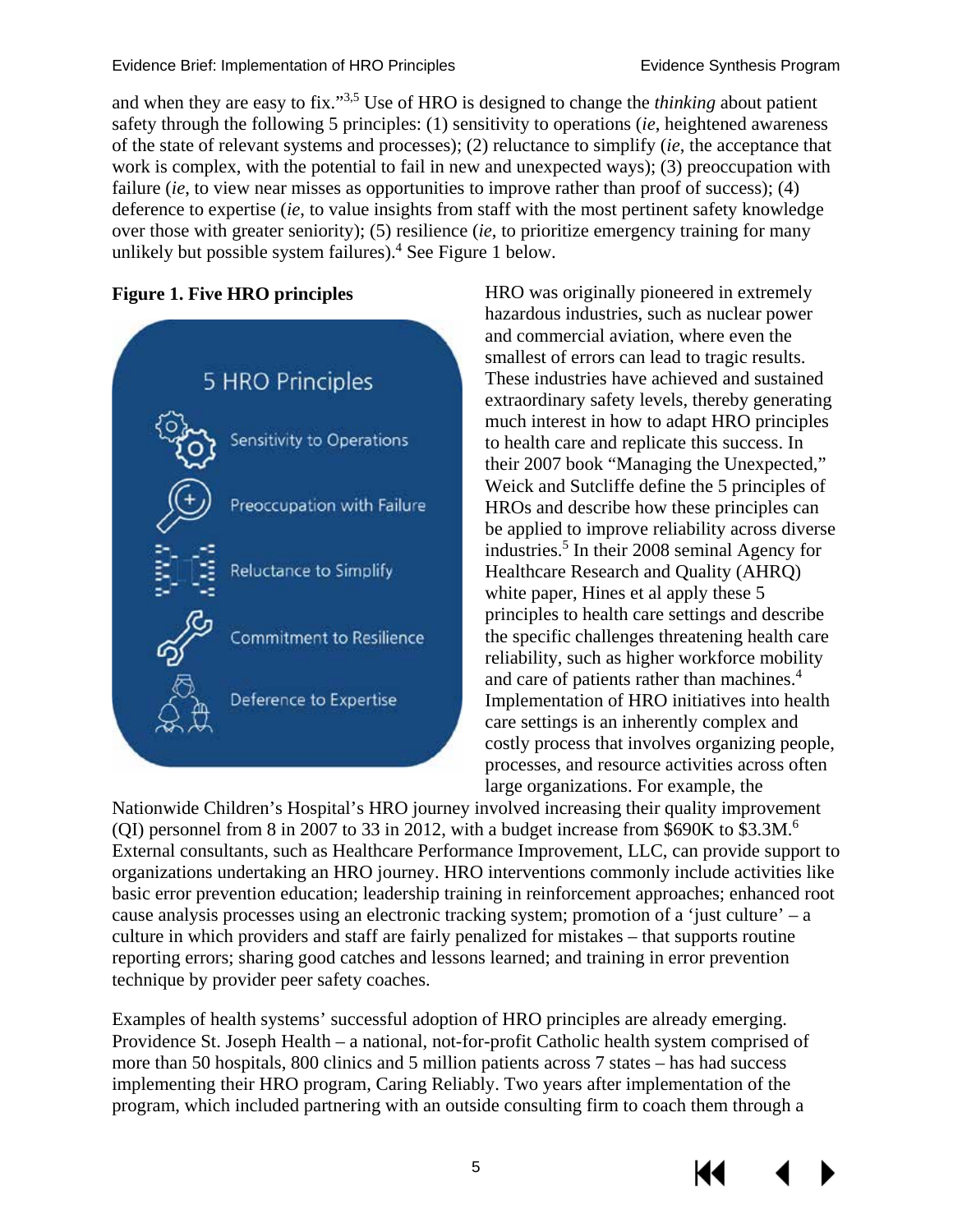leader toolkit, which focused on culture, and a toolkit for everyone, which reduced errors, Providence St. Joseph Health experienced a 5% improvement in the safety climate domain of the Safety Attitudes Questionnaire and a 52% decrease in serious safety events (G. Battey, oral communication, February 2019).<sup>[7](#page-35-7)</sup> The VA has also experienced HRO implementation successes. The Harry S. Truman Memorial Veterans Hospital began a 3-year HRO project in March 2015 by partnering with the VA National Center for Patient Safety to deliver Clinical Team Training to every inpatient and outpatient clinical service. This included formal interactive classroom training, application of the principles in a project that was unique for each clinical area, and refresher classroom and simulation training after one year. In May 2016, Truman VA augmented their HRO program using a 23-module HRO Toolkit provided by VISN 15, as part of its HRO initiative rolled out across all 7 of its medical centers. According to Truman VA Associate Director Robert Ritter (R. Ritter, oral communication, February 2019), their HRO program has already resulted in remarkable improvements in staff attitudes and perceptions and significant increased participation in morning multidisciplinary huddles. However, despite the promise of increased excellence as described in the 201[3](#page-35-3) Joint Commission's HRO report,<sup>3</sup> major barriers to widespread implementation readiness of HRO at the VA and elsewhere include the complexity of organization-wide incorporation of safety culture principles and practices and prioritizing the adoption of process improvement tools and methods, among other competing priorities.

To reaffirm their commitment to high reliability and zero harm (working to "reduce errors and to ensure that any errors that may occur do not reach our patients and cause harm"), in February 2019, the VA rolled out a new initiative outlining the definitive steps for becoming an HRO.<sup>8</sup> The first step is for HRO activities to begin at 18 lead facilities selected based on greater readiness as demonstrated by higher levels of safety performance, leadership commitment, and staff engagement. Initial HRO activities include the establishment of work groups, performance readiness assessments, and conducting training events and programs. Following analysis of lessons learned from these lead sites, the VA plans a national roll-out to achieve the goal of an VA-wide HRO transformation. To ensure success of HRO-related activities and consistent outcomes across the enterprise, VA is using resources from the Joint Commission Center for Transforming Healthcare resource library, including the Oro 2.0 High Reliability Assessment tool. Additionally, VA is working on developing a standard set of HRO tools, including training, implementation models, and measures.

Emerging literature can guide health systems in implementing and evaluating their HRO journey.<sup>9,[10](#page-35-10)</sup> However, an understanding of available frameworks, metrics, and initiatives and their use are currently limited by their complexity and wide variability of their key characteristics, their target participants (*eg*, leadership, medical staff), their foundation, their structure, which of the 5 HRO principles they address, and health system setting type. Understanding the quality and applicability of existing HRO resources is important to developing best practices, identifying barriers and facilitators to implementation, spreading implementation initiatives to other systems, measuring progress, and identifying knowledge gaps.

#### <span id="page-9-0"></span>**SCOPE**

This rapid evidence review will address the following key questions and eligibility criteria:

КK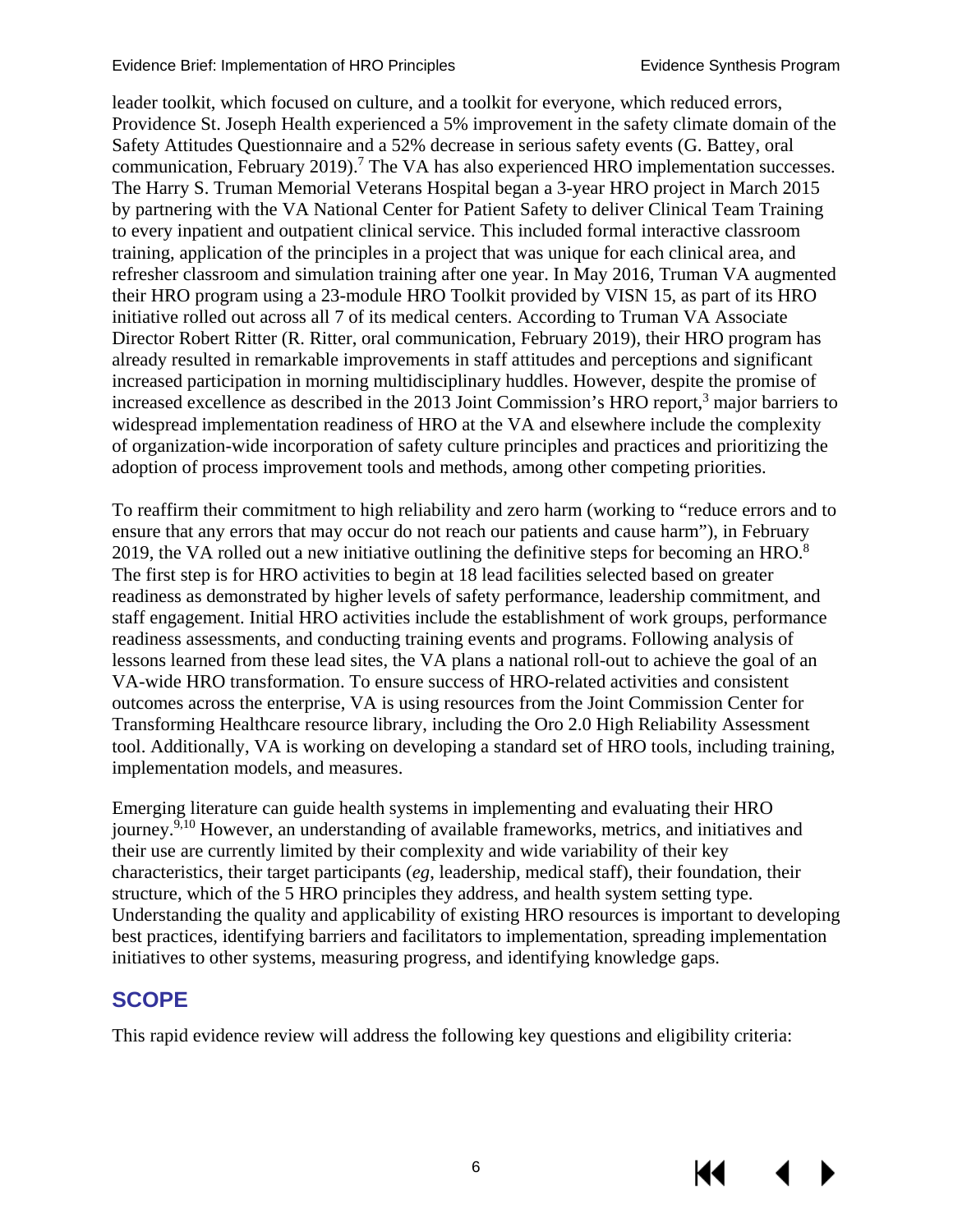#### <span id="page-10-0"></span>**KEY QUESTIONS**

Key Question 1: What are the frameworks for guiding HRO implementation?

Key Question 1A: What are the main implementation strategies of these frameworks?

Key Question 1B: What were the processes for developing these frameworks (*eg*, consensus, literature review, *etc*)?

Key Question 1C: What are the intended settings of these frameworks?

Key Question 1D: Who participates in implementing these frameworks?

Key Question 1E: What are the processes for implementing these frameworks?

Key Question 2: What are the metrics for measuring a health system's progress towards becoming an HRO?

Key Question 2A: What are the main characteristics (*ie*, domains, scales) of these metrics?

Key Question 2B: What were the processes for developing these metrics (*eg*, consensus, literature review, *etc*)?

Key Question 2C: To what extent have these metrics been validated or used to inform health system decision-making?

Key Question 3: What is the evidence on HRO implementation effects?

Key Question 3A: On patient safety/organizational change goals (*eg*, number of sites that met goal of 50% reduction in serious safety events)?

Key Question 3B: On patient safety/organizational change measures (*eg*, mean change in number of serious safety events)?

Key Question 3C: On process measures (*eg*, mean change in inter-departmental communication, provider or patient satisfaction)?

## <span id="page-10-1"></span>**ELIGIBILITY CRITERIA**

The ESP included articles published from January 2010 to January 2019 that describe implementation frameworks, metrics for measuring progress towards becoming an HRO, and its effects. The timeframe of 2010 and onward was selected because it is 2 years after the publication of AHRQ's 2008 white paper, when one could reasonably expect publication of new research on implementing HRO principles in health care settings. To be included, articles needed to be explicitly grounded in HRO theory and specifically seek to advance organizational or cultural change. We operationalized this by only including articles that evaluated HRO principles at the organization level or higher (*ie*, we excluded articles of HRO implementation in individual departments). Outcomes for KQ3 include any that are linked to the pathway between the 5 principles of HROs (*ie*, sensitivity to operations, reluctance to simplify, preoccupation with

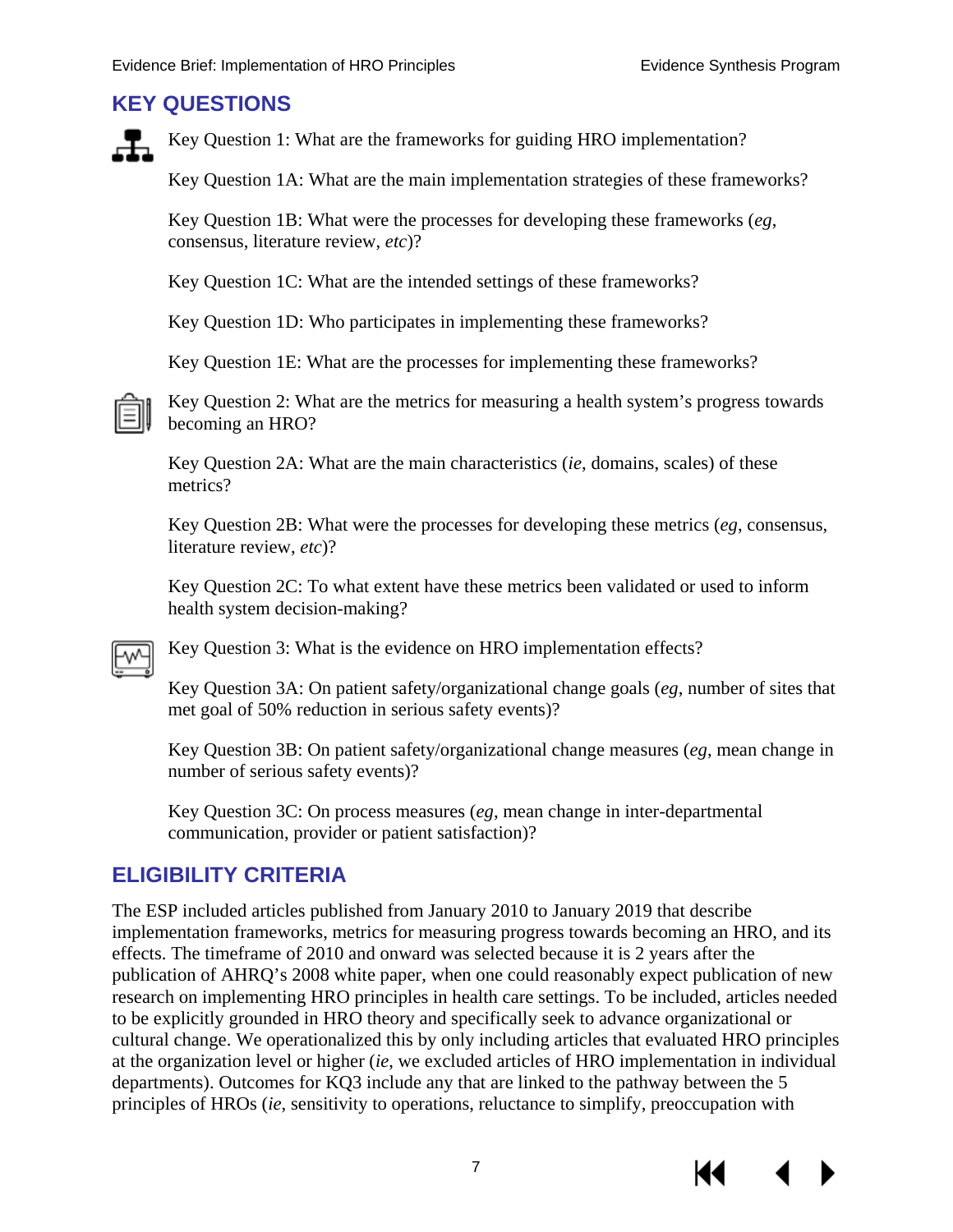failure, deference to experience, and resilience) and the ultimate goal of health care organizations: exceptionally safe, consistently high-quality care, as outlined in the AHRQ white paper[.](#page-35-4)<sup>4</sup> See Figure 2 below for the logic model linking the 5 HRO principles to the end goal of improved patient safety outcomes, based on the model described in Hines 2008.<sup>4</sup>

#### <span id="page-11-0"></span>**Figure 2. HRO logic model**



We prioritized articles using a best-evidence approach to accommodate the timeline (*ie*, we considered meeting safety goals [KQ3A] to be a higher priority than intermediate outcomes [KQ3B and KQ3C]). We also prioritized evidence from systematic reviews and multisite comparative studies that adequately controlled for potential patient-, provider-, and system-level confounding factors. We only accepted inferior study designs (*eg*, single-site, inadequate control for confounding, noncomparative) to fill gaps in higher-level evidence.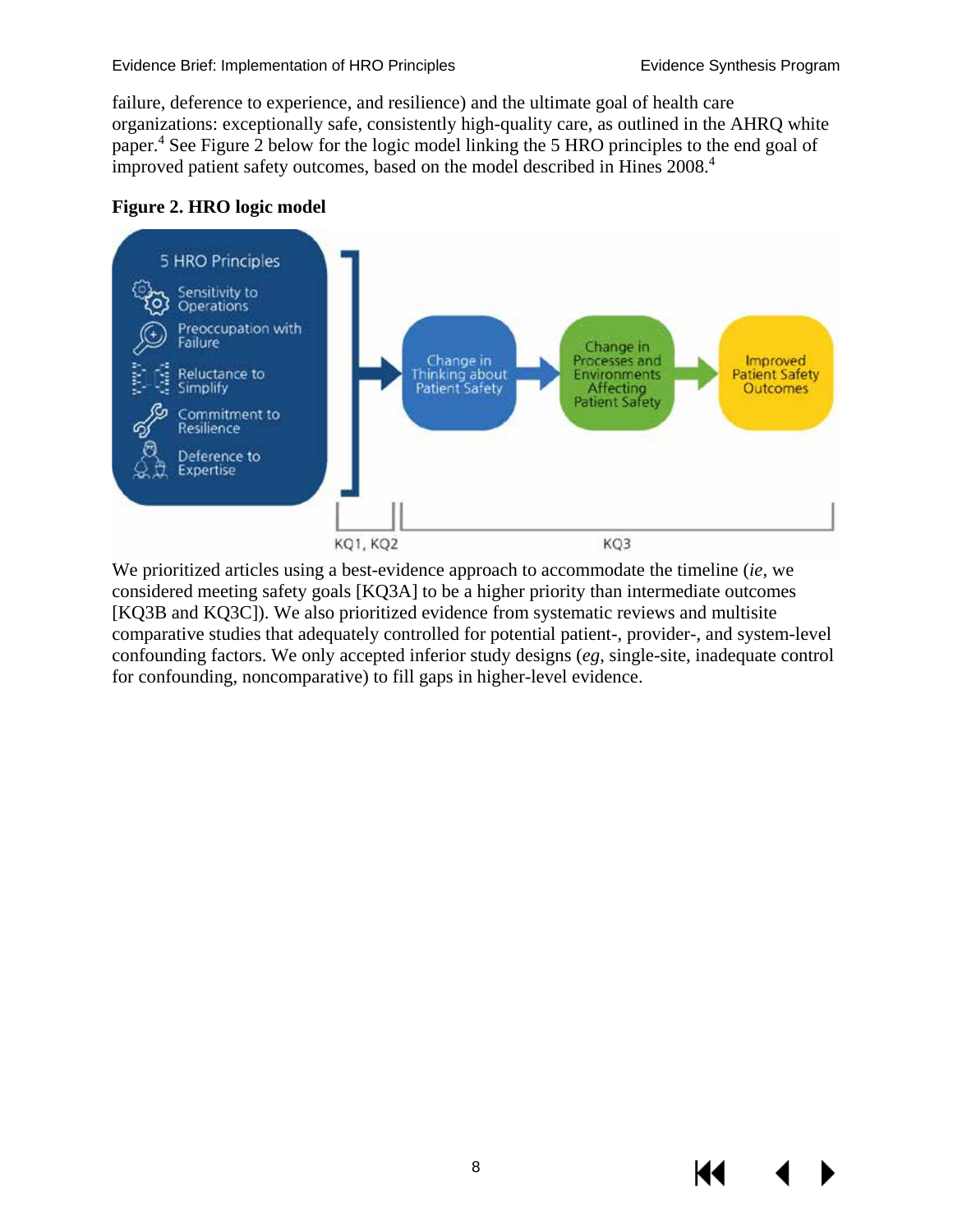## <span id="page-12-0"></span>**METHODS**

To identify articles relevant to the key questions, our research librarian searched MEDLINE, CINAHL, PsycINFO, and Cochrane Central Register of Controlled Trials (CCRT) using terms for *high reliability* and *health care* from January 2010 to January 2019 (see Supplemental Materials Appendix A for complete search strategies). Additional citations were identified by hand-searching reference lists and consultation with content experts. We limited the search to published and indexed articles involving human subjects available in the English language. Study selection was based on the eligibility criteria described above. Titles, abstracts, and fulltext articles were reviewed by one investigator and checked by another. All investigators have expertise in conducting systematic reviews of health services research. Any disagreements were resolved by consensus.

No standard tool is currently available to assess the quality of complex interventions. We therefore culled concepts from reporting checklists for complex interventions, QI initiatives, and implementation interventions – including the Standards for Quality Improvement Reporting Excellence (Squire 2.0),<sup>11</sup> Standards for Reporting Implementation Studies (StaRI),<sup>12</sup> and Template for Intervention Description and Replication  $TIDieR<sup>13</sup> -$  to develop a 7-item quality assessment checklist. Through this checklist, we evaluated whether the study adequately reported on (1) the conceptual link between the intervention and HRO principles, (2) intervention components and delivery, (3) implementation fidelity, (4) evaluation of the intervention, (5) adverse events, (6) confounders, and (7) the use of a concurrent control group. We considered items 1-4 to be basic criteria in determining whether the study was reported well enough to be reproduced. We considered items 5-7 to be advanced criteria that would increase our confidence that bias was minimized in the study results (see Supplemental Materials Appendix C for detailed information on the quality assessment checklist). All quality assessments were completed by one reviewer and then checked by another. We did not quantify inter-rater reliability through a kappa statistic; however, qualitatively, our agreement was generally high. Disagreements were generally limited to interpretation of individual risk of bias domains and not overall risk of bias ratings for a study. We resolved all disagreements by consensus.

We abstracted data from all studies and results for each included outcome. All data abstraction and internal validity ratings were first completed by one reviewer and then checked by another. We resolved all disagreements by consensus. We informally graded the strength of the evidence based on the AHRQ Methods Guide for Comparative Effectiveness Reviews by considering study limitations (includes study design and aggregate quality), consistency, directness, and precision of the evidence.<sup>[14](#page-35-14)</sup> Ratings typically range from high to insufficient, reflecting our confidence that the evidence reflects the true effect.

Where studies were appropriately homogenous, we synthesized outcome data quantitatively using StatsDirect statistical software (StatsDirect Ltd. 2013, Altrincham, UK) to conduct random-effects meta-analysis to estimate pooled effects. We assessed heterogeneity using the Q statistic and the  $I<sup>2</sup>$  statistic. Where meta-analysis was not suitable due to limited data or heterogeneity, we synthesized the evidence qualitatively.

Throughout the report, we use the following terminology to describe different levels of HRO theory and implementation (Table 1).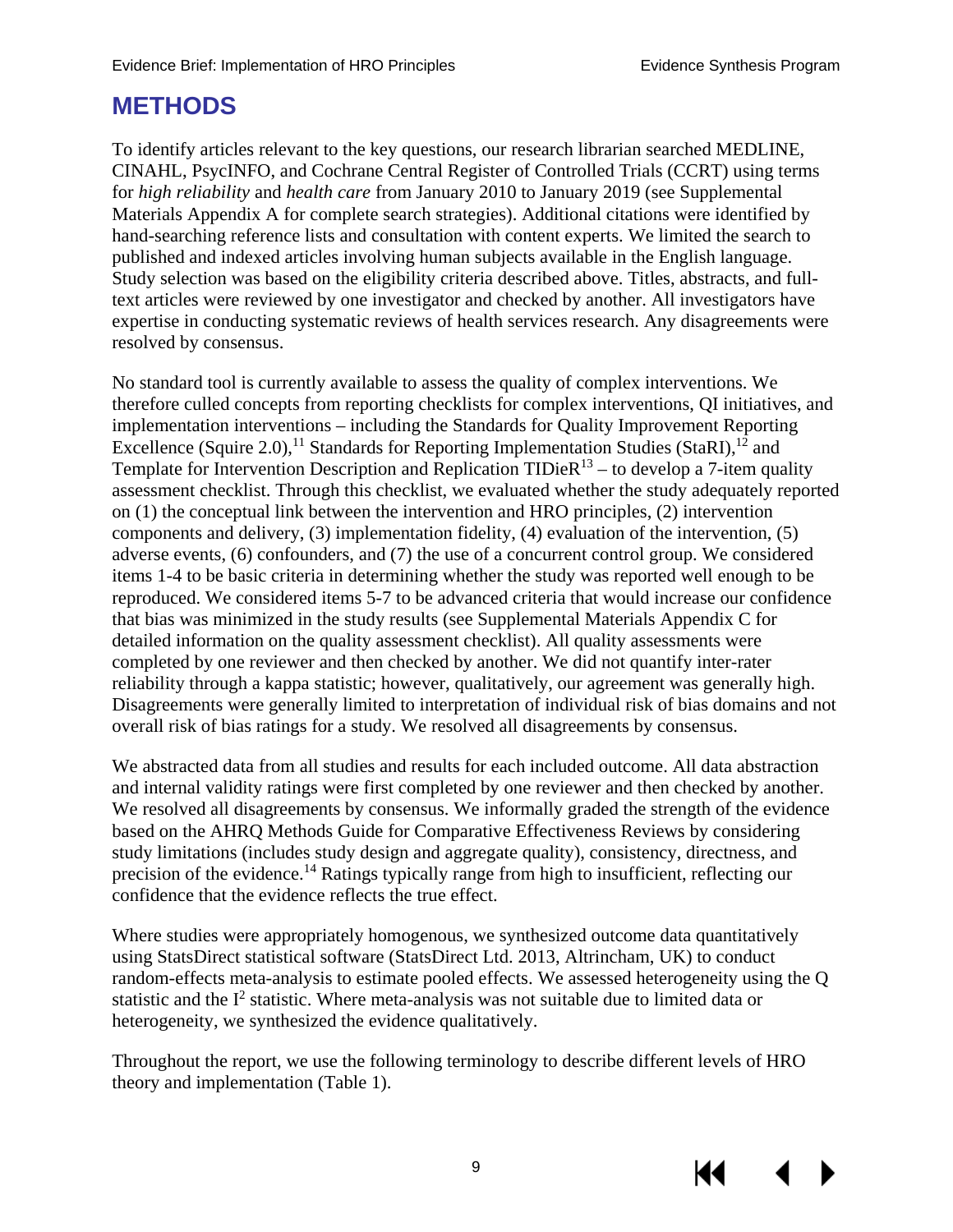| <b>Term</b>                                                 | <b>Definition</b>                                                                                                |
|-------------------------------------------------------------|------------------------------------------------------------------------------------------------------------------|
| Principles                                                  | Key principles of HRO theory, first described by Weick and Sutcliffe<br>$(2007)^5$                               |
| Implementation strategies                                   | Concrete, high-level strategies for implementing HRO principles                                                  |
| Implementation activities                                   | Lower-level, granular tasks that health systems can do to advance<br>high-level implementation strategies        |
| Complementary practices for<br>strengthening implementation | Complementary practices that cross-cut different implementation<br>strategies to strengthen overall HRO delivery |

<span id="page-13-0"></span>**Table 1. HRO terminology used throughout report**

The complete description of our full methods is available on the PROSPERO international prospective register of systematic reviews [\(http://www.crd.york.ac.uk/PROSPERO/;](http://www.crd.york.ac.uk/PROSPERO/) registration number CRD42019125602). A draft version of this report was reviewed by peer reviewers as well as clinical leadership. Their comments and our responses are presented in the Supplemental Materials (see Appendix D).

К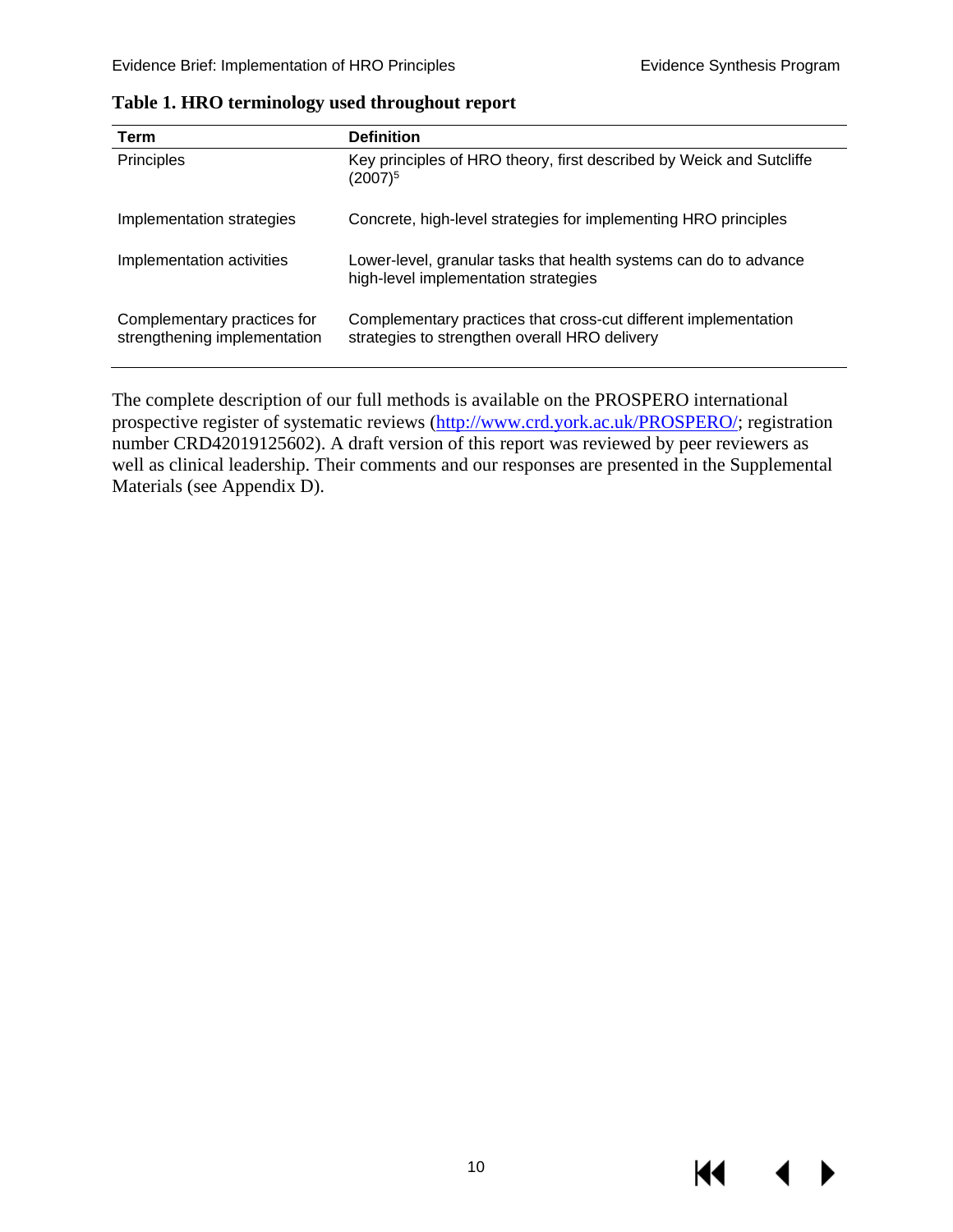# <span id="page-14-0"></span>**RESULTS**

## <span id="page-14-1"></span>**LITERATURE FLOW**

The literature flow diagram (Figure 3) summarizes the results of search and study selection (see Supplemental Materials Appendix B for full list of excluded studies). Our search identified 525 unique, potentially relevant articles. Of these, we included 20 articles that addressed one or more of our key questions. Eight articles addressed Key Question 1[,3,](#page-35-3)[15-21](#page-35-15) 8 articles addressed Key Question  $2,3,16,22-27$  $2,3,16,22-27$  $2,3,16,22-27$  $2,3,16,22-27$  and  $7$  articles addressed Key Question  $3.6,17,28-32$  $3.6,17,28-32$  $3.6,17,28-32$  $3.6,17,28-32$ 

#### <span id="page-14-2"></span>**Figure 3. Literature flowchart**

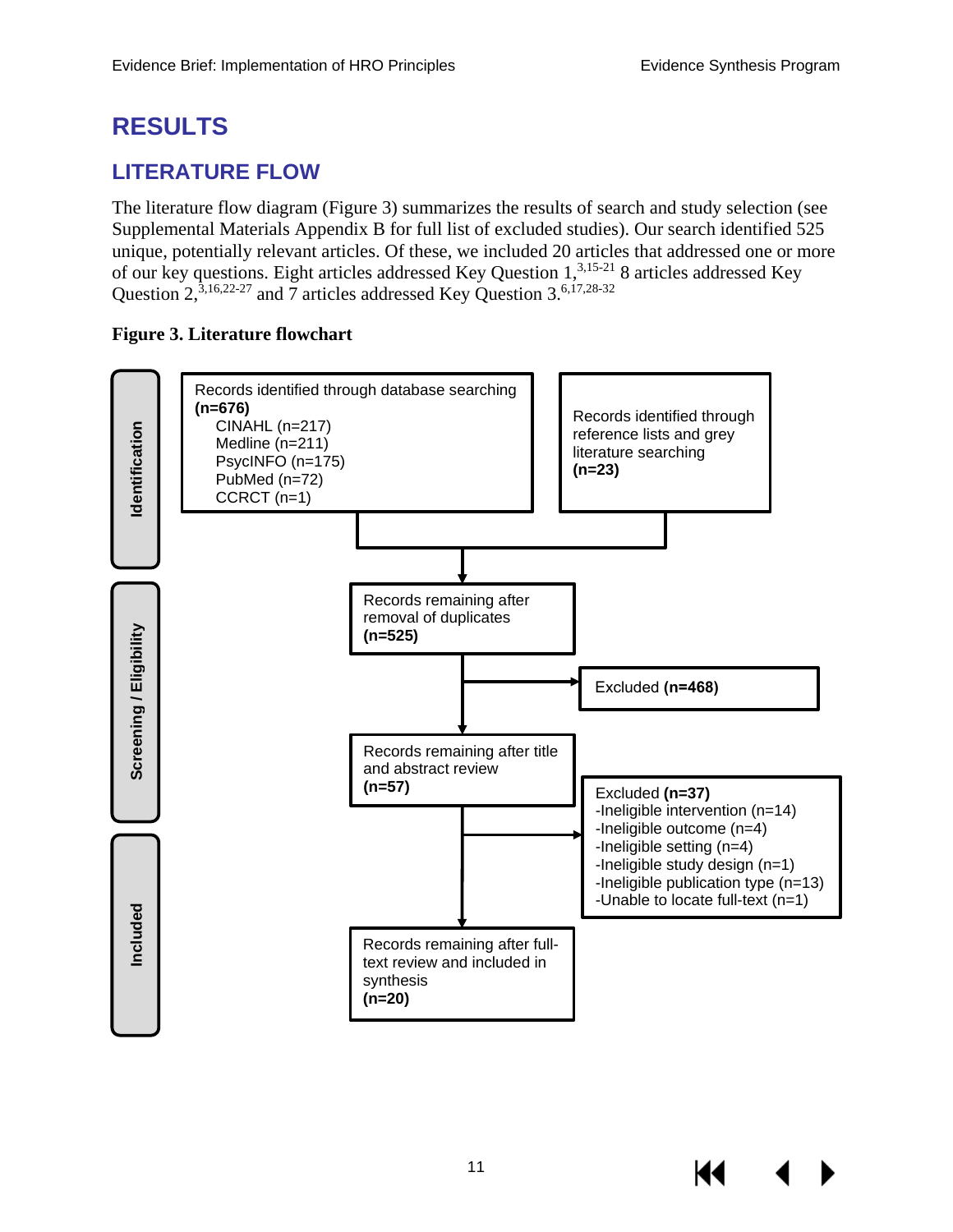## <span id="page-15-0"></span>**KEY QUESTION 1: What are the frameworks for guiding HRO implementation?**

We identified 8 frameworks that guide implementation of HRO principles into a health care system: the Joint Commission's High Reliability Health Care Maturity Model (HRHCM)<sup>[3](#page-35-3)</sup>; the Institute for Healthcare Improvement's (IHI) Framework for Safe, Reliable and Effective Care<sup>18</sup>; the American College of Healthcare Executives' (ACHE) Culture of Safety framework<sup>16</sup>: 2 frameworks developed at Johns Hopkins' (JH) Armstrong Institute for Patient Safety and Quality including an Operating Management System<sup>17</sup> and a Safety and Quality framework<sup>15</sup>; the Office of the Air Force Surgeon General's Trusted Care framework<sup>19</sup>; Advancing Research and Clinical Practice through close Collaboration (ARCC) Model<sup>20</sup>; and a framework focused on developing high reliability teams.<sup>21</sup> The Joint Commission's HRHCM and IHI Framework for Safe, Reliable and Effective Care emerged as the most comprehensive, as they both covered all 5 strategies commonly reported across frameworks (Figure 4); were the most rigorously developed; were broadly applicable; and were sufficiently detailed to inform implementation.

#### <span id="page-15-2"></span>**Figure 4. 5 Common HRO implementation strategies**



Appendix C of the supplementary materials contains full details on these frameworks' implementation strategies, development process, and intended settings, as well as staff and processes required for implementation. Highlighted findings appear below.

## <span id="page-15-1"></span>**KQ1A: What are the main implementation strategies of these frameworks?**

Table 2 summarizes the 5 commonly reported key HRO implementation strategies from these 8 frameworks.

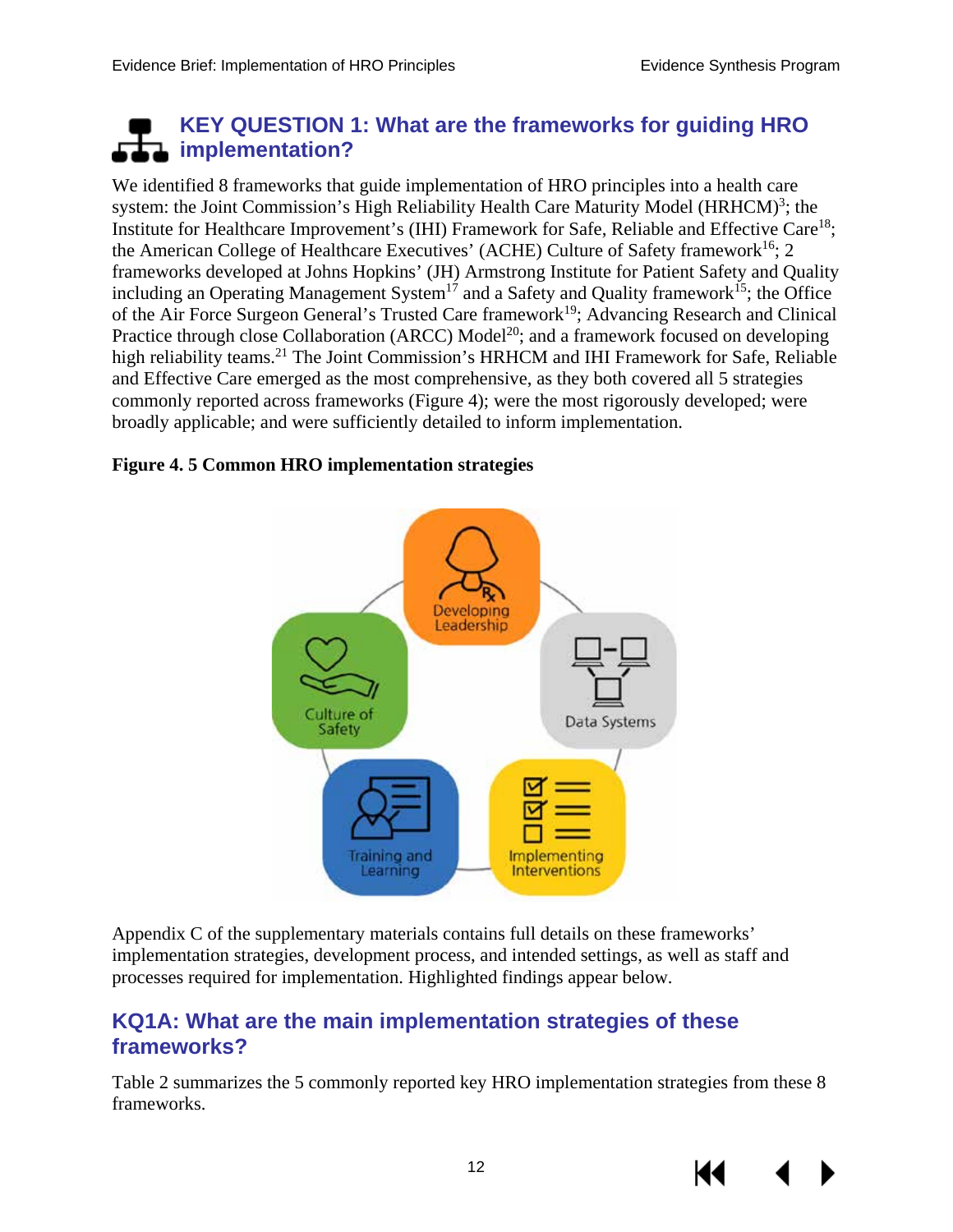|                                                          | <b>Developing</b><br>leadership | <b>Culture of</b><br>safety | Data systems | <b>Training and</b><br>learning | Implementing<br>interventions |
|----------------------------------------------------------|---------------------------------|-----------------------------|--------------|---------------------------------|-------------------------------|
| <b>Key Strategy:</b>                                     |                                 |                             |              |                                 | ⊓<br>ना                       |
| ACHE Framework <sup>16</sup>                             | ü                               | ü                           | ü            |                                 |                               |
| Air Force Trusted Care <sup>19</sup>                     | ü                               | ü                           | ü            | ü                               | ü                             |
| ARCC Model <sup>20</sup>                                 |                                 | ü                           | ü            | ü                               | ü                             |
| High reliability team model <sup>21</sup>                |                                 | ü                           |              | ü                               | ü                             |
| IHI Framework <sup>18</sup>                              | ü                               | ü                           | ü            | ü                               | ü                             |
| <b>JH's Operating Management</b><br>System <sup>17</sup> | ü                               |                             | ü            |                                 |                               |
| JH's Safety and Quality<br>Framework <sup>15</sup>       | ü                               |                             | ü            | ü                               | ü                             |
| Joint Commission's HRHCM <sup>3</sup>                    | ü                               | ü                           | ü            | ü                               | ü                             |
| <b>Number of frameworks</b><br>addressing this strategy  | 6                               | 6                           |              | 6                               | 6                             |

#### <span id="page-16-0"></span>**Table 2. Common HRO implementation strategies across 8 identified frameworks**



The first key strategy is *developing leadership*. The Joint Commission discussed the need for leadership (*eg*, board members, CEO/management, and lead physicians) to commit to the goal of zero patient harm.<sup>[3](#page-35-3)</sup> IHI described the need for leaders to facilitate and mentor teamwork, improvement, respect, and psychological safety.<sup>[18](#page-36-2)</sup>

ACHE incorporated elements from both of these frameworks, including selecting, developing, and engaging a board; prioritizing safety in the selection and development of leaders; and establishing a compelling vision for safety. The JH Operating Management System framework and the Air Force emphasized the importance of leadership accountability.<sup>[17,](#page-35-17)[19](#page-36-3)</sup> The JH Safety and Quality framework encouraged QI leaders to pursue formal degrees to support their work.[15](#page-35-15) The ARCC and high reliability team models did not explicitly discuss leadership as a key strategy, although the ARCC model did discuss the importance of developing and using mentors to guide evidence-based decision-making[.20](#page-36-4) 



The second key strategy is *supporting a culture of safety*. The Joint Commission described building trust, accountability, identifying unsafe conditions, strengthening systems, and assessment as key activities within this strategy.<sup>[3](#page-35-3)</sup> The IHI listed culture, including psychological safety, accountability, teamwork and

communication, and negotiation, as one of their major 2 domains.<sup>18</sup> The ACHE named their framework "culture of safety" and emphasized the need to both lead and reward a just culture and establish organizational behavior expectations[.16](#page-35-16) The Air Force described the importance of trust between leaders and staff, respectful communication, and willingness to admit errors within their culture of safety domain.<sup>19</sup> The ARCC model incorporated an assessment of culture as a key aspect of implementation, $^{20}$  and the high reliability team model emphasized that responses to



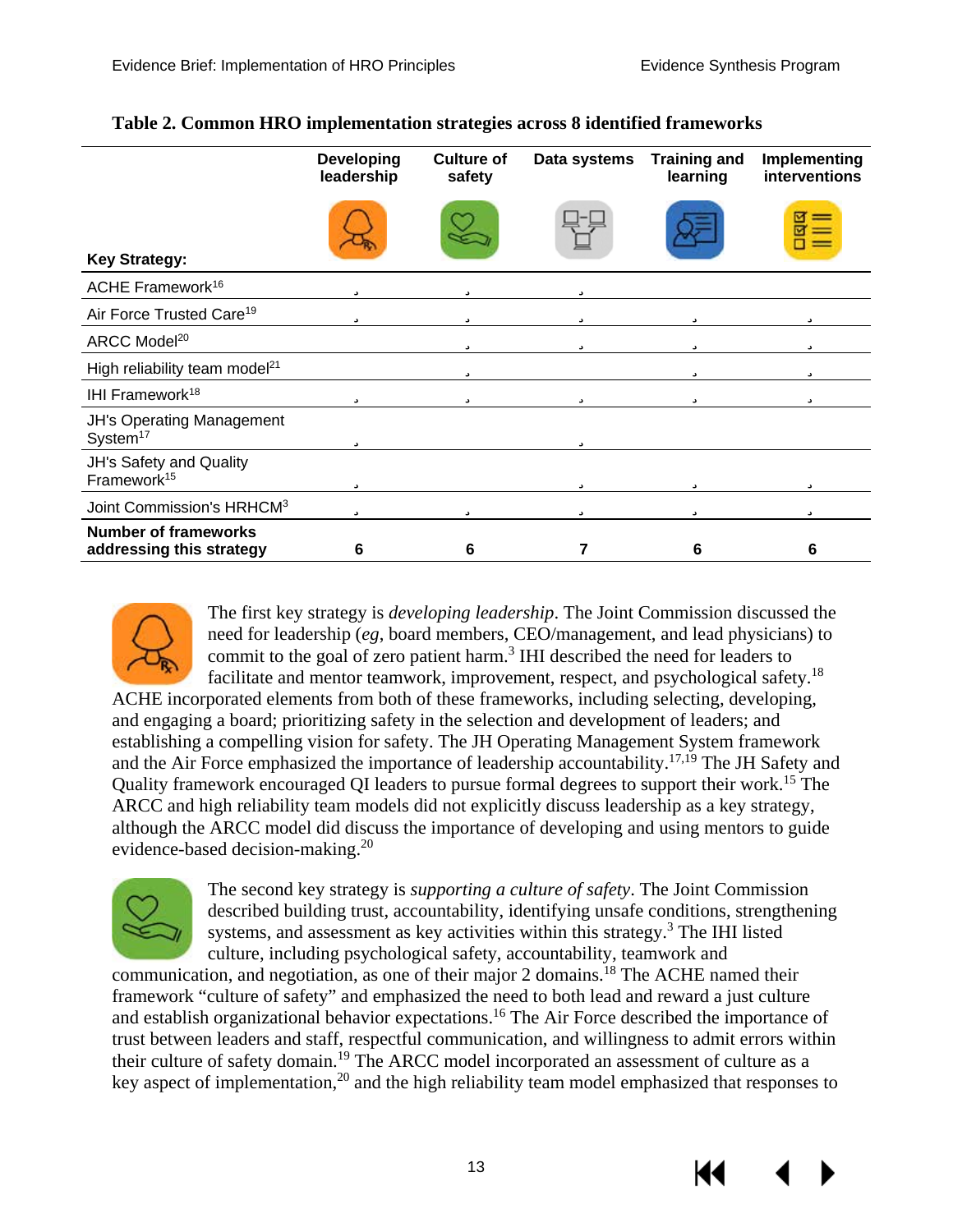poor outcomes should be based on behavioral choices and not severity of outcome.<sup>21</sup> Neither JH frameworks explicitly discussed culture of safety.



The third key strategy is *building and using data systems to measure progress*. The Joint Commission discussed the need to track and display quality measures and to involve IT support in the development of solutions to quality problems.<sup>3</sup> IHI described the need for open sharing of data and other information concerning safe,

respectful, and reliable care and to continually improve work processes and measure progress over time[.18](#page-36-2) The JH Operating Management System discussed the need to share and synthesize data to gain insights to make new discoveries and improve processes,[17](#page-35-17) and their Safety and Quality framework included a plan to evaluate processes[.15](#page-35-15) The Air Force described standardizing processes to gather and share information about patient care episodes, knowledge data, and processes to improve care delivery[.19](#page-36-3) The ARCC model described data management and outcomes monitoring as one of their implementation workshops.<sup>20</sup> The high reliability team model did not include a strategy related to measurement of progress.



The fourth key strategy is *providing training and learning opportunities for providers and staff.* The Joint Commission discussed the importance of training all staff on robust process improvement (*eg*, a blended performance improvement model aimed at improving patient safety in health care settings by integrating Lean

Six Sigma and formal change management principles) as appropriate to their jobs.<sup>[3,](#page-35-3)33</sup> IHI and the Air Force discussed developing learning systems, although the learning has more to do with implementing QI initiatives and learning from results, rather than learning how to implement HRO principles.<sup>18,[19](#page-36-3)</sup> The JH Safety and Quality framework listed examples of training that each type of staff member should receive[.15](#page-35-15) The ARCC model described a workshop dedicated to evidence-based practice skills-building, $^{20}$  $^{20}$  $^{20}$  and the high reliability team model discussed implementation of TeamSTEPPS, a teamwork curriculum for health care staff.<sup>21</sup> ACHE and the JH Operating Management System did not specifically discuss training or learning opportunities.



The fifth key strategy is *implementing quality improvement interventions to address specific patient safety issues*. This strategy is discussed in broad strokes as robust process improvement by the Joint Commission and Air Force,<sup>[3,](#page-35-3)19</sup> and as improvement and measurement by the IHI.<sup>[18](#page-36-2)</sup> In the ARCC model, participants

complete a 12-month evidence-based practice implementation project focused on improving quality of care, safety, and patient outcomes.<sup>20</sup> The JH Safety and Quality framework discussed the role of safety and quality experts in designing and directing system improvement efforts and provided examples of potential initiatives. [15](#page-35-15) The high reliability team framework described simulation training where teams can practice briefing, huddles, and debriefing strategies.<sup>[21](#page-36-5)</sup> Neither the ACHE nor the JH Operating Management System explicitly discussed QI initiatives.

In addition, we identified several *complementary practices for strengthening implementation*. We identified these by looking across the 8 frameworks to see what complementary practices were commonly recommended. These complementary practices are meant to be applied *across* implementation strategies to strengthen the overall delivery of HRO.

*Incorporation of justice, equity and patient-centeredness:* The ACHE describes building trust, respect and inclusion as a key domain of building a safety of culture[.16](#page-35-16) The



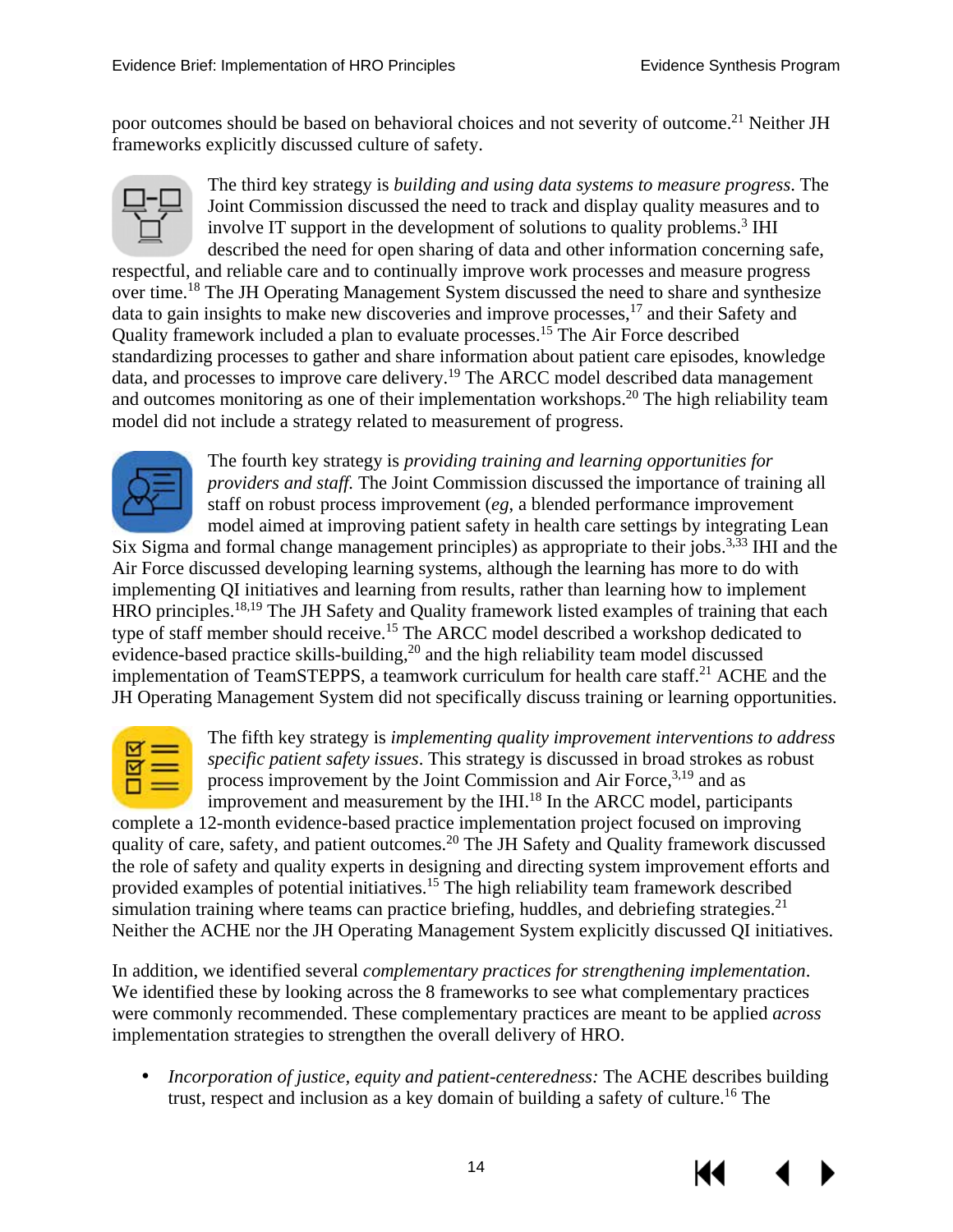framework encourages leaders to value diversity and inclusion when selecting leaders and staff and to work towards evaluating and eliminating disparities in patient care. The Air Force selected patient-centeredness as a key domain of its framework.<sup>[19](#page-36-3)</sup> This practice could be integrated into HRO delivery through activities such as hiring a diverse workforce or prioritizing QI initiatives that address safety issues that disproportionately affect patients from racial/ethnic minority groups.

- *Involvement of a variety of stakeholders involved in health care delivery, including patients and families:* The JH Operating Management System described establishing patient and family advisory councils as an implementation activity that could be undertaken to advance one of their key implementation strategies.<sup>[17](#page-35-17)</sup> Other possible activities include assessing patient perspectives of culture of safety or inviting patients to serve on HRO leadership committees.
- *Assembling transdisciplinary teams*: Several frameworks including the JH Operating Management System,<sup>[17](#page-35-17)</sup> ARCC model,<sup>20</sup> and high reliability team framework<sup>21</sup> – discuss forming transdisciplinary teams as an important activity towards advancing HRO. This practice could be integrated into HRO delivery through activities like inviting providers from different specialties to attend daily safety huddles; or having nurses, physicians, and staff all attend the same HRO training sessions together.
- *Utilizing change management strategies such as Lean Six Sigma to promote change:*  $\mathbf{r}$ Most frameworks recommended health systems use complementary change management strategies – such as Lean Six Sigma,<sup>15-17</sup> IHI's Model for Improvement,<sup>18</sup> or a combination of strategies such as the Joint Commission's robust process improvement<sup>[3,](#page-35-3)[19](#page-36-3)</sup> – to implement HRO principles into practice. This complementary practice could be integrated into several aspects of HRO delivery, such as training staff on Lean Six Sigma, or applying Lean thinking to root cause analysis to identify what is contributing to patient safety events and identifying and implementing solutions.

## <span id="page-18-0"></span>**KQ1B: What were the processes for developing these frameworks (***eg***, consensus, literature review,** *etc***)?**

The Joint Commission's HRHCM stood out as being the most rigorously developed framework, as the process involved a literature review, consensus among subject experts, pilot testing among an expert panel, and pilot testing with leadership at 7 US hospitals. However, the latter pilot testing effort was primarily focused on evaluating the tool to measure a health system's progress on the framework (KQ2). The Air Force<sup>19</sup> and JH Safety and Quality framework<sup>15</sup> were developed through both a literature review and consultation with health care leaders and content experts. The IHI<sup>[18](#page-36-2)</sup> framework was developed specifically for the IHI Patient Safety Executive Development Program curriculum and was informed by an analysis of high-performing, proactive, and generative work settings. The ACHE framework was developed through partnership between the ACHE, the IHI, and the National Patient Safety Foundation (NPSF) Lucian Leape Institute (LLI). It involved consensus-building with industry leaders and experts who have had success in transforming their organizations into system-wide cultures of safety.<sup>[16](#page-35-16)</sup> The ARCC model was initially developed through a strategic planning process on how to rapidly integrate research findings into clinical processes.[20](#page-36-4) The 2 remaining articles did not discuss the

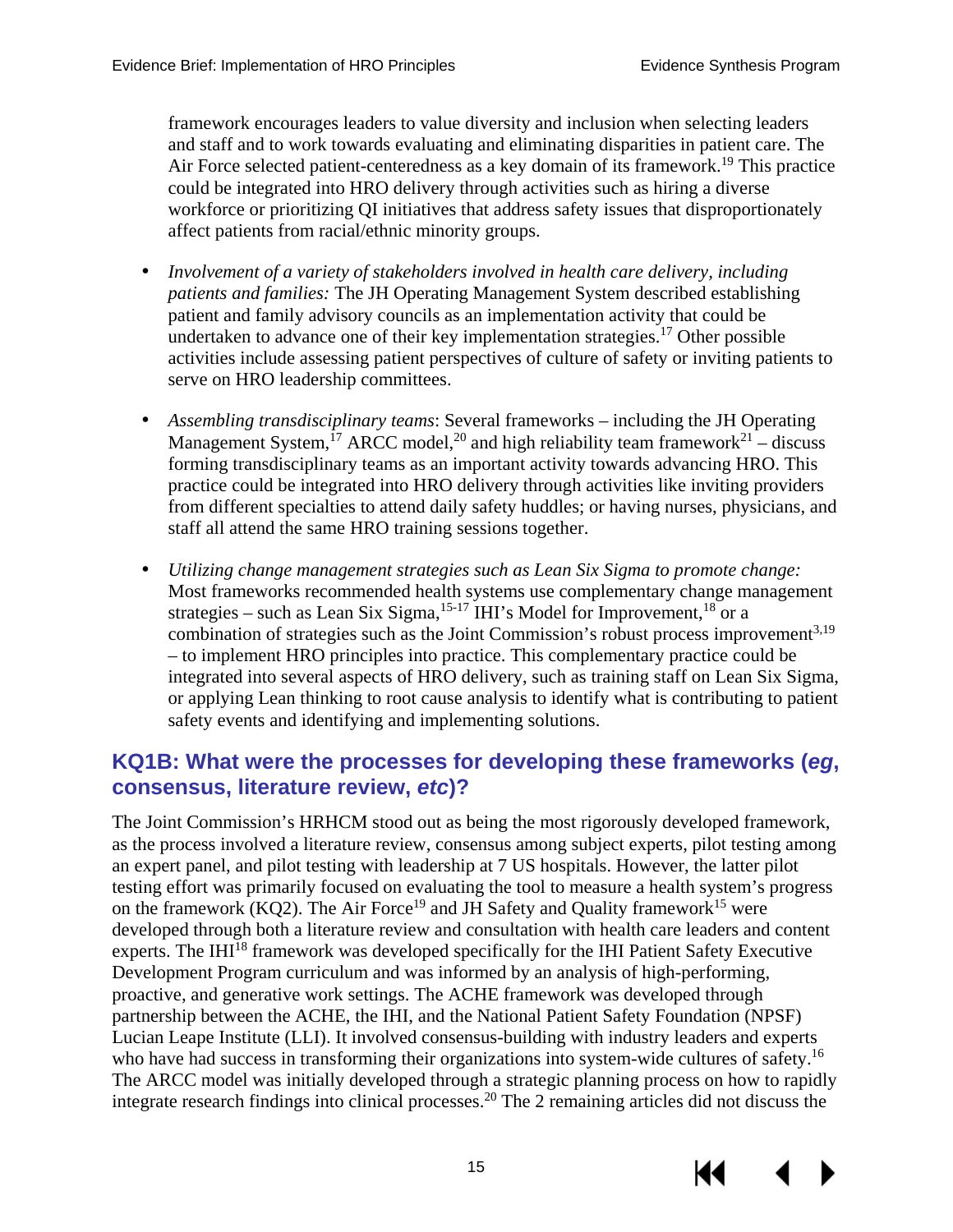process of how frameworks were developed (JH Operating Management System,<sup>17</sup> high reliability teams<sup>21</sup>).

## <span id="page-19-0"></span>**KQ1C: What are the intended settings of these frameworks?**

All frameworks were intended to be delivered in any health care delivery setting, except for the Air Force's framework, which was designed specifically for the Air Force Medical Service.<sup>[19](#page-36-3)</sup> IHI's framework was initially developed for use in acute care settings, although it has since evolved to be applicable to other settings.<sup>18</sup>

## <span id="page-19-1"></span>**KQ1D: Who participates in implementing these frameworks?**

Most frameworks were intended to be implemented by a variety of health care leaders, providers, and staff, including frontline providers, local and middle managers, and high-level managers and executives, as well as safety and quality leaders, across a variety of service areas.<sup>[3,](#page-35-3)[15,](#page-35-15)[18-20](#page-36-2)</sup> IHI's framework also included components to be implemented by patients and families[.18](#page-36-2) Exceptions are the  $\text{ACHE}^{16}$  and the JH Operating Management System<sup>17</sup> frameworks, which were specifically designed for health care leadership,<sup>16</sup> and the high reliability team framework which was designed for nursing professionals.<sup>21</sup>

## <span id="page-19-2"></span>**KQ1E: What are the processes for implementing these frameworks?**

Articles varied in the depth of information provided on how to operationalize the implementation of these frameworks, with the ARCC, Joint Commission, and IHI models emerging as the most comprehensive.

- The ARCC model provided details on providing learning and training opportunities (*ie*, 6 educational workshops, 8 days of educational and skills-building sessions over 1 year), as well as on implementing an intervention to address a specific patient safety issue (*ie*, 12 month project focused on improving quality of care, safety, and/or patient outcomes).<sup>20</sup>
- The Joi[n](#page-35-3)t Commission<sup>3</sup> and IHI<sup>18</sup> provided high-level recommendations for operationalizing HRO implementation, including building and using tools to measure progress (*ie*, assess the current state of HRO maturity; develop tools to advance maturity), as well as specific examples of activities that could advance these strategies.

Other frameworks provided some guidance on how to operationalize implementation, although they were less comprehensive.

- $\mathbf{L}$ ACHE described 2 levels of implementation practices: foundational practices which focus on laying the groundwork for HRO implementation and sustaining practices which focus on spreading and embedding HRO concepts, specifically a culture of safety[.16](#page-35-16)
- The JH Operating Management System suggests approaches to implementing the core concepts of the model, including developing and using data systems (*ie*, providing leaders with a standardized reporting format to assist in reporting on department progress), using systems engineering methodology, and convening stakeholder groups.<sup>17</sup>

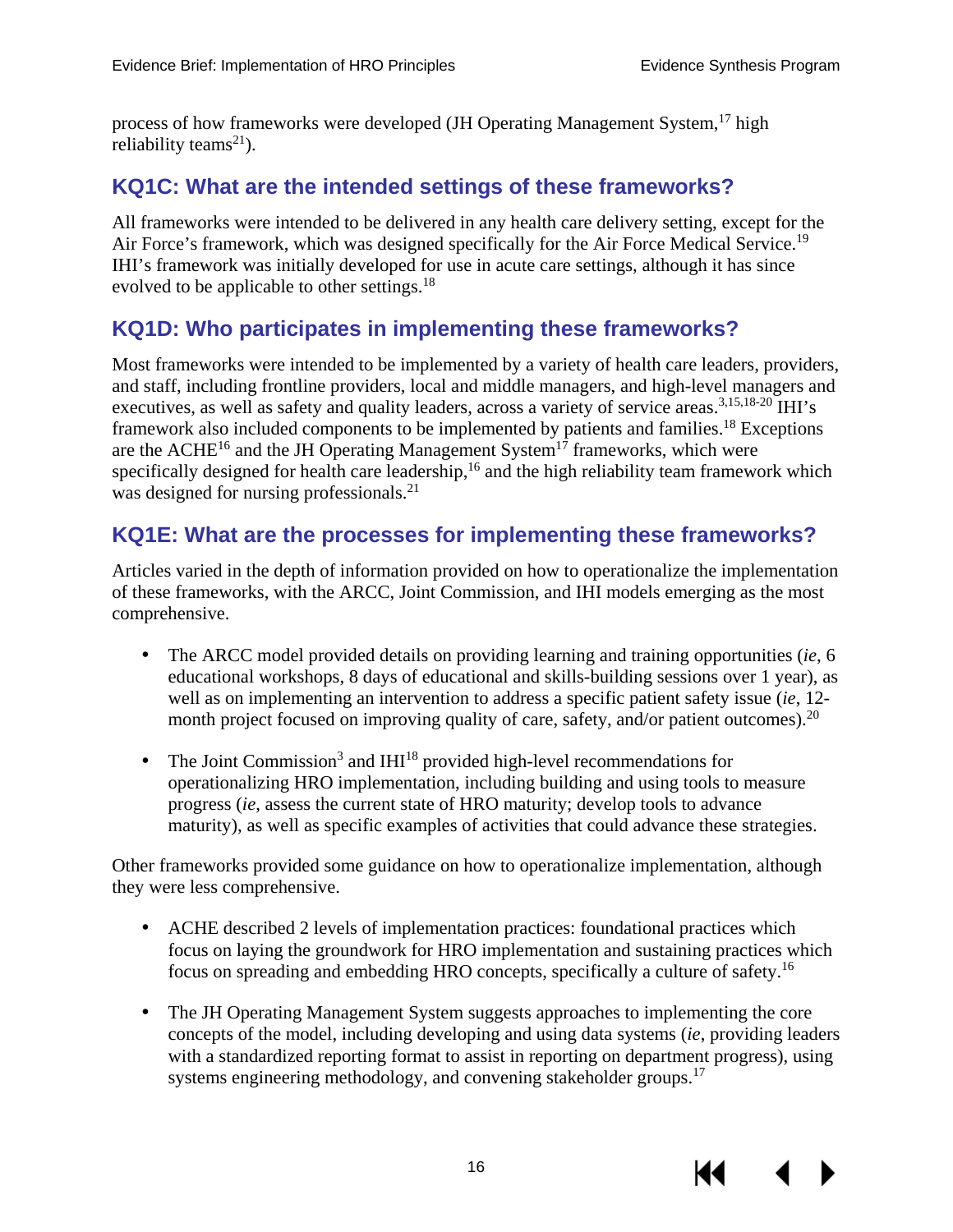- The JH Safety and Quality initiative provided recommendations based on the role of a specific health care provider or staff member. For example, they have specific suggestions on training and learning opportunities (*ie*, provide front line providers and staff with basic medical school education on safety and quality; provide managers with patient safety certificate programs and workshops on Lean Six Sigma and other change management processes).<sup>15</sup>
- The Air Force's suggestions for operationalization include standardizing and stabilizing processes, engaging staff in behaviors to continuously improve these processes, mentoring staff, and leadership goal-setting, as well as a description of the desired future state of HRO integration into practice.<sup>19</sup>
- The high reliability team framework described specific approaches that touch on several implementation strategies including learning and training opportunities (*ie*, simulation training and provision of a structured HRO curriculum) and supporting a culture of safety (*ie*, development of a just culture system for penalizing staff when patient harm occurs).<sup>21</sup>



## <span id="page-20-0"></span>**KEY QUESTION 2: What are the metrics for measuring a health system's progress towards becoming an HRO?**

We identified 8 articles<sup>[3,](#page-35-3)[16,](#page-35-16)22-27</sup> on 6 tools for measuring the progress toward becoming an HRO (Table 3). The Joint Commission's HRHCM/Oro<sup>TM</sup> 2.0 emerged as the most rigorously developed, validated, and applicable tool for VA settings. However, other tools such as the ACHE's Culture of Safety Organizational Self-Assessment Tool<sup>16</sup> may be useful in developing specific items missing from the  $Oro^{TM}$  2.0 framework, such as teamwork culture and systemfocused tools for learning and improvement.<sup>27</sup> Four additional tools have unclear applicability to the VA, as they were developed in countries outside the US,  $2^{2-25}$  did not report measurement items,<sup>[23](#page-36-8)[,24](#page-36-9)</sup> or require qualitative expertise to analyze results.<sup>22</sup> Full details on these studies appear in Supplementary Materials, Appendix C, and selected findings appear below.

#### <span id="page-20-1"></span>**OroTM 2.0**

The tool that most comprehensively addressed all 5 HRO implementation strategies identified in KQ1 was the HRHCM/Oro<sup>TM</sup> 2.0.<sup>3,[34](#page-37-0)</sup> As discussed in KQ1, the HRHCM is the Joint Commission's framework for implementing HRO principles. This framework includes 4 levels (beginning, developing, advancing, approaching) for each of the 14 components (56 total) to guide health care leaders in assessing their systems' level of maturity on becoming an HRO. The  $Oro<sup>TM</sup> 2.0$  is a web-based application that uses branching logic to guide health care leaders through the HRHCM assessment and produces a visual report that synthesizes data from multiple respondents within a single hospital.<sup>34</sup> Of note, the Oro<sup>TM</sup> 2.0 was designed to be used at the individual hospital, rather than at a system level, and is only available to Joint Commissionaccredited organizations. The tool outputs data into reports that could theoretically be shared between hospitals but it is not an automatic feature.

To develop the metrics used in by the HRHCM/Oro<sup>TM</sup> 2.0, a team at the Joint Commission spent over 2 years engaging with high reliability experts from academia and industry, leading safety scholars outside of health care, and the published literature.<sup>[3](#page-35-3)</sup> Iterative testing with hospital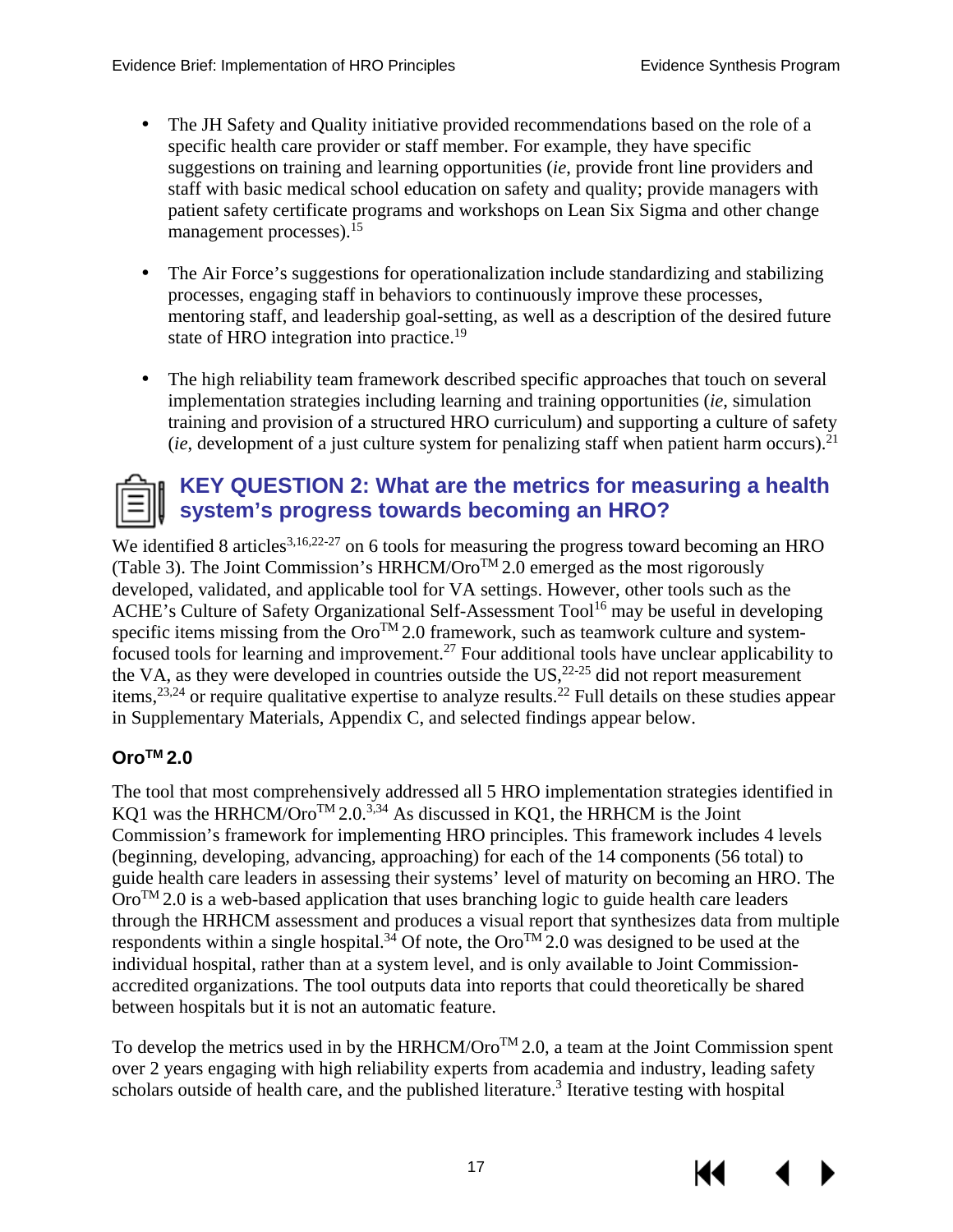leaders – first among 5 individuals in executive leadership positions, then among leadership teams from 7 US hospitals – was conducted to finalize the framework and included metrics. The resultant tool has since been validated in peer-reviewed research studies, including 1 study that tested the content validity of the tool at  $6 \text{ VA}$  sites.<sup>[27](#page-36-7)</sup> Another study tested the internal reliability and discriminative ability in detecting different levels of HRO maturity in 46 hospitals from the Children's Hospitals' Solutions for Patient Safety network. [26](#page-36-10)

The VA study was a secondary analysis of qualitative data from 138 VA employees with patient safety expertise at various levels of leadership (*eg*, patient safety managers, executive leadership and service chiefs, infection control nurses) from 6 VA sites. The original study validated the AHRQ-developed patient safety indicator tool; the secondary analysis looked at how well responses mapped onto the Joint Commission's HRHCM model. Researchers found that 12 of the 14 HRHCM components were represented, indicating good content validity. Two additional HRO components were identified through interviews that were not represented in the HRHCM model: teamwork culture and systems-focused tools for learning and improvement. While less applicable to the VA, the study that tested the HRHCM in 46 children's hospitals found that the HRHCM had good internal reliability (Cronbach's alpha  $= 0.72$  to 0.87, depending on the domain), good discriminative ability (*ie*, health system average scores on beginning, developing, advancing, and approaching levels of maturity resembled a bell curve), and was responsive to change (*ie*, safety culture decreased after major organizational changes), indicating it may perform well at detecting progress on becoming an HRO.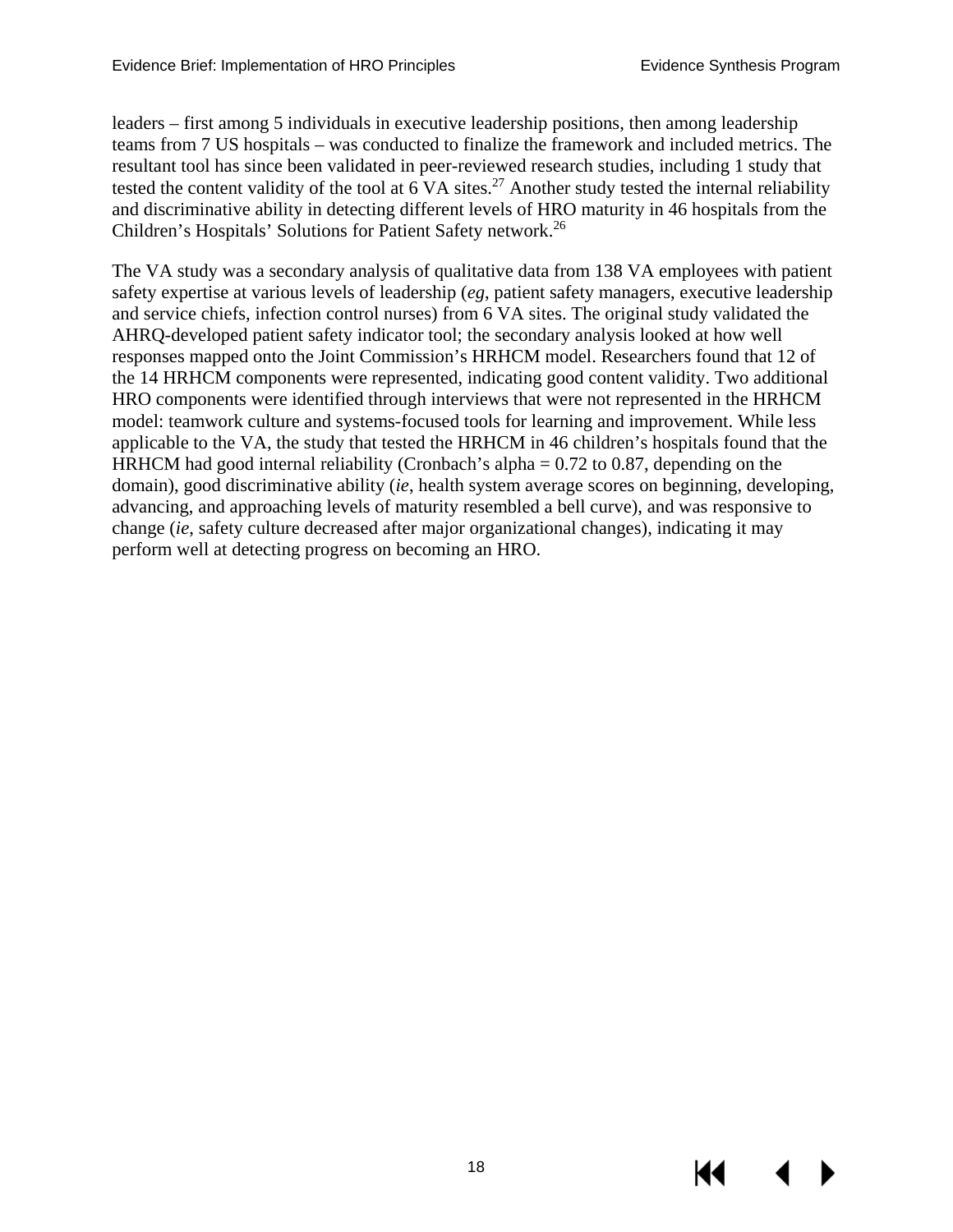#### **Table 3. Metrics for measuring progress on becoming an HRO**

<span id="page-22-0"></span>

|                                                                                                     |                                                                                                                                                                    |                          | <b>HRO Implementation</b><br><b>Strategies Measured</b> |                      | Organizational<br>Level |                         | <b>Extent of validation</b>    |           |                       |                            |                                          |                                                        |
|-----------------------------------------------------------------------------------------------------|--------------------------------------------------------------------------------------------------------------------------------------------------------------------|--------------------------|---------------------------------------------------------|----------------------|-------------------------|-------------------------|--------------------------------|-----------|-----------------------|----------------------------|------------------------------------------|--------------------------------------------------------|
| Name of tool                                                                                        | <b>Concept measured</b>                                                                                                                                            | <b>Format of</b><br>tool | <b>eadership</b>                                        | Safety<br>Culture of | Data Systems            | Training and<br>earning | Patient Safety<br>nterventions | eadership | Providers and<br>stat | and<br>Patients<br>amilies | <b>Process</b><br>of validity<br>testing | <b>Outcome of</b><br>validity testing                  |
| Oro™ 2.0 High Reliability<br><b>Assessment Tool/HRHCM</b><br>framework <sup>3,26,27,34</sup>        | Readiness and progress on<br>becoming an HRO, in terms of<br>beginning, developing,<br>advancing, or approaching<br>stages                                         | Survey                   | ü                                                       | ü                    | ü                       | ü                       | ü                              | ü         |                       |                            | Advanced                                 | High internal<br>reliability, good<br>content validity |
| <b>ACHE Culture of Safety</b><br><b>Organizational Self-</b><br>Assessment Tool <sup>16</sup>       | Readiness on becoming an<br>HRO in terms of whether<br>practices currently being<br>implemented are foundational<br>or sustaining                                  | Survey                   | ü                                                       | ũ                    | ü                       |                         |                                | ü         | ü                     | ü                          | None                                     | None                                                   |
| <b>Cultural Assessment Survey</b><br>(CAS) <sup>23</sup>                                            | Initial level and progress<br>towards developing a culture of<br>patient safety                                                                                    | Survey                   |                                                         | ü                    |                         |                         |                                | ü         | ü                     |                            | <b>Basic</b>                             | High internal<br>reliability, good<br>content validity |
| University of Tehran HRO<br>readiness assessment <sup>24</sup>                                      | <b>Readiness for HRO</b><br>implementation                                                                                                                         | Survey                   |                                                         |                      | Unclear                 |                         |                                | ü         |                       |                            | <b>Basic</b>                             | Good content<br>validity                               |
| University of Tehran HRO<br>knowledge and integration<br>assessment <sup>25</sup>                   | Knowledge of HRO concepts<br>and extent of integration of<br>HRO principles in practice                                                                            | Survey and<br>checklist  |                                                         | ü                    |                         | ü                       |                                | ü         | ü                     |                            | <b>Basic</b>                             | High internal<br>reliability, good<br>content validity |
| Delft University of<br>Technology qualitative<br>framework on hospital<br>reliability <sup>22</sup> | Level of reliability in a hospital,<br>defined in stages of health care<br>as craft, watchful professional,<br>collective professionalism, and<br>high reliability | Qualitative<br>framework |                                                         | ü                    | ü                       |                         |                                | ü         | ü                     |                            | None                                     | None                                                   |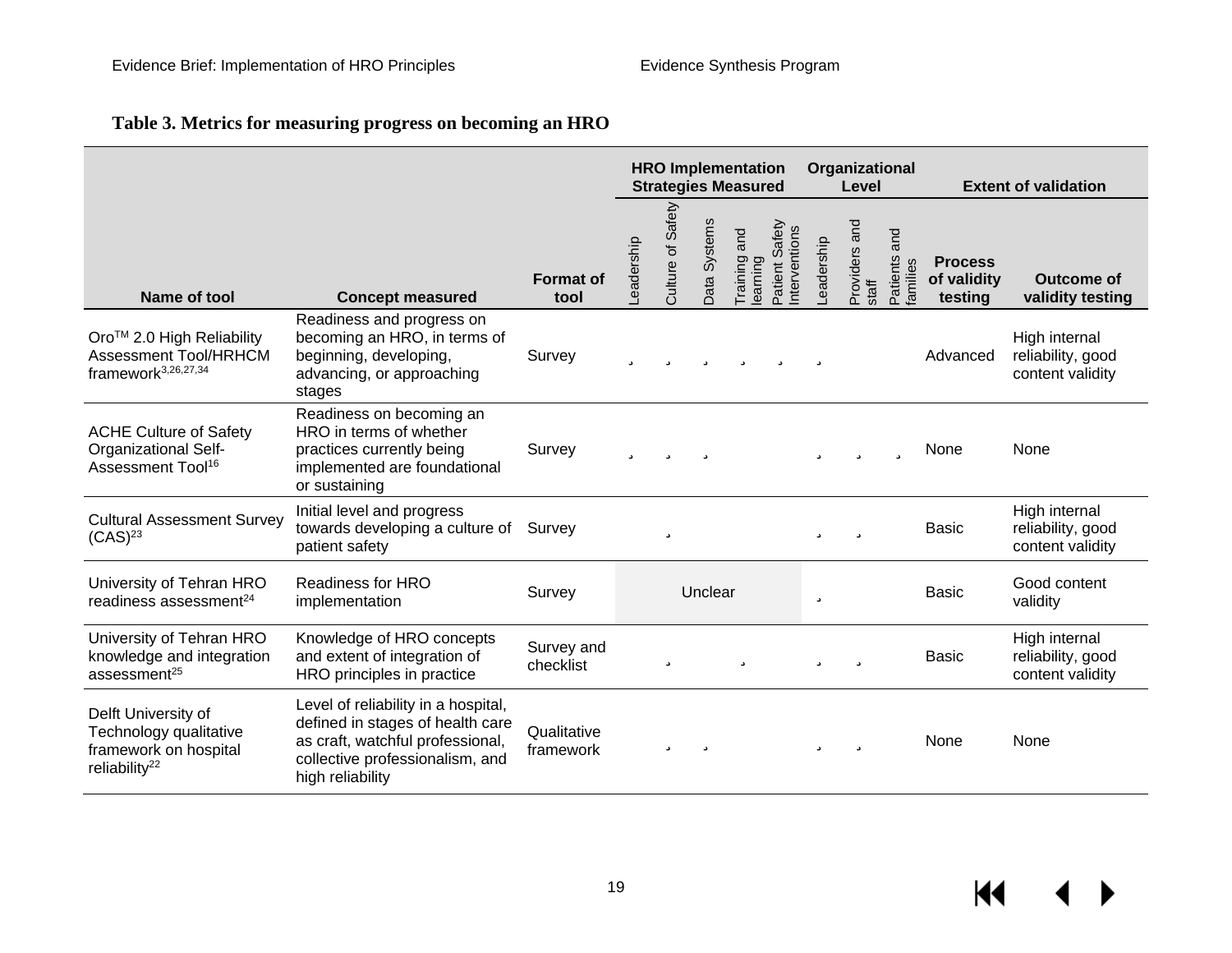#### <span id="page-23-0"></span>**ACHE Culture of Safety Organizational Self-Assessment Tool**

While less comprehensive, rigorously developed, or evaluated than the HRHCM/Oro<sup>TM</sup> 2.0, the ACHE's Culture of Safety Organizational Self-Assessment Tool is an additional metric for evaluating progress on becoming an HRO. It incorporates additional perspectives (*ie,* patients, families) and specific items (*eg*, teamwork culture) that may be informative to the VA.

The ACHE tool addresses 3 (leadership, culture of safety, and data systems) of the 5 key HRO implementation strategies. It consists of 18 items concerning an organization's capabilities and processes scored on a 5-point Likert scale. Lower (worse) scores prompt a review of foundational tactics towards becoming an HRO, moderate scores prompt a review of both foundational and sustaining tactics, and higher (better) scores prompt a review of sustaining tactics. [16](#page-35-16) 

The ACHE tool was developed through partnership with the IHI/NPSF LLI and others as described in KQ1.<sup>16</sup> The tool has not undergone any formal validation processes. While limited in terms of the number of strategies covered and extent of validity testing, the ACHE tool offers 2 additional features not covered by the HRHCM/ $Oro^{TM}$  2.0. First, it specifically seeks perspectives beyond leadership, including providers and staff, as well as patients and families. However, of note, patients and families may have difficulty completing many of the ACHE tool items, such as the extent to which board members spend discussing patient safety issues in meetings and the extent to which leadership performance assessments and incentives are aligned with patient safety metrics. Second, the ACHE tool includes items related to teamwork and systems, such as the item: "My organization uses and regularly reviews a formal training program and defined processes for teamwork and communication."

#### <span id="page-23-1"></span>**Other tools**

We identified 4 additional tools that covered 2 or fewer of the 5 HRO implementation strategies. They have more limited applicability to the VA due to their narrower focus, lack of reporting on the specific tool items, and/or development outside the US.

The Cultural Assessment Survey (CAS) is a metric used to measure culture of patient safety and was designed specifically for use in obstetric units in Canada.<sup>23</sup> The CAS had a rigorous development process, including a literature review to develop a list of over 100 values and practices that support a culture of safety, a short list of prioritized values and practices developed after sending the 300 surveys to employees at 8 hospitals, a pilot test of the short list at 10 hospitals, and testing of its internal reliability and content validity. However, the article did not include a copy of the tool or the items included in the tool. The narrow focus on obstetric units also limits the applicability of the tool to the VA's broad HRO implementation.

The University of Tehran developed 2 metrics: The first is a 55-item survey assessing a health care system's readiness for HRO implementation. It was developed through a literature review and pilot-testing among 98 senior or middle managers from 15 hospitals.<sup>24</sup> The second is a 24item survey and checklist that assesses knowledge of HRO concepts and integration of HRO principles into practice. It was developed through interviews with managers and staff at 80 medical and nonmedical departments.<sup>25</sup> These metrics are notable as being the only ones specifically designed around the 5 HRO principles described by Hines et alia 2008.<sup>4</sup> However,

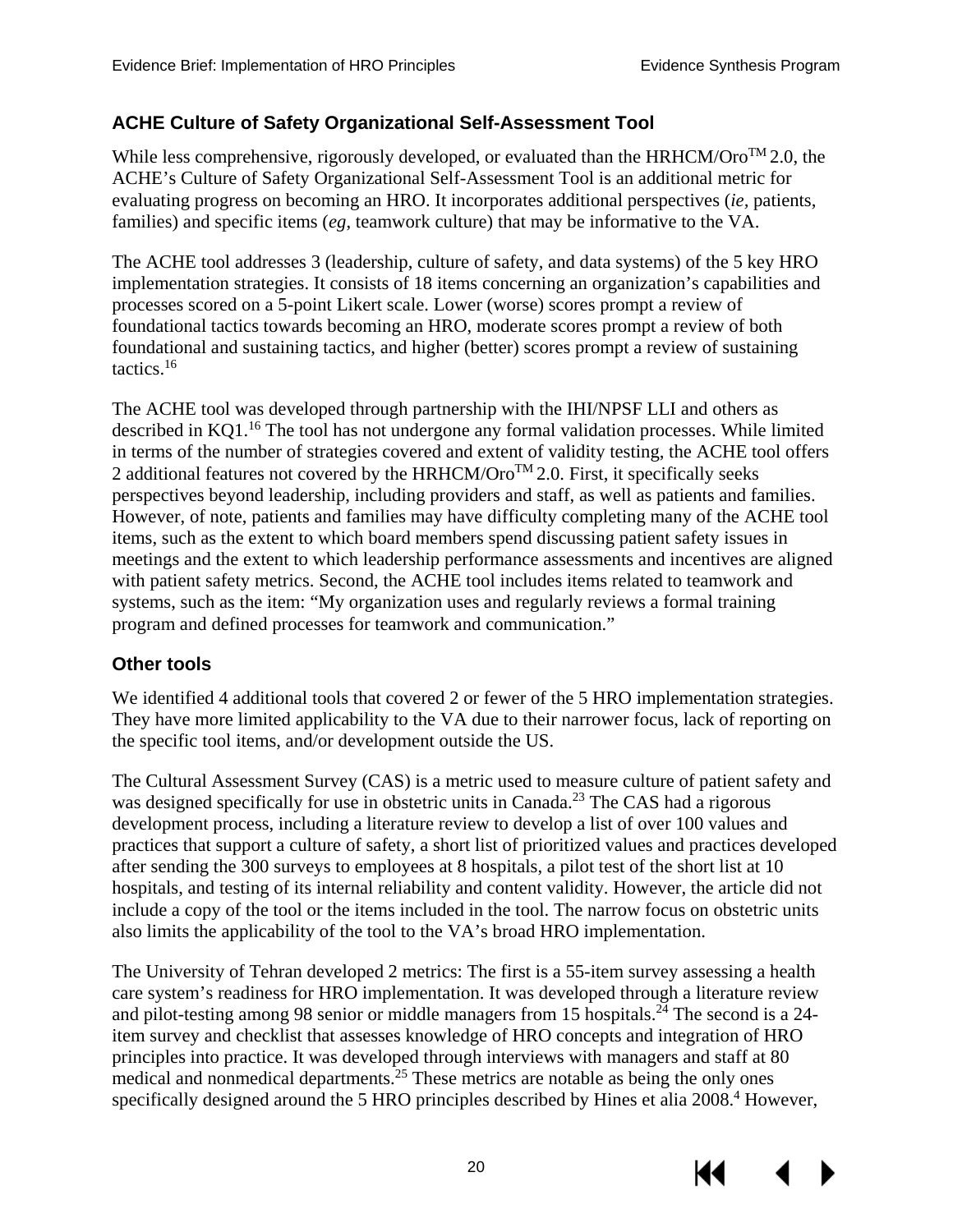both metrics were limited in terms of the extent to which they covered HRO *implementation* strategies – with one assessing 2 out of 5 strategies<sup>25</sup> and the other with unclear coverage, as it did not report any specific examples of its metric items.<sup>24</sup> Both of these were evaluated in terms of their content validity and performed well. However, the applicability of these tools to the VA is unclear, as they were developed for a specific health care system in Tehran, Iran.

One additional metric developed by the Delft University of Technology in the Netherlands offers a qualitative framework for assessing level of reliability[.22](#page-36-0) This framework resembled the HRHCM/ORO 2.0 in that it has 4 stages of maturity: craft, watchful professional, collective professionalism, and high reliability. It was developed through literature review to identify the common domains that are essential to high reliability hospitals and did not undergo any validity testing. This metric also has unclear applicability to the VA, due to significant differences between the US and Dutch health care systems. Delivering the framework in its current state at the VA would also be challenging, as it has open-ended items to promote thinking about the overall strengths and limitations of a health care system, rather than specific questions to which a provider or health care leader could concretely respond (*eg*, under organizational culture, a less reliable hospital would have qualities of "learning by doing" while a more reliable hospital would have "a preoccupation with possible failure.")



## <span id="page-24-0"></span>**KEY QUESTION 3: What is the evidence on HRO implementation effects?**

We identified articles from 7 health care organizations, primarily children's hospitals, on the effects of HRO initiative implementation on safety culture, HRO process, and patient safety measures[.6,](#page-35-6)[17,](#page-35-17)[28-32](#page-36-1) Full details on these articles are available in Supplementary Materials Appendix C, and selected findings appear below.

The most notable finding is that organizations experienced significant reductions in serious safety events (SSEs) (range, 55% to 100%) following the implementation of the 4 most comprehensive, multicomponent HRO initiatives.<sup>[6,](#page-35-6)[29-31](#page-36-17)</sup> Moreover, time since initiation and safety improvements appear to have a dose-response relationship, and the improvements were maintained for upwards of 9 years (Table 4).<sup>6,29-31</sup> Of note, only one of these studies explicitly discussed using one of the frameworks discussed in KQ1 (*ie*, the IHI framework).<sup>6</sup> Two years after implementation, SSE reductions were 55% and 83%, respectively, in hospitals with a 12 month average of 0.9 (Ohio Children's Hospital Association)<sup>30</sup> and 1.15 (Nationwide Children's Hospital)<sup>[6](#page-35-6)</sup> SSEs per 10,000 adjusted patient days. At 4 years, Cincinnati Children's Hospital Medical Center reported a 67% reduction in SSE rates and a baseline 12-month average of 0.9 events per 10,000 adjusted patient days.<sup>31</sup> After 9 years, Genesis Health System reported achieving its goal of zero SSE (100% reduction).<sup>[29](#page-36-17)</sup> In these studies, SSE was typically defined as "the most serious harm events that occur in hospitals and are defined by serious patient harm events that directly results from a deviation in best practice or standard of care."<sup>30</sup> Improvements in safety culture were also reported, including improvement in safety attitudes<sup>[6](#page-35-6)</sup> and an increase in safety success story reporting,  $29$  but changes across various other safety culture dimensions had mixed results.<sup>[31](#page-36-19)</sup> At Cincinnati Children's Hospital Medical Center,<sup>31</sup> responses to the AHRQ Hospital Survey on Patient Safety Culture indicated improvements in organizational learning and continuous improvement, feedback and communication about error, and staffing. However, they

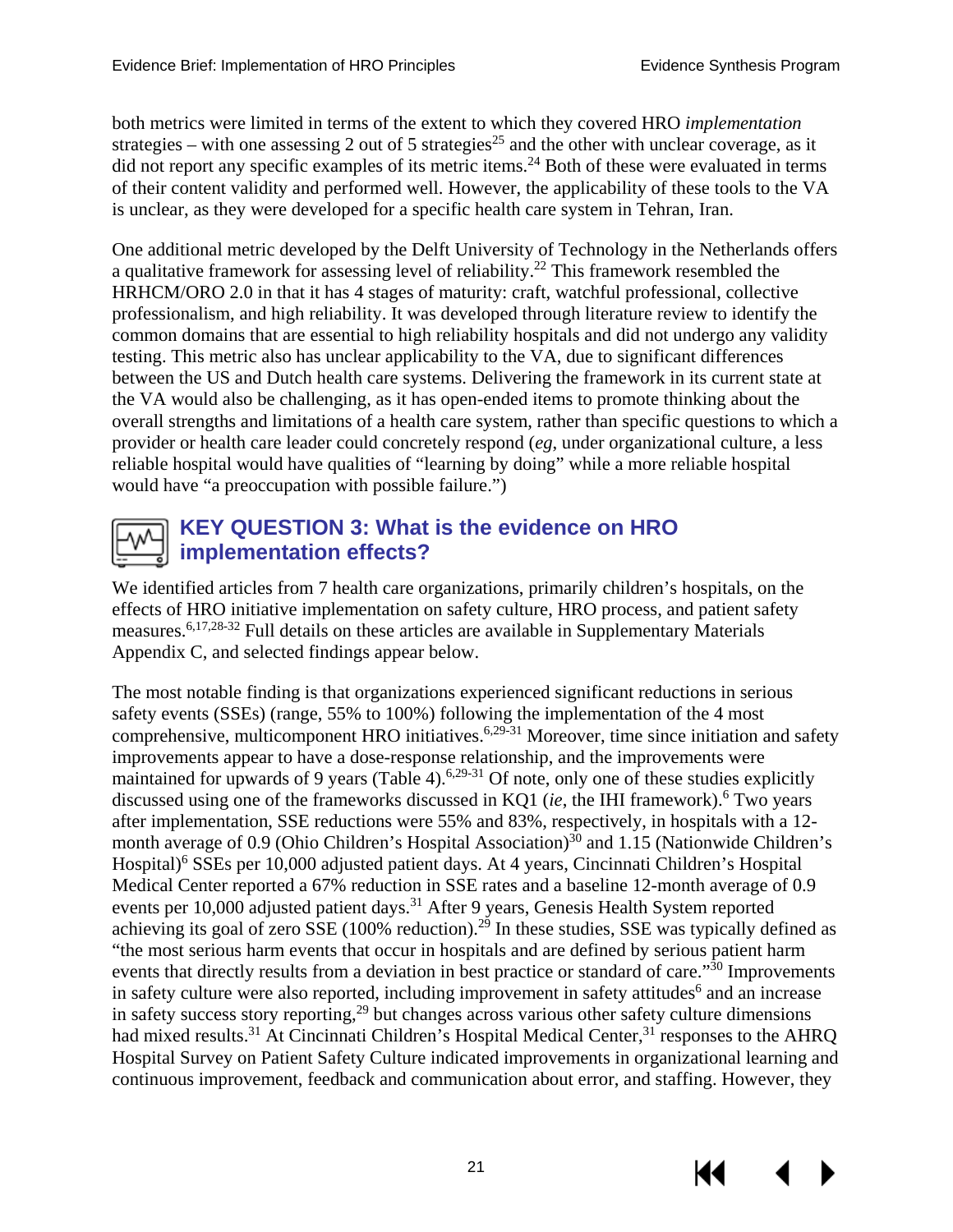reported no change in supervisor/manager expectations and actions promoting safety, teamwork within hospital units, nonpunitive responses to error, and a decline in communication openness.

A commonality across the 4 hospitals that reported SSE reductions is that they implemented their HRO initiative with the help of the same external consultant, Healthcare Performance Improvement (HPI), LLC.<sup>[6,](#page-35-6)[29-31](#page-36-17)</sup> Although the components varied somewhat across these 4 hospitals, they generally aligned with the 5 strategies discussed in KQ1: (1) developing leadership (*eg*, leadership training); (2) supporting a culture of safety (*eg*, increased communication through safety huddles; routine sharing of good catches and lessons learned); (3) providing training and learning opportunities for providers and staff (*eg*, error prevention training for staff; provider peer safety coaches coached their peers in use of the error prevention techniques); (4) building and using data systems to track progress (*eg*, enhanced root cause analysis processes using an electronic tracking system); and (5) implementing interventions to address specific patient safety issues (*eg*, embedding "time outs" and "debriefs" into standard surgical processes, using standardized checklists). Despite these similarities, initiatives conceptualized their goals of zero patient harm in different ways: one initiative's board encouraged management to "aspire to eliminate preventable harm" by reducing the preventable harm index to zero<sup>6</sup>[;](#page-35-6) one aimed to reduce SSEs to zero<sup>29</sup>; and 2 others aimed to reduce SSEs by 75%-80%[.30](#page-36-18)[,31](#page-36-19) In addition, the structure of the Ohio Children's Hospital Association was unique in that it is a state-wide collaboration of 8 tertiary pediatric referral centers that specifically refuse to compete on matters related to patient safety.[30](#page-36-18) To promote transparent sharing of critical safety data among the collaborative to facilitate lessons learned without fear of undue liability, Ohio House Bill 153 was passed in 2010 to provide a legal framework expressly providing peer review protection for the 8 participating hospitals.

In addition to the 4 HPI-assisted initiatives, we also identified a similarly comprehensive initiative independently implemented by JH Hospital and Health System: the Operating Management System.<sup>[17](#page-35-17)</sup> Although the study did not report on SSEs, the authors reported improved compliance in Joint Commission process measures and a 79% reduction in potential preventable harms.

Finally, we found that process improvements are possible even with less intensive HRO initiatives that are more focused in scope.<sup>[28,](#page-36-1)[32](#page-36-20)</sup> When the Riley Hospital for Children at Indiana University Health implemented a Daily Safety Brief, they found improvement in communication, awareness, and working relationships, but not in comfortability in sharing errors.<sup>[32](#page-36-20)</sup> The Children's National Medical Center experienced an increase in Apparent Cause Analysis (ACA) reliability scores following implementation of 13 interventions across education, process, and culture categories. They also reported an *increase* in efficiency (4 fewer days to turn around  $ACA$ ) and increased satisfaction with the process.<sup>28</sup>

While the results of these studies are promising, the overall strength of this evidence is low. Each initiative was only evaluated in a single study (consistency unknown), and each study was fair quality (common methodological weaknesses included lack of reporting on implementation fidelity and no concurrent control groups), with generally indirect outcomes and populations (few reported whether they met their goal of zero harm; none were conducted in Veterans). The main strengths of these studies were that they generally provided sufficient detail on how the intervention is conceptually linked to HRO, their main intervention components, and

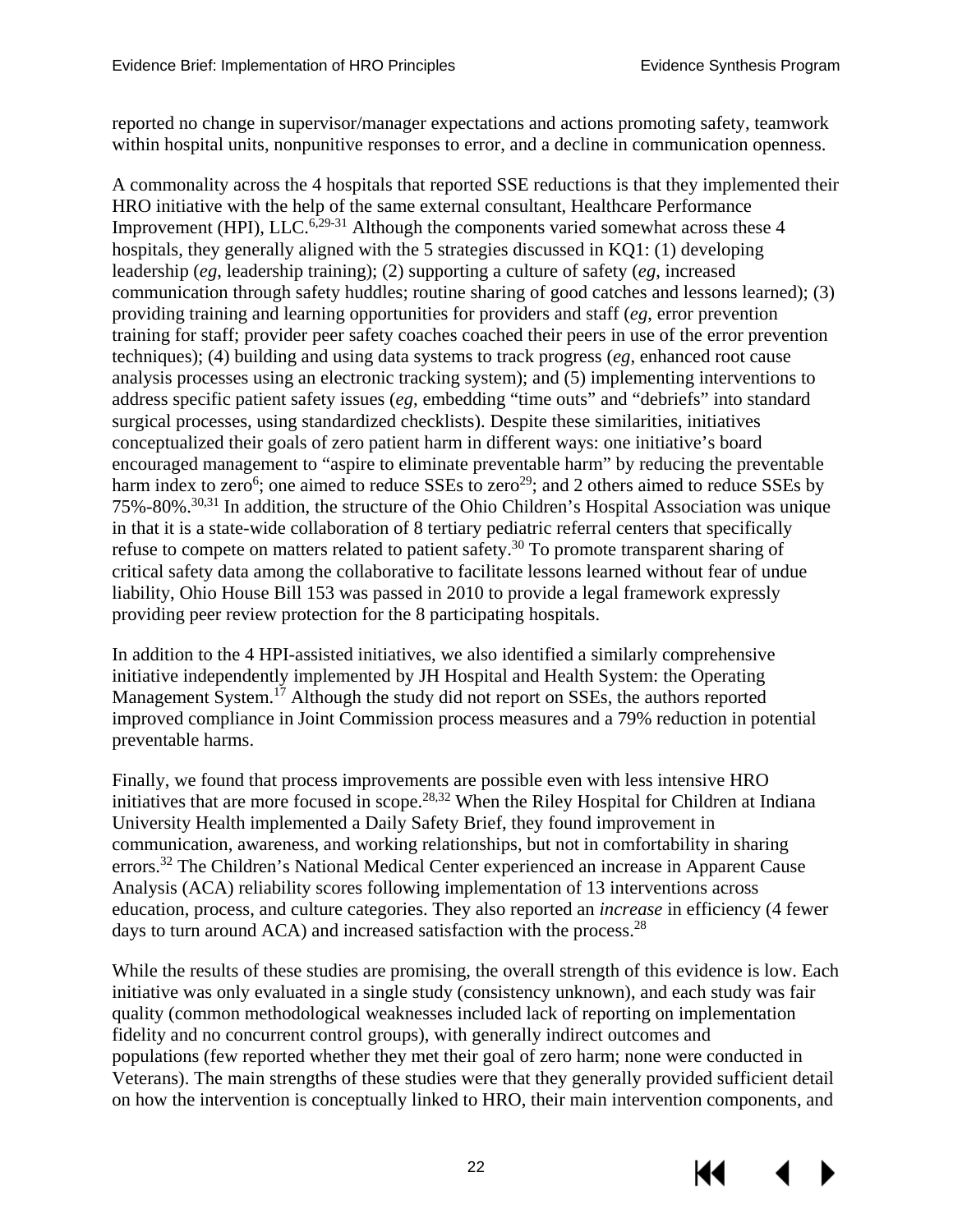how they evaluated effects. Their main limitation was that a cause-effect relationship could not be established between these HRO initiatives and outcomes, because no study used a concurrent control group that would have ruled out the possibility that the effect was due to concurrent interventions (*eg*, implementation of an Electronic Medical Record [EMR]) or improved specialty-specific disease management).<sup>[6](#page-35-6)</sup>

KI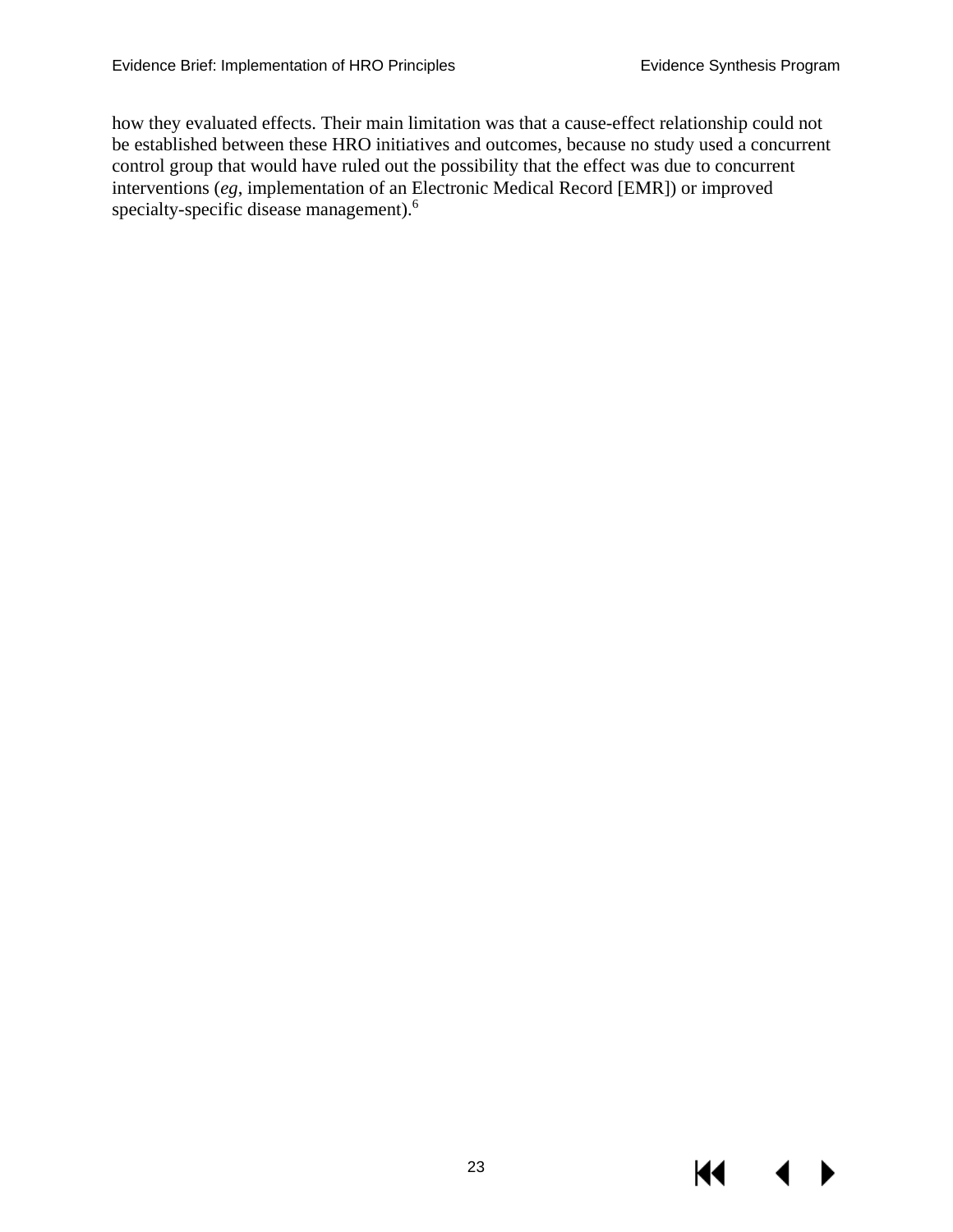<span id="page-27-0"></span>

| First Author,<br>Year<br>Location                                                                                      | Goal                                                                                                                                             | <b>Main Components</b>                                                                                                                                                                                                     | Process measures (state of<br>mindfulness; culture;<br>engagement)                                                                                                                                                 | <b>Safety measures (met</b><br>goal, mean change)                                                                                            |
|------------------------------------------------------------------------------------------------------------------------|--------------------------------------------------------------------------------------------------------------------------------------------------|----------------------------------------------------------------------------------------------------------------------------------------------------------------------------------------------------------------------------|--------------------------------------------------------------------------------------------------------------------------------------------------------------------------------------------------------------------|----------------------------------------------------------------------------------------------------------------------------------------------|
| <b>Brilli 2013</b> <sup>6</sup><br>Nationwide<br>Children's<br>Hospital                                                | Eliminating all<br>preventable harm by<br>2013                                                                                                   | Training of staff and leadership; root<br>cause analysis process augmented;<br>adoption of PHI; provider peer safety<br>coaches                                                                                            | Safety Attitudes Questionnaire:<br>Increased from 72 in 2009 to 76 in<br>2011 (P<.05)                                                                                                                              | Between 2010 and 2012:<br>SSE: $\downarrow$ 1.15 to 0.19 events<br>per 10,000 adjusted<br>hospital days (83.3%)<br>PHI: ↓ 35.5%              |
| Crandall 2017 <sup>28</sup><br>Children's<br><b>National Medical</b><br>Center                                         | Increase Apparent<br><b>Cause Analysis</b><br>Reliability from 86.4%<br>reliable to 95% reliable<br>by December 2016 and<br>sustain for 6 months | 13 interventions across Education,<br>Process, and Culture categories                                                                                                                                                      | Reliability score increased from<br>86.4% to 96.1%                                                                                                                                                                 | <b>NR</b>                                                                                                                                    |
| Cropper 2018 <sup>29</sup><br><b>Genesis Health</b><br>System                                                          | Zero SSEs                                                                                                                                        | 7 components: Safety rounding, safety<br>oversight teams, safety huddles, safety<br>coaches, good catches/safety heroes,<br>safety education, the red rule                                                                 | Steady increase in Safety Success<br>Story reporting (reflected increased<br>engagement)                                                                                                                           | SSE rate per 100,000<br>adjusted patient days plus<br>long-term care day: 8.1 in<br>2009 to 0 in 2017                                        |
| Lyren $2016^{30}$<br>Ohio Children's<br>Hospital<br>Association -<br>group of 8 tertiary<br>care referral<br>hospitals | To become the safest<br>state in the country for<br>children to receive<br>health care, eliminating<br>serious harm by the<br>end of 2015        | Developed 5 state-level task forces that<br>meet monthly to set and review goals<br>and identify barriers and solutions: Error<br>Prevention; Leadership Methods; Cause<br>Analysis; Lessons Learned; Safety<br>Governance | <b>NR</b>                                                                                                                                                                                                          | SSE rate monthly average<br>per 10,000 adjusted<br>patient days: 0.9 at<br>baseline (Jul 2008-Jan<br>2010); $\hat{e}$ 55% by October<br>2012 |
| Saysana 201732<br><b>Riley Hospital for</b><br>Children at<br>Indiana University<br>Health                             | <b>NR</b>                                                                                                                                        | <b>Riley Daily Operations Brief</b>                                                                                                                                                                                        | Comfortability sharing errors and<br>issues, belief that the Daily<br>Operations Brief was beneficial to<br>daily operations and feeling prepared<br>to represent the department did not<br>significantly improve. | <b>NR</b>                                                                                                                                    |
|                                                                                                                        |                                                                                                                                                  |                                                                                                                                                                                                                            | Communication between<br>departments, awareness of daily<br>events, and working relationships                                                                                                                      |                                                                                                                                              |

#### **Table 4. Key findings from studies assessing effects of HRO implementation**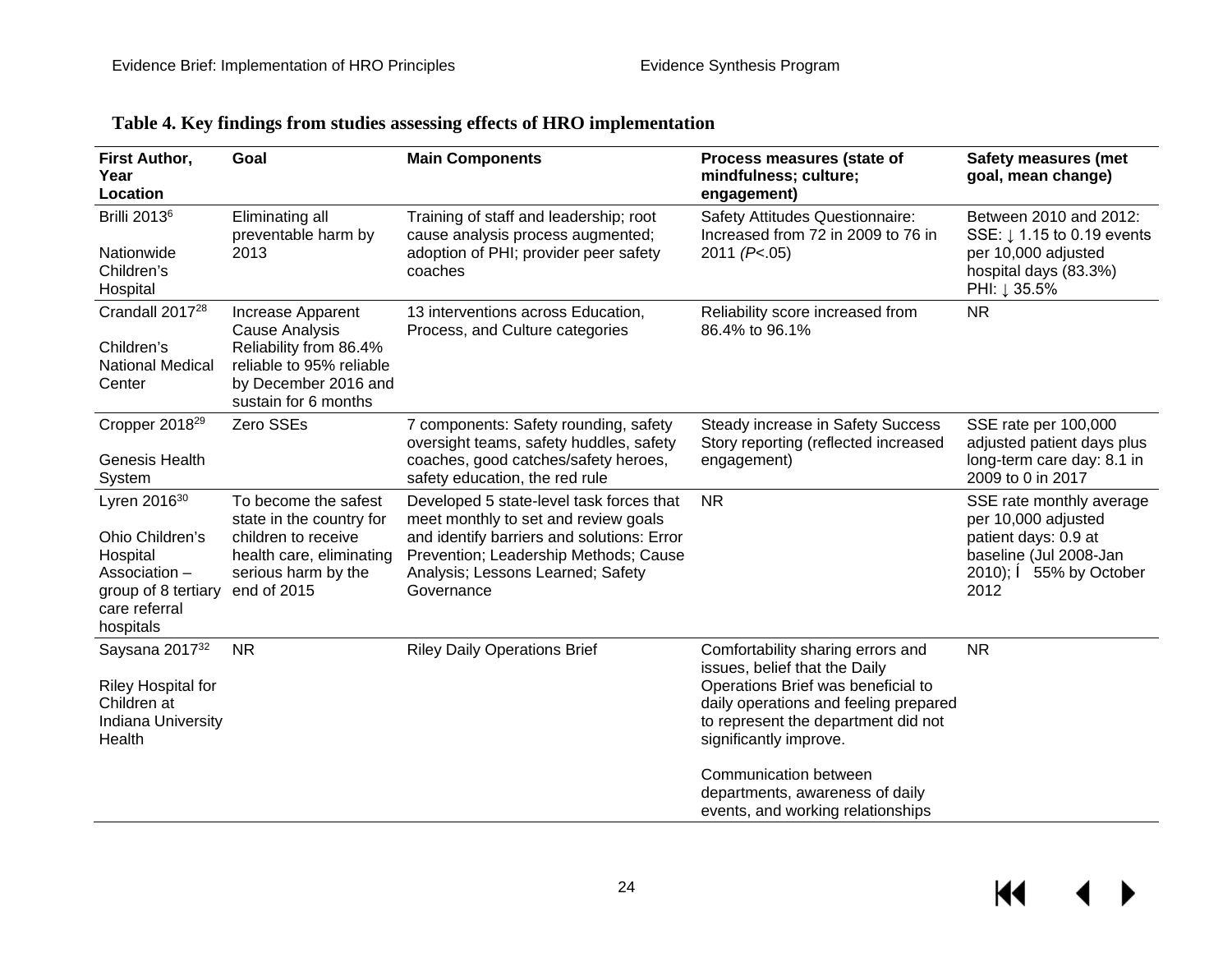| First Author,<br>Year<br>Location                                                            | Goal                                                                                                           | <b>Main Components</b>                                                                                                                                                                                                                                                                      | Process measures (state of<br>mindfulness; culture;<br>engagement)                                                                                                                                                                                                                                                                                                                                                           | <b>Safety measures (met</b><br>goal, mean change)                                                                                  |
|----------------------------------------------------------------------------------------------|----------------------------------------------------------------------------------------------------------------|---------------------------------------------------------------------------------------------------------------------------------------------------------------------------------------------------------------------------------------------------------------------------------------------|------------------------------------------------------------------------------------------------------------------------------------------------------------------------------------------------------------------------------------------------------------------------------------------------------------------------------------------------------------------------------------------------------------------------------|------------------------------------------------------------------------------------------------------------------------------------|
|                                                                                              |                                                                                                                |                                                                                                                                                                                                                                                                                             | between departments significantly<br>improved pre- to post-<br>implementation.                                                                                                                                                                                                                                                                                                                                               |                                                                                                                                    |
| Day 2018 <sup>17</sup><br>Johns Hopkins<br>Hospital and<br><b>Health System</b>              | $\geq$ 96% compliance for<br>each core Joint<br>Commission<br>Accountability<br>Measures (process<br>measures) | Operating Management System with 5<br>core elements: (1) Governance,<br>leadership, and accountability; (2)<br>Systems thinking, risk identification, and<br>mitigation; (3) capacity and<br>infrastructure; (4) transparency,<br>communication and teamwork; (5) insight<br>and innovation | <b>Compliance Joint Commission</b><br>Accountability Measures: $\acute{\mathbf{e}}$ from<br>42.9% in 2011 to 85.7% in 2012 and<br>2013                                                                                                                                                                                                                                                                                       | Potential preventable<br>harms: $\hat{\mathbf{e}}$ from 3800 in<br>2012 to 800 in 2017 (79%<br>reduction)                          |
| Muething 2012 <sup>31</sup><br>Cincinnati<br>Children's<br><b>Hospital Medical</b><br>Center | Reducing SSEs by 80%<br>within 4 years                                                                         | Interventions focused on: (1) Error<br>prevention; (2) restructuring patient<br>safety governance; (3) new root cause<br>analysis process and common cause<br>database; (3) highly visible lessons<br>learned program; (3) specific tactical<br>interventions for high-risk areas           | Response rates to the AHRQ Health<br><b>System Patient Safety Culture</b><br>survey gradually improved over time.<br>Between 2005 and 2007, overall<br>ratings of patient safety decreased,<br>but some domains within patient<br>safety, especially at the hospital<br>level, improved (hospital<br>management support for patient<br>safety; teamwork across hospital<br>units; and hospital handoffs and<br>transitions). | SSEs per 10,000 adjusted<br>patient-days decreased<br>from a mean of 0.9 at<br>baseline in 2005 to 0.3 in<br>2009 (-67%; P<.0001). |

Abbreviations: AHRQ = Agency for Healthcare Research and Quality; PHI = Preventable Harm Index; SSE = serious safety event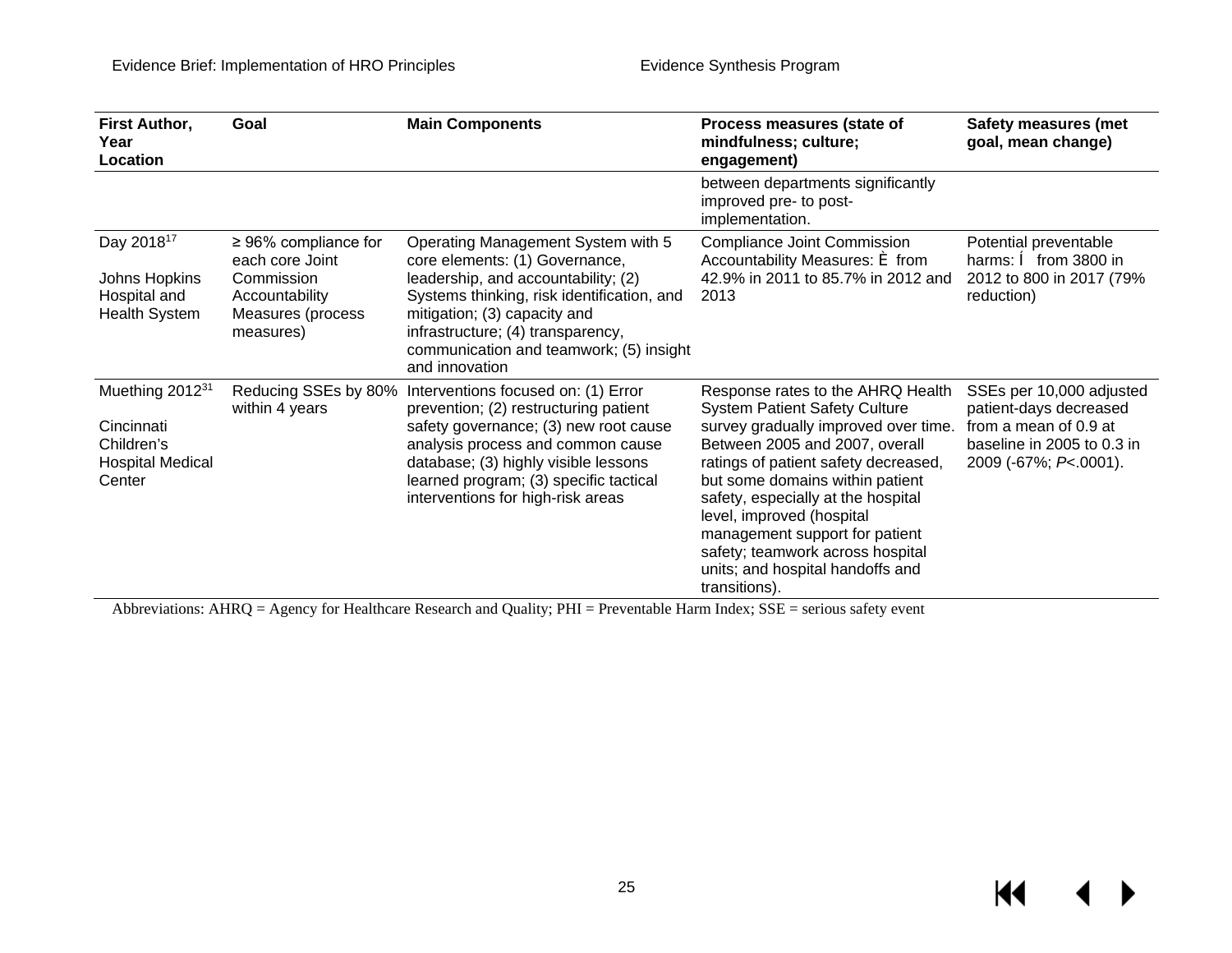# <span id="page-29-0"></span>**SUMMARY AND DISCUSSION**

To our knowledge, this is the first evidence review to systematically evaluate primary research on the effects of HRO implementation in health care settings. Furthermore, although much has been written about the concepts of HRO and individual health care systems' experience with HRO implementation, few have looked *across* different systems to describe similarities and differences in frameworks and metrics, and what lessons might be learned based on the successes and challenges encountered using different approaches. Gaining a better sense of how HRO has been successfully delivered is critical to informing the work of the VA and other health systems as each embarks on its HRO journey.

Although a variety of frameworks for implementation of HRO principles are available, the Joint Commission's HRHCM and the IHI's Framework for Safe, Reliable, and Effective Care stand out as being the most comprehensive, applicable, and sufficiently descriptive to be used by the VA. Both of these frameworks cover 5 common HRO implementation strategies seen across frameworks, including (1) developing leadership, (2) supporting a culture of safety, (3) building and using data systems to track progress, (4) providing training and learning opportunities for providers and staff, and (5) implementing interventions to address specific patient safety issues. Complementary practices to strengthen implementation seen across these frameworks include the need to incorporate an awareness of justice, equity, and patient-centeredness into all elements of HRO implementation; the importance of involving a variety of stakeholders involved in health care delivery, including patients and families; and the value of integrating change management strategies into HRO delivery. The selection of one of these frameworks – or development of a new framework – should be informed by the staff being targeted for HRO implementation (*eg*, all providers and staff, only leadership, only nursing professionals); the approach desired (*eg*, developing a high-level operations management system vs training staff and providers on HRO principles and practices); and the capacity of the system in implementing certain components of the HRO framework (*eg*, a system that does not have strong leaders in evidence-based medicine may not want to implement the ARCC model).

Of the metrics available to evaluate a health system's progress towards becoming an HRO, the Joint Commission's HRHCM/Oro  $2.0^{TM}$  is the most comprehensive, rigorously developed, and applicable to the VA HRO initiative, given that its content validity has been evaluated at 6 VA hospitals.<sup>[27](#page-36-7)</sup> This tool was not designed to facilitate sharing data across hospitals; however, the tool outputs data into reports that could be shared. Of note, findings from the VA validation study<sup>27</sup> indicate that certain concepts (teamwork culture and system-focused tools) are missing from the HRHCM framework and should be added. An example from the ACHE tool that might address these concepts include: "My organization uses and regularly reviews a formal training program and defined processes for teamwork and communication."[16](#page-35-16) The VA HRO Initiative may consider adding these or similar concepts to the current tool being used to assess VA sites' progress on becoming HROs. Additionally, other tools published prior to 2010 may be appropriate for capturing process outcomes on the pathway between the 5 HRO concepts and the end-goal of improved safety outcomes, such as the Safety Attitudes Questionnaire<sup>35</sup> and the Safety Organizing Scale.<sup>[36](#page-37-3)</sup>

Multicomponent HRO interventions that incorporate some of the 5 common HRO implementation strategies identified in KQ1 and that are delivered for at least 2 years are associated with improved process outcomes (*eg*, staff reporting of safety culture) and patient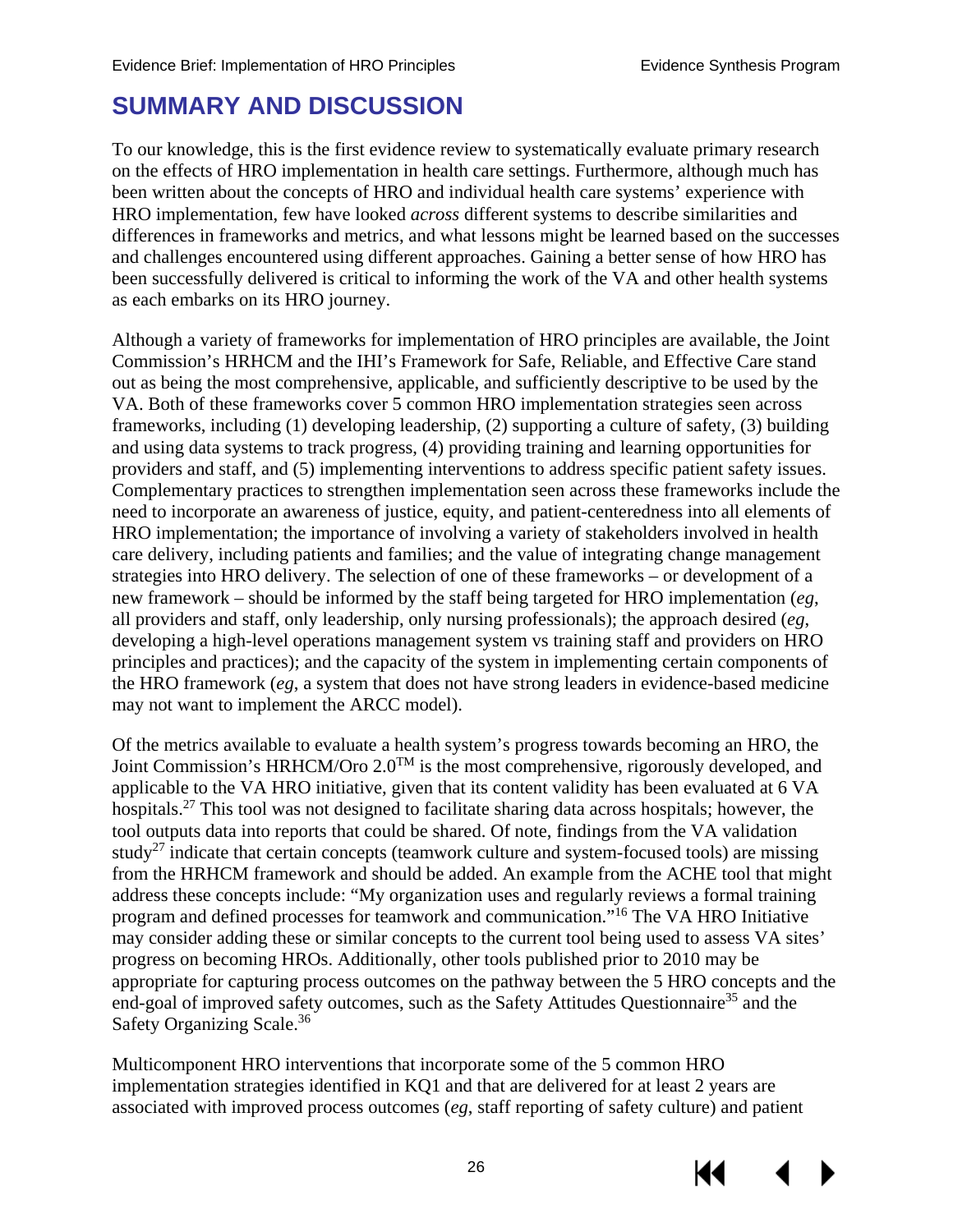safety outcomes (*eg*, SSEs). However, the overall strength of evidence is low, as each HRO intervention was only evaluated in a single fair-quality study. Successful facilitators to implementation may include hiring an outside consultant (*eg,* HPI) to assist in the implementation, enacting of policies to facilitate data sharing (*eg*, passage of a state house bill to enable a collaborative of children's hospitals to share critical safety data<sup>30</sup>), and leadership committing to implementing HRO principles. Barriers to implementation may include competing priorities, such as widescale implementation of an EMR system<sup>30</sup>, and costs ( $eg$ , one system) increased quality improvement staff from 8 to 33, with a budget increase of over \$2 million<sup>6</sup>).

## <span id="page-30-0"></span>**LIMITATIONS**

#### <span id="page-30-1"></span>**Primary study limitations**

HRO interventions and other complex interventions are inherently difficult to study, because many interventions are implemented by many different people across multiple time points. Each hospital may also choose to implement different components of HRO interventions, depending on their individual needs and context. As a result, isolating the specific components of an HRO intervention that cause a specific effect on process and patient safety outcomes is difficult.<sup>[37](#page-37-4)</sup> Furthermore, without a control group, we cannot conclude that the HRO intervention, rather than another concurrent intervention or secular trend, caused the change. One study commented that other simultaneously implemented interventions, including EMR implementation and improved specialty-specific disease management, may have contributed to improved outcomes.<sup>6</sup> EMR implementation is likely to be a confounder across multiple studies and could improve patient safety by making it easier to find and use patient health information, to collaborate with colleagues in other departments, and by building checklists and other automated processes into patient appointments. Other plausible confounders include utilization of other change management strategies, such as Lean Six Sigma, before or during the HRO implementation. Therefore, while promising, evidence of improved outcomes after HRO implementation should be interpreted cautiously.

Many studies commented that HRO was delivered among high-performing hospitals. Whether or not lower-performing hospitals would have the same outcomes is unclear. In addition, few studies commented on the fidelity of implementation or compliance, such as whether providers attended the required number of trainings or continually maintained safety event reporting systems. Therefore, we cannot determine whether health care staff continued to be invested in HRO implementation over time. Studies that reported some compliance measures reported that staff responses to culture surveys increased over time and the number (but not percent) of providers that completed trainings. Only 1 study described the potential unintended consequences of HRO implementation (*ie,* ACA turnaround time decreased). [28](#page-36-1) Study authors hypothesized that reasons for this increased efficiency included the availability of a standardized toolkit, clear rubrics to follow, and the availability of additional resources facilitated completion of the process. The effect of HRO implementation on provider and staff workload and efficiency is an important research question that should be the subject of future research.

#### <span id="page-30-2"></span>**Rapid review limitations**

First, searching from 2010 forward means that we did not include earlier publications on HRO framework design and implementation. However, our search strategy and consultation with topic experts likely resulted in identification of the most recent and relevant articles that incorporated



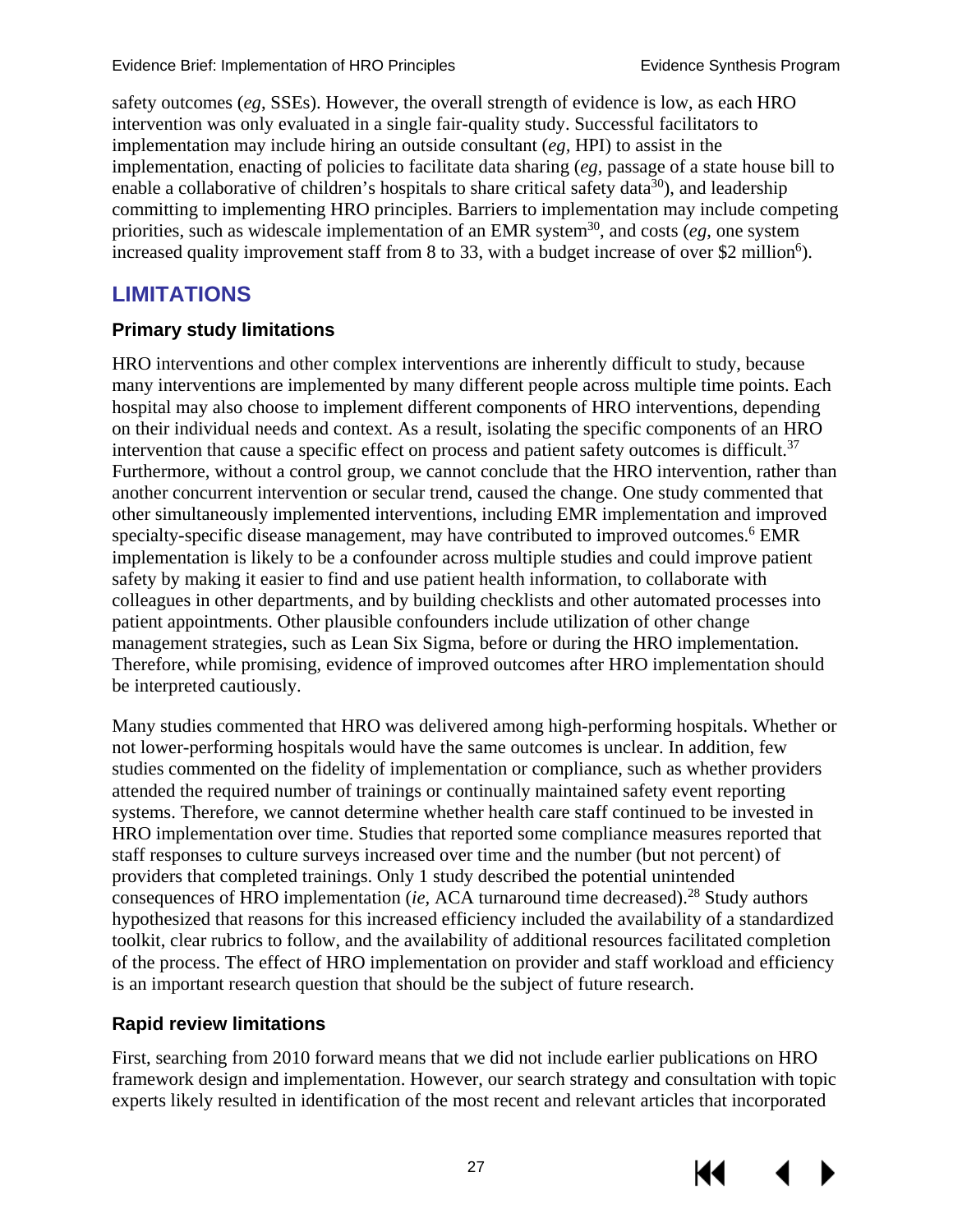AHRQ's conceptualization of the 5 HRO principles in healthcare settings. Second, our use of a single investigator to review articles, with second reviewer checking, may also have resulted in missing eligible studies. However, we used objective criteria to minimize the potential for differences between investigators. Finally, our quality assessment checklist on complex interventions was not designed to conduct a comprehensive assessment of all areas of bias, but rather to ascertain whether the study authors reported enough information that the intervention and evaluation could be reproduced and to highlight common issues in reporting and methodology seen across studies. Therefore, while it may not have captured all areas of bias seen in these studies, the use of another more formal tool would likely not have changed our conclusions.

## <span id="page-31-0"></span>**GAPS AND FUTURE RESEARCH**

The biggest gaps in knowledge on HRO implementation are (1) whether the improvements in process and safety outcomes are truly caused by HRO interventions or due to concurrent interventions or secular trends; (2) if HRO does indeed lead to improved outcomes, which components of HRO interventions are causing the effects; (3) whether certain implementation frameworks lead to better outcomes; and (4) what are the contextual factors (such as barriers and facilitators) affecting successful HRO implementation. Randomized controlled trial study designs are not a practical option for evaluating HRO interventions due to both the complexity of intervention as well as the delivery; therefore, other study designs such as quasi-experimental or natural experiments should be utilized instead. The VA HRO initiative is in a unique position to conduct these types of experiments. Implementing HRO principles at a select number of VA sites while other sites serve as a "wait-list" control would create a natural experiment to see if HRO implementation leads to improved outcomes. If this approach is taken, consideration should be given to how much wait-list control sites have begun implementing HRO concepts on their own or whether they're implementing similar initiatives such as Lean Six Sigma. In addition, the widescale implementation of HRO across different sites likely means that each site will deliver slightly different interventions based on their individual contexts. Careful recording of the intervention components, when they were delivered, where they were delivered (*eg*, medical or surgical service areas), and whether they continued to be delivered may help to elucidate the effects of some of these individual intervention components on outcomes. This can inform where to invest future resources, and to tailor HRO delivery to specific contexts.

In addition, we were unable to determine what the mechanism of change was between HRO implementation and improvement in outcomes. While HRO delivery is theorized to lead to *change in thinking about patient safety*, resulting in improved processes and outcomes, this was not empirically examined in any of our included studies. Instead, some studies suggested that the impact of HRO on other process measures, such as safety culture, is mixed.<sup>[31](#page-36-19)</sup> This indicates that the mechanism of action driving changes in outcomes is more complex. Future studies should evaluate what is the mechanism of change, such as improved mindfulness or safety culture, to help answer both the how and why HRO implementation may lead to improved patient safety outcomes. Future studies may also want to consider the extent to which HRO implementation overlaps – or doesn't – with system redesign strategies, as these are complementary approaches to improving quality of care.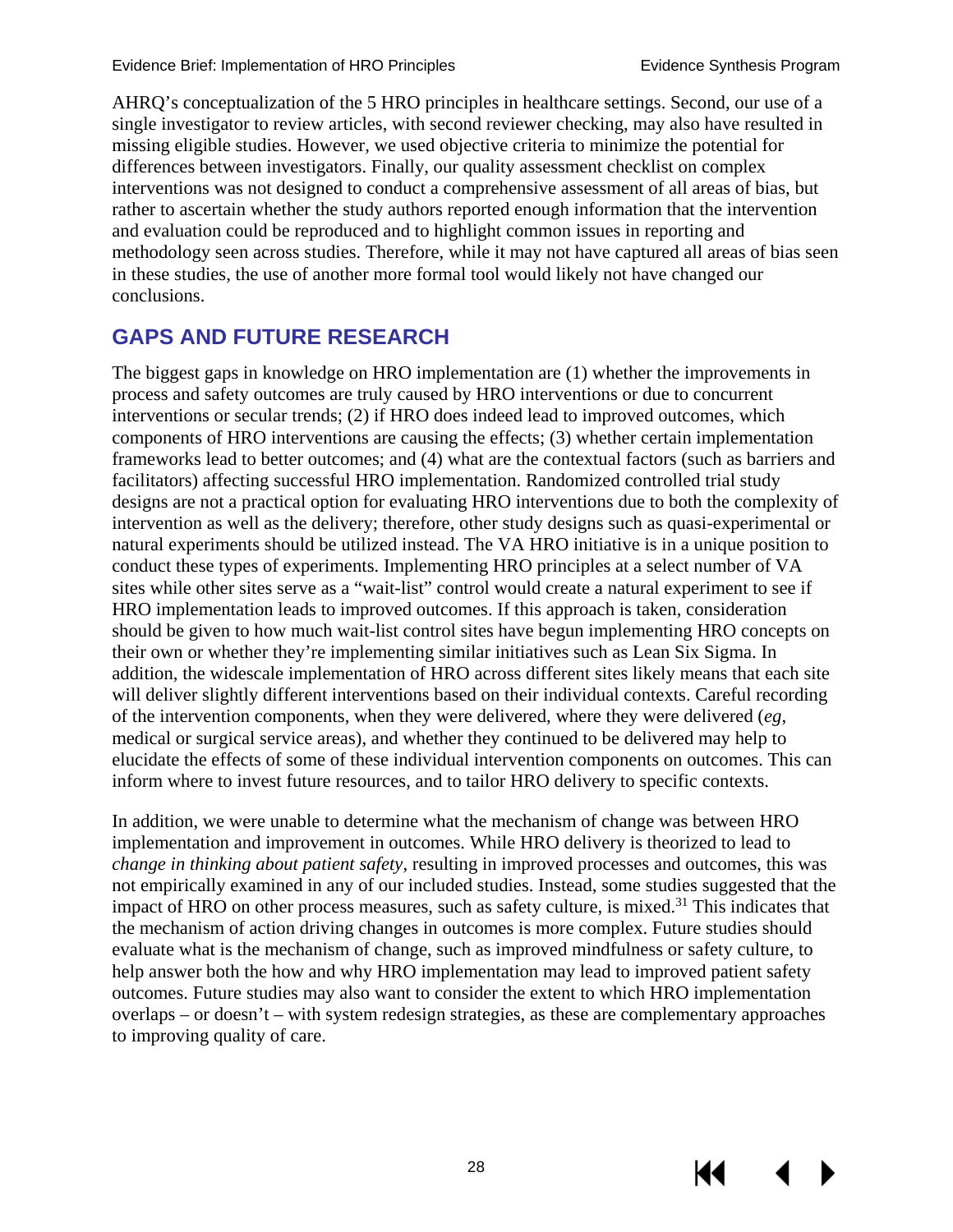## <span id="page-32-0"></span>**CONCLUSIONS**

A variety of frameworks and evaluation tools are available for HRO implementation and evaluation, with the Joint Commission's High Reliability Health Care Maturity (HRHCM)/ORO 2.0 among the most rigorously developed and validated. Multicomponent HRO interventions that include several of the 5 common implementation strategies and that are delivered for at least 2 years are associated with improved process outcomes, such as staff perceptions of safety culture, and important patient safety outcomes, such as reduced SSEs. Future research studies should incorporate concurrent control groups through quasi-experimental designs to rule out the possibility that the effects are due to other interventions or secular trends. Future research should also focus on identifying whether certain frameworks, metrics, or components of interventions lead to greater improvements.

К€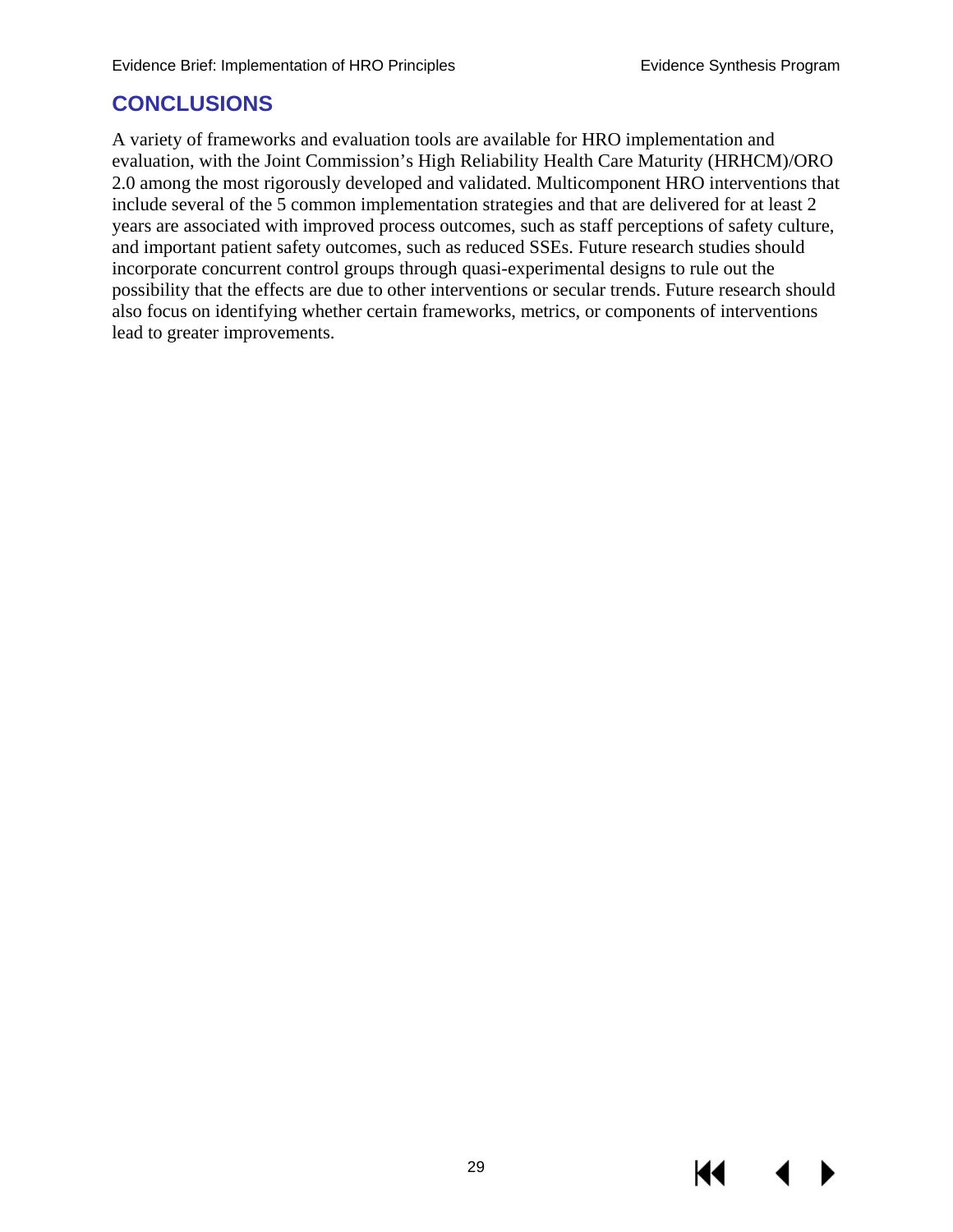# <span id="page-33-0"></span>**ACKNOWLEDGMENTS**

This topic was developed in response to a nomination by the VA National Center for Patient Safety for the purpose of informing the implementation of the VA's High Reliability Organization Initiative. The scope was further developed with input from the topic nominators (*ie*, Operational Partners), the ESP Coordinating Center, and the technical expert panel.

In designing the study questions and methodology at the outset of this report, the ESP consulted several technical and content experts. Broad expertise and perspectives were sought. Divergent and conflicting opinions are common and perceived as healthy scientific discourse that results in a thoughtful, relevant systematic review. Therefore, in the end, study questions, design, methodologic approaches, and/or conclusions do not necessarily represent the views of individual technical and content experts.

The authors gratefully acknowledge Emilie Chen and Julia Haskin for editorial support, Scott Grey for his expertise on HRO research, and the following individuals for their contributions to this project:

#### **Operational Partners**

Operational partners are system-level stakeholders who have requested the report to inform decision-making. They recommend Technical Expert Panel participants; assure VA relevance; help develop and approve final project scope and timeframe for completion; provide feedback on draft report; and provide consultation on strategies for dissemination of the report to field and relevant groups.

**William Gunnar, MD** *Executive Director* National Center for Patient Safety

#### **Amy Kilbourne, PhD, MPH**

*Director* Quality Enhancement Research Initiative

#### **Technical Expert Panel**

To ensure robust, scientifically relevant work, the TEP guides topic refinement; provides input on key questions and eligibility criteria, advising on substantive issues or possibly overlooked areas of research; assures VA relevance; and provides feedback on work in progress. TEP members are listed below:

**Laura Damschroder, MPH, MS** Center for Clinical Management Research Ann Arbor, MI

#### **Key Informants**

The ESP sought input from 2 Key Informants with diverse experiences and perspectives in implementing HRO interventions into large, integrated health care systems.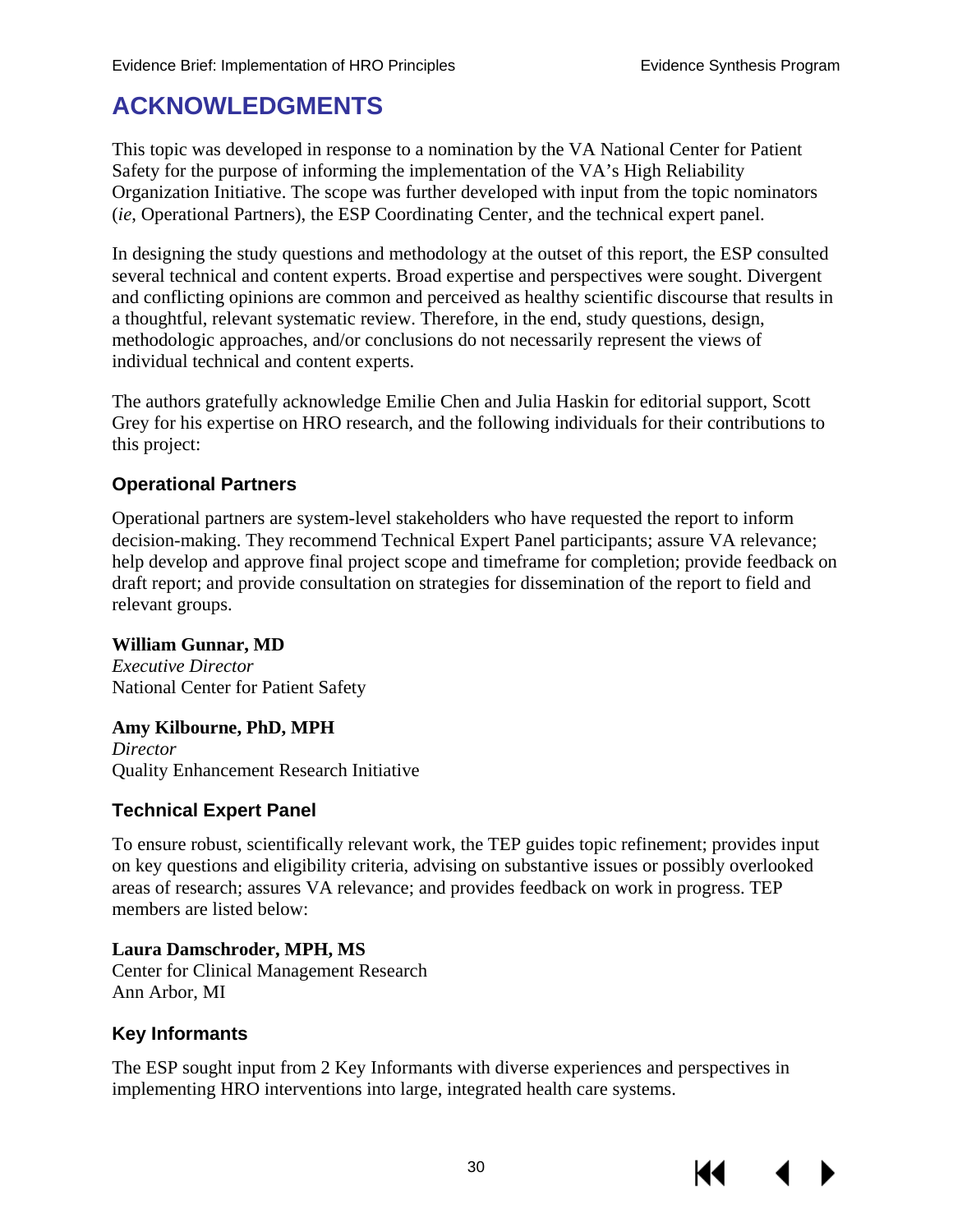**Glenda J. L. Battey, PhD** Providence St Joseph Health Renton, WA

**Robert G. Ritter, FACHE** Harry S. Truman Memorial Veterans' Hospital Columbia, MO

#### **Peer Reviewers**

The Coordinating Center sought input from external peer reviewers to review the draft report and provide feedback on the objectives, scope, methods used, perception of bias, and omitted evidence. Peer reviewers must disclose any relevant financial or non-financial conflicts of interest. Because of their unique clinical or content expertise, individuals with potential conflicts may be retained. The Coordinating Center and the ESP Center work to balance, manage, or mitigate any potential nonfinancial conflicts of interest identified.

KI.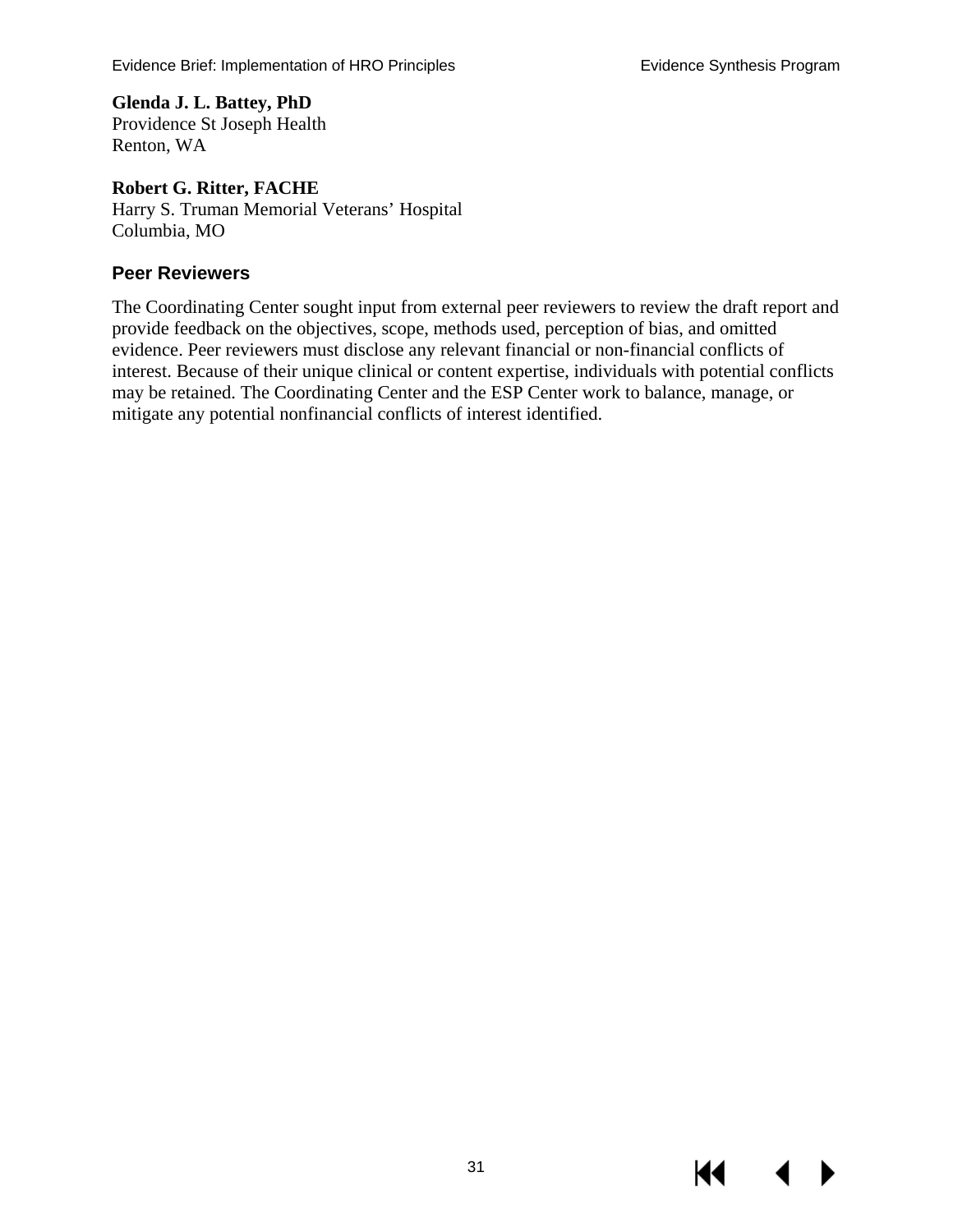# <span id="page-35-20"></span><span id="page-35-18"></span><span id="page-35-0"></span>**REFERENCES**

- <span id="page-35-1"></span>1. Committee on Quality of Health Care in America. *To Err Is Human: Building a Safer Health System.* Washington, DC: Institute of Medicine;2000.
- <span id="page-35-2"></span>2. Makary MA, Daniel M. Medical error-the third leading cause of death in the US. *BMJ.*  2016;353:i2139.
- <span id="page-35-3"></span>3. Chassin MR, Loeb JM. High-reliability health care: getting there from here. *Milbank Q.*  2013;91(3):459-490.
- <span id="page-35-4"></span>4. Hines S, Luna K, Lofthus J, Marquardt M, Stelmokas D. *Becoming a high reliability organization: operational advice for hospital leaders.* AHRQ Publication No. 08-0022. Rockville, MD: Agency for Healthcare Research and Quality;2008.
- <span id="page-35-5"></span>5. Weick KE, Sutcliffe KM. *Managing the unexpected: Resilient performance in the age of uncertainty., 2nd ed.* San Francisco, CA: Jossey-Bass; US; 2007.
- <span id="page-35-6"></span>6. Brilli RJ, McClead RE, Jr., Crandall WV, et al. A comprehensive patient safety program can significantly reduce preventable harm, associated costs, and hospital mortality. *J Pediatr.* 2013;163(6):1638-1645.
- <span id="page-35-7"></span>7. Meyer D, Battey G, Mezaraups L, Severs L, Feeney S. High Reliability + Value Improvement = Learning Organization. Paper presented at: IHI National Forum on Quality Improvement in Health Care2018; Orlando, FL.
- <span id="page-35-8"></span>8. Department of Veterans Affairs. *Memorandum: Veterans Integrated Service Networks (VISN) Plan for High Reliability and High Reliability Organization (HRO) Lead Facilities (VIEWS #00167710).* February 11, 2019.
- <span id="page-35-9"></span>9. *Zero Harm: How to Achieve Patient and Workforce Safety in Healthcare.* Press Ganey Associates, Inc.; 2018.
- <span id="page-35-10"></span>10. Weick KE, Sutcliffe KM. *Managing the Unexpected: Sustained Performance in a Complex World.* Wiley; 2015.
- <span id="page-35-11"></span>11. Ogrinc G, Davies L, Goodman D, Batalden P, Davidoff F, Stevens D. SQUIRE 2.0 (Standards for QUality Improvement Reporting Excellence): revised publication guidelines from a detailed consensus process. *BMJ Qual Saf.* 2015;25:986-992.
- <span id="page-35-21"></span><span id="page-35-19"></span><span id="page-35-12"></span>12. Pinnock H, Barwick M, Carpenter CR, et al. Standards for reporting implementation studies (StaRI) statement. *BMJ.* 2017;356:i6795.
- <span id="page-35-13"></span>13. Hoffmann TC, Glasziou PP, Milne R, et al. Better reporting of interventions: template for intervention description and replication (TIDieR) checklist and guide. *BMJ.*  2014;348:g1687.
- <span id="page-35-14"></span>14. Berkman ND, Lohr KN, Ansari M, et al. *Grading the Strength of a Body of Evidence When Assessing Health Care Interventions for the Effective Health Care Program of the Agency for Healthcare Research and Quality: An Update Methods Guide for Effectiveness and Comparative Effectiveness Reviews.* Rockville MD2013.
- <span id="page-35-15"></span>15. Aboumatar HJ, Weaver SJ, Rees D, Rosen MA, Sawyer MD, Pronovost PJ. Towards high-reliability organising in healthcare: a strategy for building organisational capacity. *BMJ Qual Saf.* 2017;26(8):663-670.
- <span id="page-35-16"></span>16. American College of Healthcare Executives. *Leading a Culture of Safety: A Blueprint for Success.* 2017.
- <span id="page-35-17"></span>17. Day RM, Demski RJ, Pronovost PJ, et al. Operating management system for high reliability: Leadership, accountability, learning and innovation in healthcare. *J Patient Saf Risk Manag.* 2018;23(4):155-166.

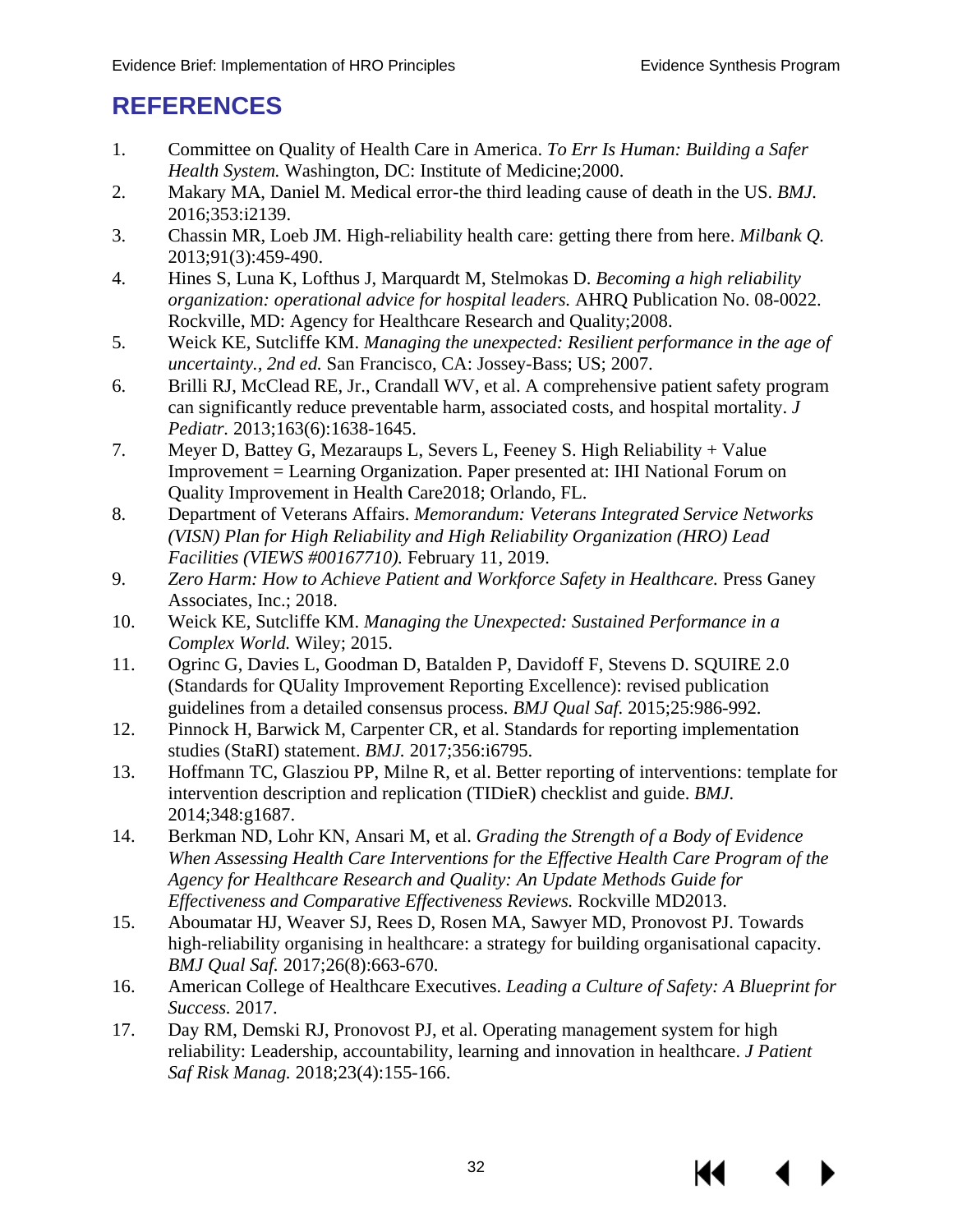- <span id="page-36-15"></span><span id="page-36-13"></span><span id="page-36-2"></span>18. Frankel A, Haraden C, Federico F, Lenoci-Edwards J. *A Framework for Safe, Reliable, and Effective Care.* White Paper. Cambridge, MA: Institute for Healthcare Improvement and Safe & Reliable Healthcare;2017.
- <span id="page-36-14"></span><span id="page-36-3"></span>19. Office of the Air Force Surgeon General. *Trusted Care Concept of Operations (CONOPS).* 2015.
- <span id="page-36-4"></span>20. Melnyk BM. Achieving a high-reliability organization through implementation of the ARCC model for systemwide sustainability of evidence-based practice. *Nurs Adm Q.*  2012;36(2):127-135.
- <span id="page-36-11"></span><span id="page-36-5"></span>21. Riley W, Davis SE, Miller KK, McCullough M. A model for developing high-reliability teams. *J Nurs Manag.* 2010;18:556-563.
- <span id="page-36-0"></span>22. Ikkersheim DE, Berg M. How reliable is your hospital? A qualitative framework for analysing reliability levels. *BMJ Qual Saf.* 2011;20(9):785-790.
- <span id="page-36-12"></span><span id="page-36-8"></span>23. Kenneth MJ, Bendaly N, Bendaly L, Worsley J, FitzGerald J, Nisker J. A measurement tool to assess culture change regarding patient safety in hospital obstetrical units. *J Obstet Gynaecol Can.* 2010;32(6):590-597.
- <span id="page-36-9"></span>24. Mousavi SM, Dargahi H, Mohammadi S. A study of the readiness of hospitals for implementation of high reliability organizations model in Tehran University of Medical Sciences. *Acta Med Iran.* 2016;54(10):667-677.
- <span id="page-36-21"></span><span id="page-36-16"></span>25. Mousavi SMH, Jabbarvand Behrouz M, Zerati H, et al. Assessment of high reliability organizations model in Farabi Eye Hospital, Tehran, Iran. *Iran J Public Health.*  2018;47(1):77-85.
- <span id="page-36-23"></span><span id="page-36-22"></span><span id="page-36-10"></span>26. Randall KH, Slovensky D, Weech-Maldonado R, Patrician PA, Sharek PJ. Self-reported adherence to high reliability practices among participants in the children's hospitals' solutions for patient safety collaborative. *Jt Comm J Qual Patient Saf.* 2019;45(3):164- 169.
- <span id="page-36-7"></span>27. Sullivan JL, Rivard PE, Shin MH, Rosen AK. Applying the high reliability health care maturity model to assess hospital performance: a VA case study. *Jt Comm J Qual Patient Saf.* 2016;42(9):389-411.
- <span id="page-36-1"></span>28. Crandall KM, Sten MB, Almuhanna A, Fahey L, Shah RK. Improving apparent cause analysis reliability: a quality improvement initiative. *Pediatr Qual Saf.* 2017;2(3):e025.
- <span id="page-36-17"></span>29. Cropper DP, Harb NH, Said PA, Lemke JH, Shammas NW. Implementation of a patient safety program at a tertiary health system: A longitudinal analysis of interventions and serious safety events. *J Healthc Risk Manag.* 2018;37(4):17-24.
- <span id="page-36-18"></span>30. Lyren A, Brilli R, Bird M, Lashutka N, Muething S. Ohio children's hospitals' solutions for patient safety: a framework for pediatric patient safety improvement. *J Healthc Qual.*  2016;38(4):213-222.
- <span id="page-36-19"></span>31. Muething SE, Goudie A, Schoettker PJ, et al. Quality improvement initiative to reduce serious safety events and improve patient safety culture. *Pediatr.* 2012;130(2):e423-e431.
- <span id="page-36-20"></span>32. Saysana M, McCaskey M, Cox E, Thompson R, Tuttle LK, Haut PR. A step toward high reliability: implementation of a daily safety brief in a children's hospital. *J Patient Saf.*  2017;13(3):149-152.
- <span id="page-36-6"></span>33. Joint Commission Center for Transforming Healthcare. High Reliability Training. 2019; [https://www.centerfortransforminghealthcare.org/what-we-offer/high-reliability](https://www.centerfortransforminghealthcare.org/what-we-offer/high-reliability-training#b419bfd8cf4544d6b1c3b3384a2426b8_960713b6fb6347fa9babdbca288edb04)[training#b419bfd8cf4544d6b1c3b3384a2426b8\\_960713b6fb6347fa9babdbca288edb04.](https://www.centerfortransforminghealthcare.org/what-we-offer/high-reliability-training#b419bfd8cf4544d6b1c3b3384a2426b8_960713b6fb6347fa9babdbca288edb04) Accessed May 15, 2019.